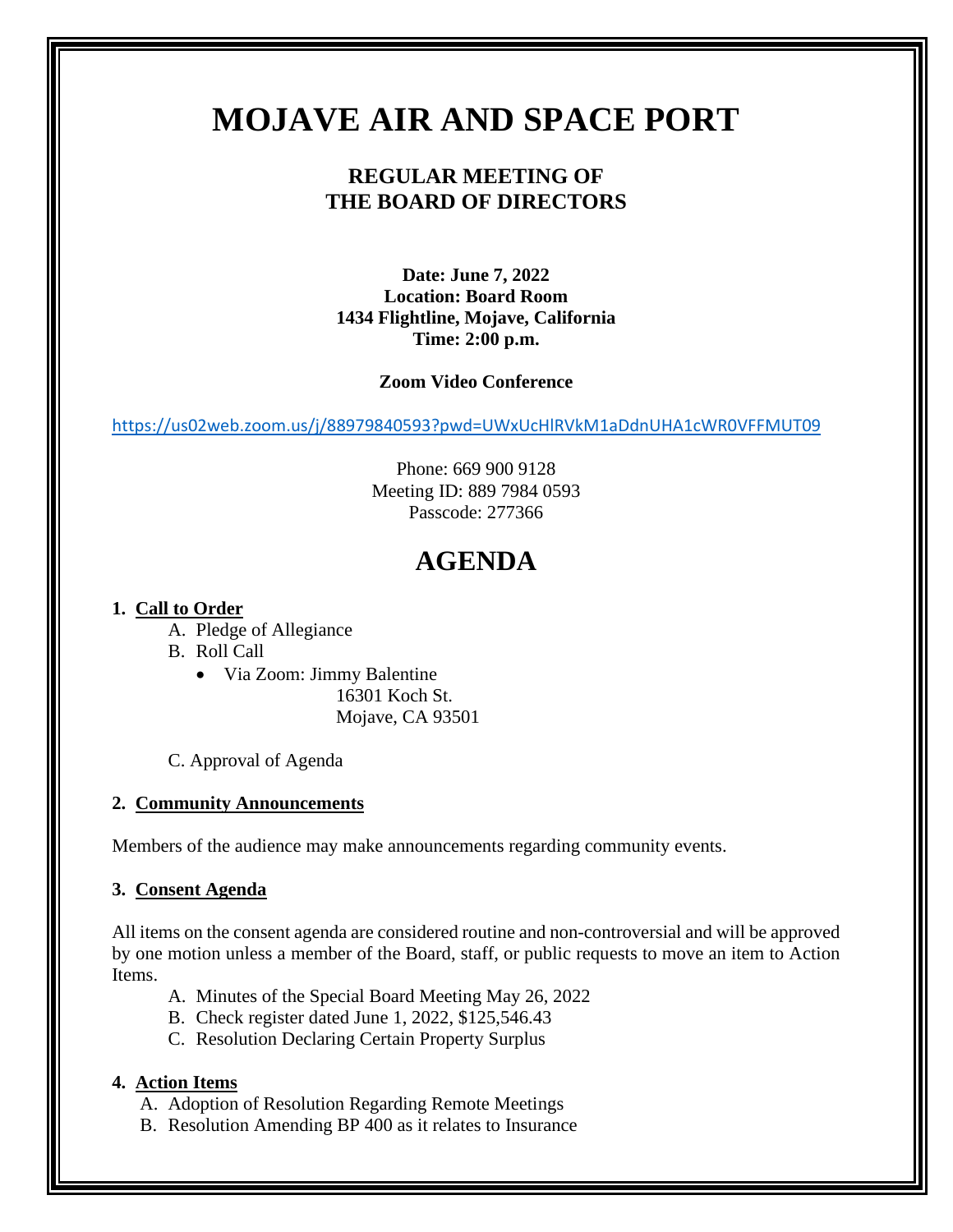# **5. Reports**

- A. Financials
- B. Fire
- C. Facilities
- D. DOO Report
- E. CEO/GM Report
- F. Board Committee
- G. Board of Directors: This portion of the meeting is reserved for board members to comment on items not on the agenda.

# **6. Public Comment on Items Not on the Agenda**

Members of the public may make comments to the Board on items not on the agenda.

# **7. Closed Session**

A. Real Property Negotiations (Govt Code 54956.8) 1. Property: Scaled Buildings 18 & 73 Parties: MASP, Scaled Composites Negotiator: CEO, General Counsel Terms: Lease Terms

# **8. Closed Session Report**

# **Adjournment**

This Agenda was posted on, June 3, 2022, by Jason Buck.

This meeting will be conducted in person and via zoom video conference. If you participate via zoom, please:

- **KEEP YOUR MIC MUTED** at all times that you are not making a comment in order to minimize noise during the meeting. Unmute only to make a comment on an agenda item.
- The general rules regarding public comment apply to those using zoom.
- Comments may also be made in the zoom chat function or via email to the Board Clerk at [Nicole@mojaveairport.com](mailto:Nicole@mojaveairport.com) prior to the start of the meeting.

ADA Notice: Persons desiring disability-related accommodations should contact the District no later than forty-eight hours prior to the meeting. Persons needing an alternative format of the agenda because of a disability should notify the District no later than seventy-two hours prior to the meeting. All inquiries/requests can be made by phone at (661) 824-2433, in person at 1434 Flightline, Mojave, CA, or via email to Nicole@mojaveairport.com

Copy of Records: Copies of public records related to open session items are available at the administrative office of the District at 1434 Flightline, Mojave, CA.

Public Comments: Members of the public may comment on items on the agenda before the Board takes action on that item, or for closed session items, before the Board goes into closed session. Comments on items not on the agenda, and over which the Board has jurisdiction, may be made under "Public Comments on Items not on the Agenda," but the Board may not take action on any issues raised during this time. All comments by members of the public are limited to three minutes.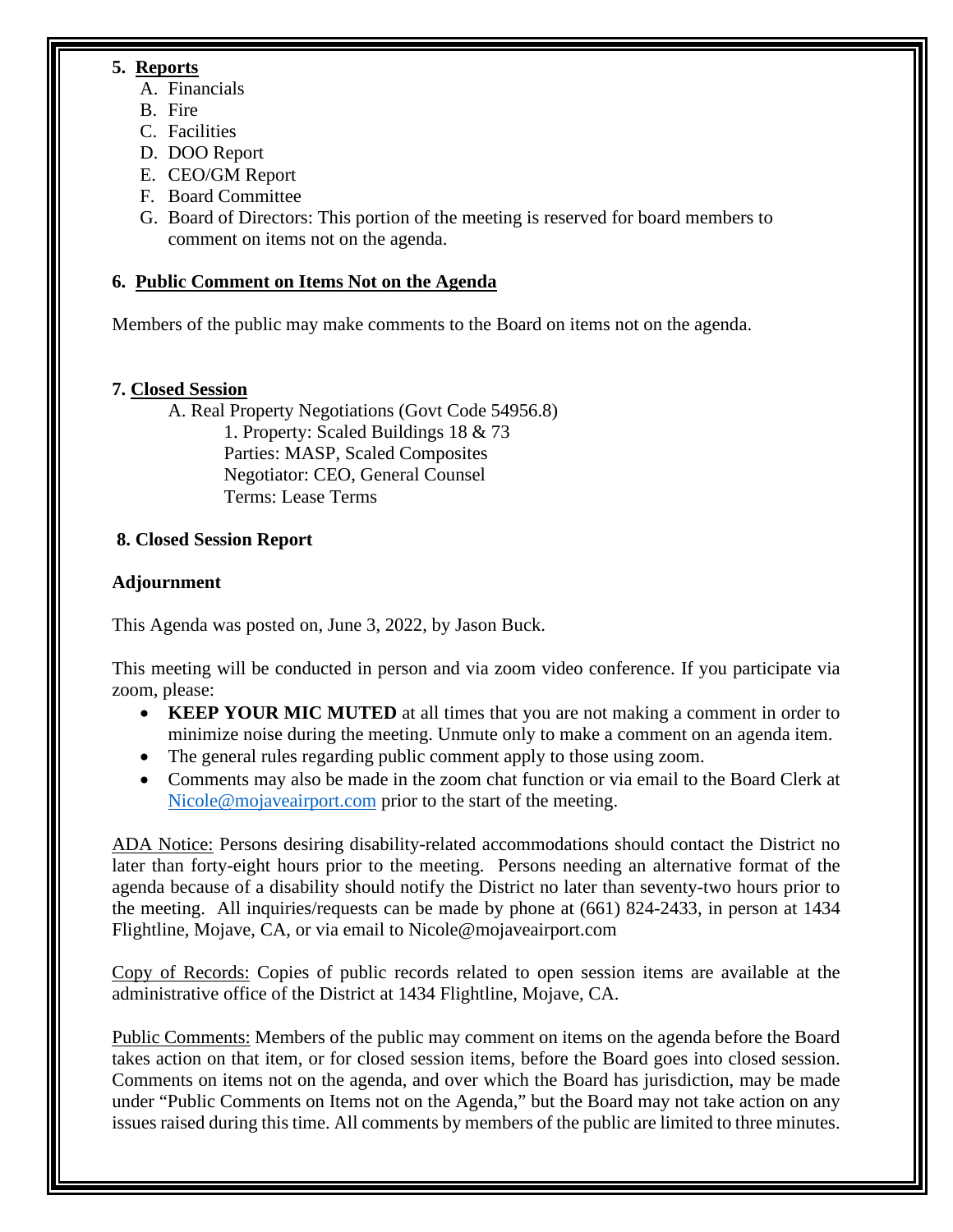#### **MISSION STATEMENT**

#### **FOSTER AND MAINTAIN OUR RECOGNIZED AEROSPACE PRESENCE WITH A PRINCIPLE FOCUS AS THE WORLD'S PREMIER CIVILIAN AEROSPACE TEST CENTER WHILE SEEKING COMPATIBLY DIVERSE BUSINESS AND INDUSTRY**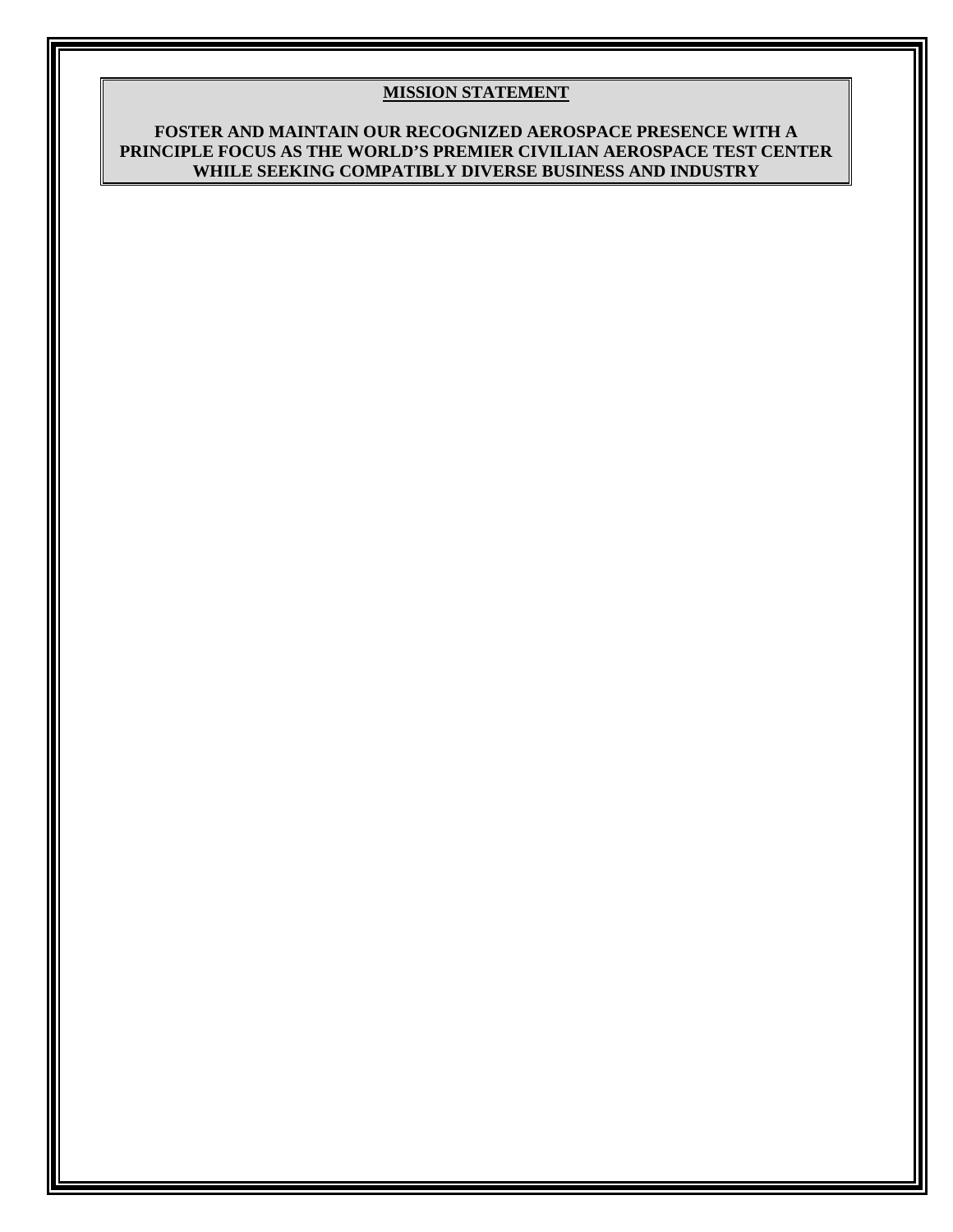## **BOARD OF DIRECTORS**

## **MINUTES OF THE SPECIAL MEETING ON MAY 26**, **2022.**

# **1. CALL TO ORDER**

The meeting was called to order on Tuesday, May 26, 2022, at 2:00 p.m. by Director Barney.

**A. Pledge of Allegiance:** DOA Rawlings led those assembled in the Pledge of Allegiance.

## **B.. Roll Call:**

Directors present in person: Balentine, Barney, Coleman, Morgan (via zoom). Directors absent: None Others present: DOO Reid, DOA Rawlings, District Counsel Navé. Others present via Zoom: Board Clerk Johansen

**C. Approval of Agenda:** Upon motion by Director Coleman, seconded by Director Balentine, The Board unanimously approved the agenda.

### **2. Action Items: Appointment to Fill Board Vacancy**

Director Barney reviewed with the Board the results of her interviews with the applicants to fill the vacancy, after which lengthy discussion ensued. The motion by Director Balentine to appoint Terry Allred, seconded by Director Barney, failed with a 2-2 vote with Directors Morgan and Coleman voting no. The motion by Director Morgan to appoint Justin Stinemetze, seconded by Director Coleman, failed with a 2-2 vote with Directors Balentine and Barney voting no. After discussing the other candidates, the Board came to an impasse and did not appoint anyone to fill the vacancy.

## **3. COMMUNITY ANNOUNCEMENTS**

Director Barney provided information for the STOL Competition being held in Tehachapi during the Memorial Day weekend. Director Coleman gave some information on the new "Top Gun Maverick" movie and how it relates to MASP.

## **4. CONSENT AGENDA**

Upon motion by Director Coleman, seconded by Director Morgan, the Board unanimously approved the Consent Agenda.

- A. Minutes of the Regular Board Meeting May 6, 2022
- B. Check register dated May 12, 2022, \$94980.24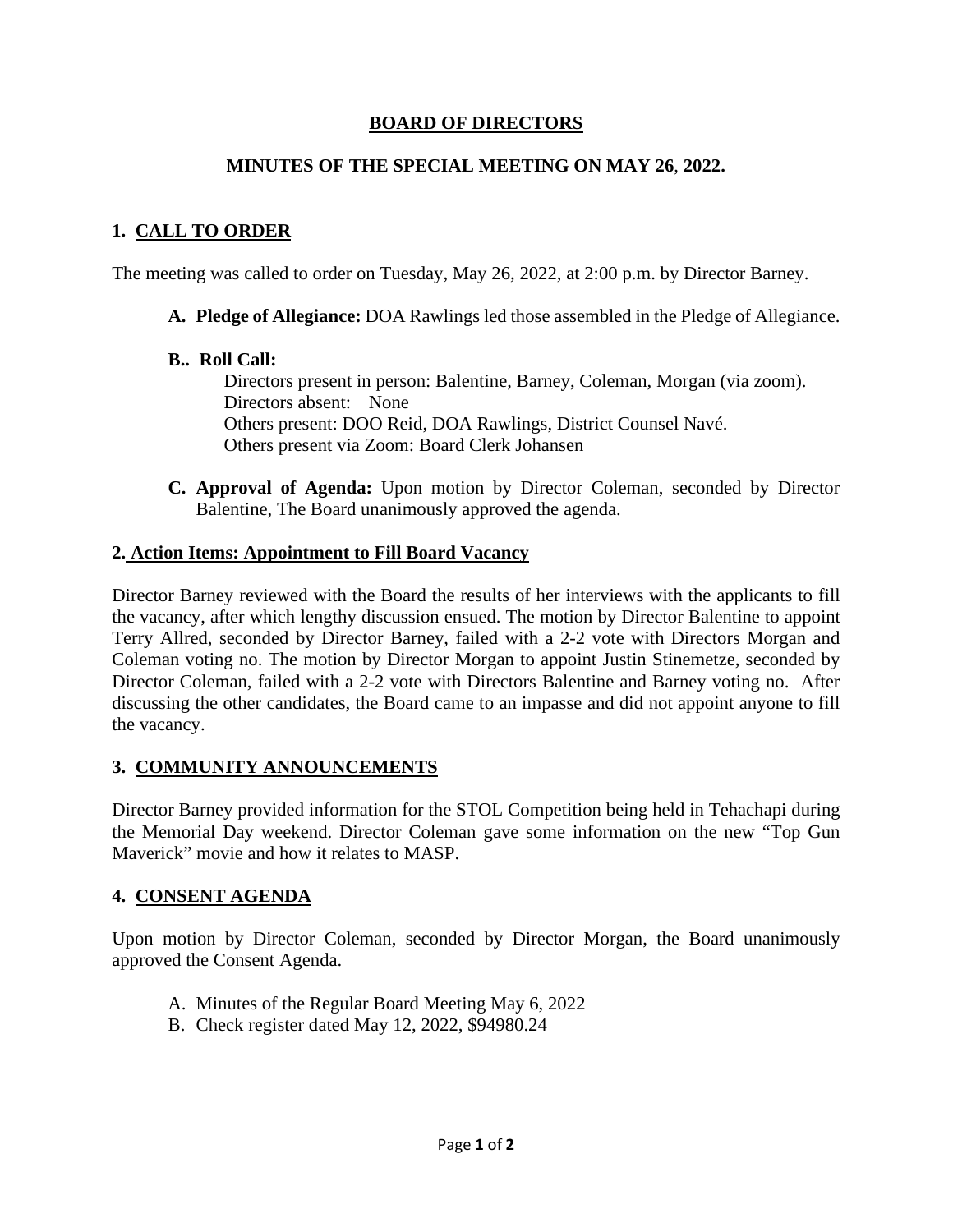# **5. Action Items**

B. Brown Armstrong, Accountancy Corp- Engagement Letter

DOA Rawlings presented the Board with the engagement letter for the District's annual audit. Upon motion by Director Balentine, seconded by Director Barney, the Board unanimously approved the engagement letter.

## **Reports:**

A. Security

Security Chief Spandorf, presented his report and answered questions the Directors had. B. CEO/GM Report

- DOO Reid presented the CEO report and updated the board on ongoing projects.
- C. Board Committee: The ad hoc search committee was disbanded.
- D. Board of Directors: There were no Director comments.

# **7. PUBLIC COMMENTS ON ITEMS NOT ON THE AGENDA**

There were no public comments.

# **ADJOURNMENT**

There being no further business to come before the Board, the chair adjourned the meeting at 3:23p.m.

ATTEST

Diane Barney, President

 $\overline{a}$ Jimmy R. Balentine, Secretary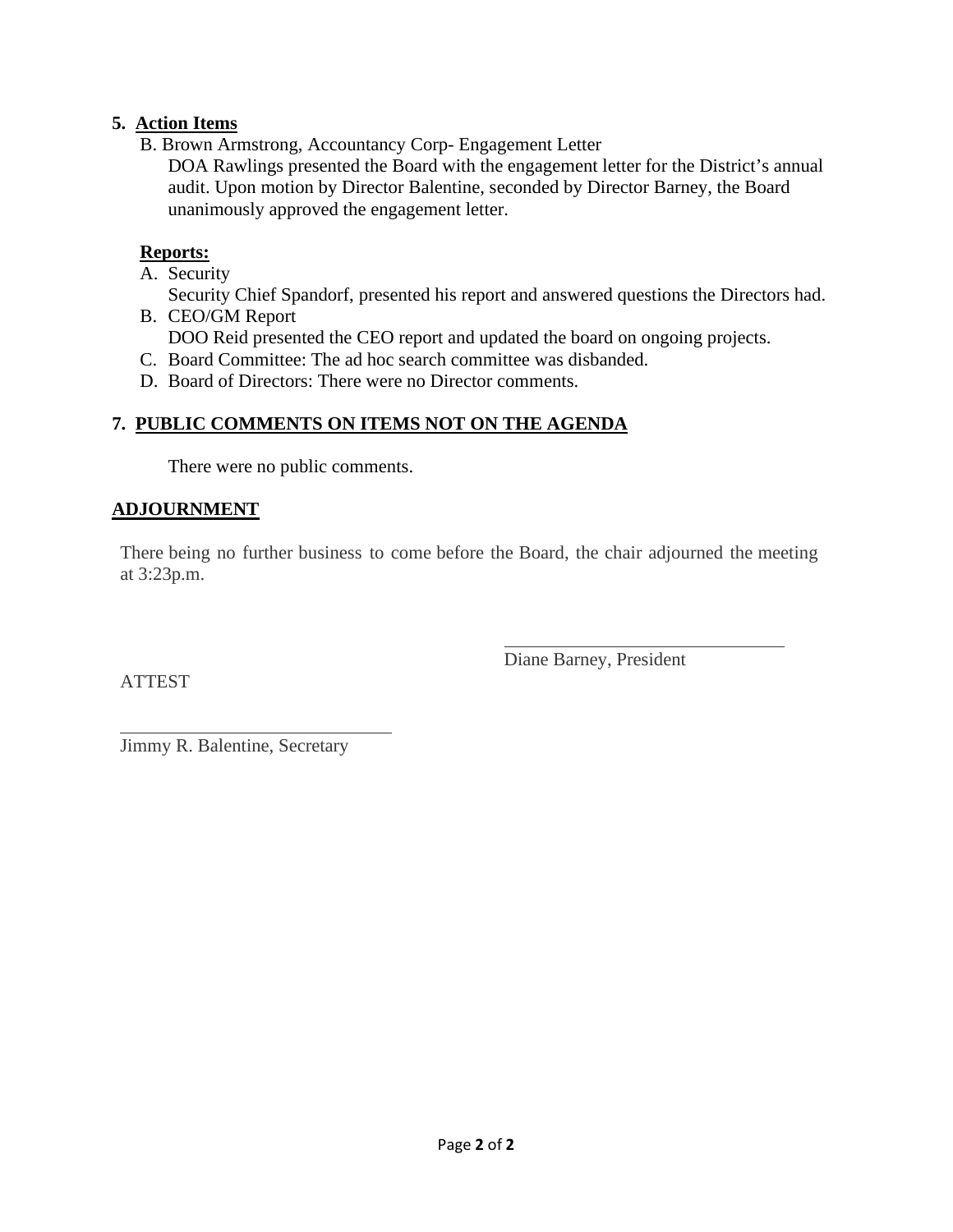| Date:<br>Time:<br>User: | Wednesday, June 1, 2022<br>10:56AM<br><b>CPANKO</b> |                     |                                          |                          | <b>Mojave Air &amp; Space Port</b><br><b>Check Register - Standard</b><br>Period: 12-22 As of: 6/1/2022 | Page:<br>Report:<br>Company: | $1$ of $2$<br>03630.rpt<br><b>MASP</b> |                 |                                 |                |
|-------------------------|-----------------------------------------------------|---------------------|------------------------------------------|--------------------------|---------------------------------------------------------------------------------------------------------|------------------------------|----------------------------------------|-----------------|---------------------------------|----------------|
| Check<br>Nbr            | Type                                                | Check Check<br>Date | <b>Vendor ID</b><br><b>Vendor Name</b>   | Period<br>To Post Closed | Ref<br>Nbr                                                                                              | <b>Doc</b><br><b>Type</b>    | Invoice<br>Number                      | Invoice<br>Date | <b>Discount</b><br><b>Taken</b> | Amount<br>Paid |
| Company:                |                                                     | <b>MASP</b>         |                                          |                          |                                                                                                         |                              |                                        |                 |                                 |                |
| Acct / Sub:             | 101000                                              |                     | 1200                                     |                          |                                                                                                         |                              |                                        |                 |                                 |                |
| 062321                  | СK                                                  | 6/7/2022            | 0396<br><b>CDW Government</b>            | 12-22                    | 050920                                                                                                  | VO                           | X132046                                | 5/11/2022       | 0.00                            | 14,522.05      |
| 062321                  | СK                                                  | 6/7/2022            | 0396<br><b>CDW Government</b>            | 12-22                    | 050921                                                                                                  | VO                           | X086820                                | 5/10/2022       | 0.00                            | 3,231.00       |
| 062321                  | <b>CK</b>                                           | 6/7/2022            | 0396<br><b>CDW Government</b>            | 12-22                    | 050954                                                                                                  | VO                           | X523204                                | 5/19/2022       | 0.00                            | 3,699.75       |
| 062321                  | СK                                                  | 6/7/2022            | 0396<br><b>CDW Government</b>            | $12 - 22$                | 050955                                                                                                  | VO                           | X594413                                | 5/20/2022       | 0.00                            | 6,943.32       |
|                         |                                                     |                     |                                          |                          |                                                                                                         |                              |                                        |                 | <b>Check Total</b>              | 28,396.12      |
| 062322                  | СK                                                  | 6/7/2022            | 1178<br>Kimley-Horn and Associates, Inc. | 12-22                    | 050846                                                                                                  | VO                           | 21292818                               | 4/30/2022       | 0.00                            | 3,543.76       |
| 062322                  | <b>CK</b>                                           | 6/7/2022            | 1178<br>Kimley-Horn and Associates, Inc. | 12-22                    | 050847                                                                                                  | VO                           | 21313466                               | 4/30/2022       | 0.00                            | 8,850.00       |
| 062322                  | СK                                                  | 6/7/2022            | 1178<br>Kimley-Horn and Associates, Inc. | $12 - 22$                | 050848                                                                                                  | VO                           | 21313484                               | 4/30/2022       | 0.00                            | 16,095.00      |
|                         |                                                     |                     |                                          |                          |                                                                                                         |                              |                                        |                 | <b>Check Total</b>              | 28,488.76      |
| 062323                  | CK                                                  | 6/7/2022            | 1314<br>Mead & Hunt                      | 12-22                    | 050878                                                                                                  | VO                           | 332434/GA DRAIN                        | 5/19/2022       | 0.00                            | 12,907.82      |
| 062324                  | CK.                                                 | 6/7/2022            | 1865                                     | $12 - 22$                | 050961                                                                                                  | VO                           | 0975698                                | 5/20/2022       | 0.00                            | 21,767.73      |
|                         |                                                     |                     | <b>RLH Fire Protection</b>               |                          |                                                                                                         |                              |                                        |                 |                                 |                |
| 062324                  | CK.                                                 | 6/7/2022            | 1865<br><b>RLH Fire Protection</b>       | 12-22                    | 050962                                                                                                  | VO                           | 0975628                                | 5/18/2022       | 0.00                            | 13,572.00      |
| 062324                  | CK.                                                 | 6/7/2022            | 1865<br><b>RLH Fire Protection</b>       | 12-22                    | 050963                                                                                                  | VO                           | 0975629                                | 5/18/2022       | 0.00                            | 18,381.00      |
| 062324                  | CK.                                                 | 6/7/2022            | 1865<br><b>RLH Fire Protection</b>       | 12-22                    | 050964                                                                                                  | VO                           | 0975614                                | 5/18/2022       | 0.00                            | 2,033.00       |
|                         |                                                     |                     |                                          |                          |                                                                                                         |                              |                                        |                 | <b>Check Total</b>              | 55,753.73      |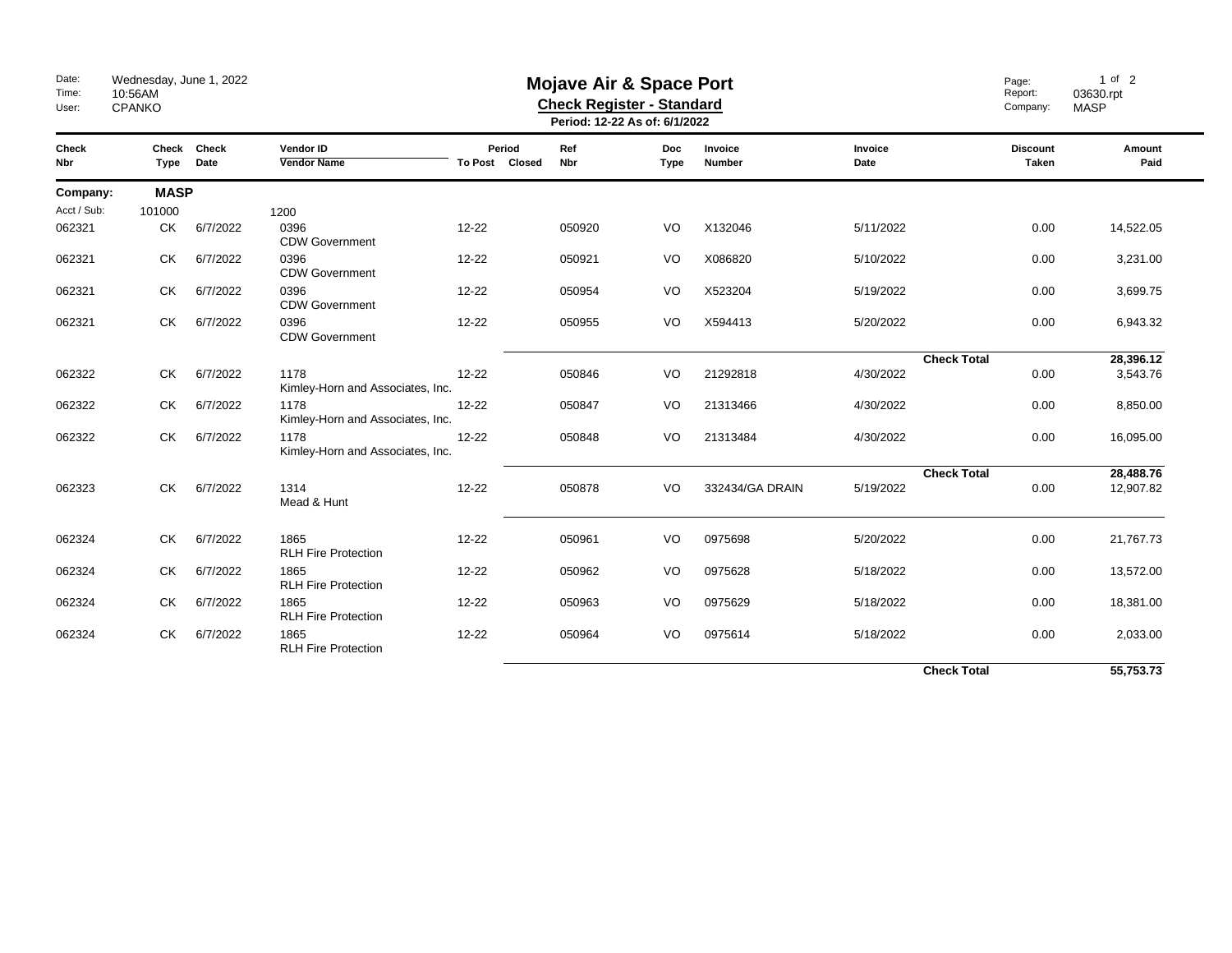| Date:<br>Time:<br>User: | Wednesday, June 1, 2022<br><b>Mojave Air &amp; Space Port</b><br>10:56AM<br><b>Check Register - Standard</b><br><b>CPANKO</b><br>Period: 12-22 As of: 6/1/2022 |               |                                 |                          |                           |                    |                    |                        | Page:<br>Report:<br>Company: | $2$ of $2$<br>03630.rpt<br><b>MASP</b> |
|-------------------------|----------------------------------------------------------------------------------------------------------------------------------------------------------------|---------------|---------------------------------|--------------------------|---------------------------|--------------------|--------------------|------------------------|------------------------------|----------------------------------------|
| Check<br>Nbr            | Check<br>Type                                                                                                                                                  | Check<br>Date | Vendor ID<br><b>Vendor Name</b> | Period<br>To Post Closed | Ref<br><b>Nbr</b>         | <b>Doc</b><br>Type | Invoice<br>Number  | Invoice<br>Date        | <b>Discount</b><br>Taken     | Amount<br>Paid                         |
| Check Count:            |                                                                                                                                                                | 4             |                                 |                          |                           |                    |                    | <b>Acct Sub Total:</b> |                              | 125,546.43                             |
|                         |                                                                                                                                                                |               |                                 | <b>Check Type</b>        | Count                     |                    | <b>Amount Paid</b> |                        |                              |                                        |
|                         |                                                                                                                                                                |               |                                 | Regular                  |                           | 4                  | 125,546.43         |                        |                              |                                        |
|                         |                                                                                                                                                                |               |                                 | Hand                     |                           | 0                  | 0.00               |                        |                              |                                        |
|                         |                                                                                                                                                                |               |                                 | Electronic Payment       |                           | 0                  | 0.00               |                        |                              |                                        |
|                         |                                                                                                                                                                |               |                                 | Void                     |                           | 0                  | 0.00               |                        |                              |                                        |
|                         |                                                                                                                                                                |               |                                 | Stub                     |                           | $\mathbf 0$        | 0.00               |                        |                              |                                        |
|                         |                                                                                                                                                                |               |                                 | Zero                     |                           | $\mathbf 0$        | 0.00               |                        |                              |                                        |
|                         |                                                                                                                                                                |               |                                 | Mask                     |                           | $\mathbf 0$        | 0.00               |                        |                              |                                        |
|                         |                                                                                                                                                                |               |                                 | Total:                   |                           | 4                  | 125,546.43         |                        |                              |                                        |
|                         |                                                                                                                                                                |               |                                 |                          | <b>Company Disc Total</b> |                    | 0.00               | <b>Company Total</b>   |                              | 125,546.43                             |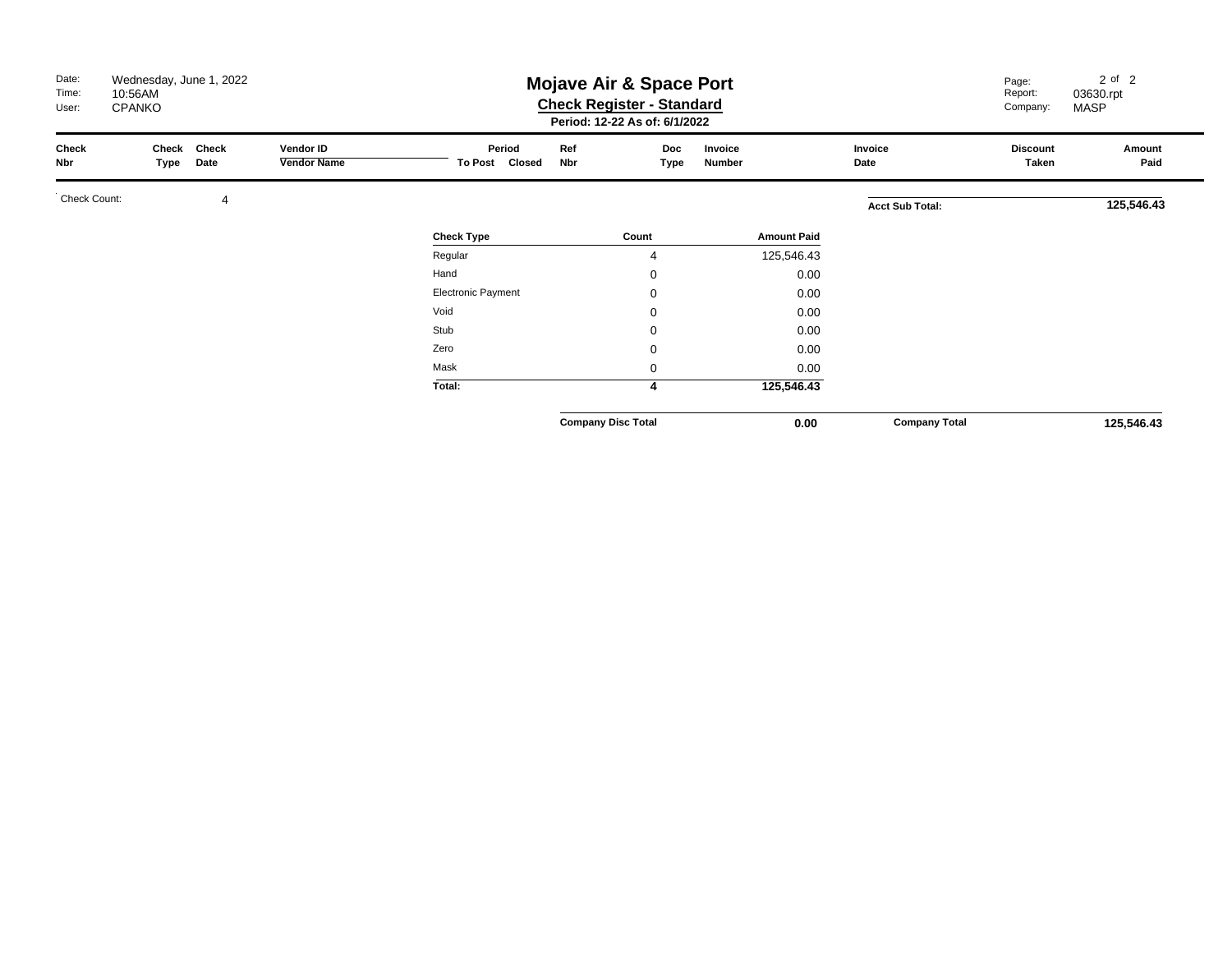

**TO: Board of Directors FROM: Jason Buck, Director of Technology SUBJECT: Surplus Equipment**

**MEETING DATE: June 7, 2022** 

#### **Background:**

The equipment listed in the exhibit to the resolution is no longer used or necessary for District operations. As such, staff recommends declaring the equipment surplus and authorizing its disposal.

#### **Impacts:**

Fiscal: All proceeds of sale/disposal of equipment will be deposited into the General Fund account.

Environmental: None

Legal: None

#### **Recommended Action:**

Approve the resolution declaring the property in the exhibit to be surplus to the needs of the Airport and authorizing its disposal.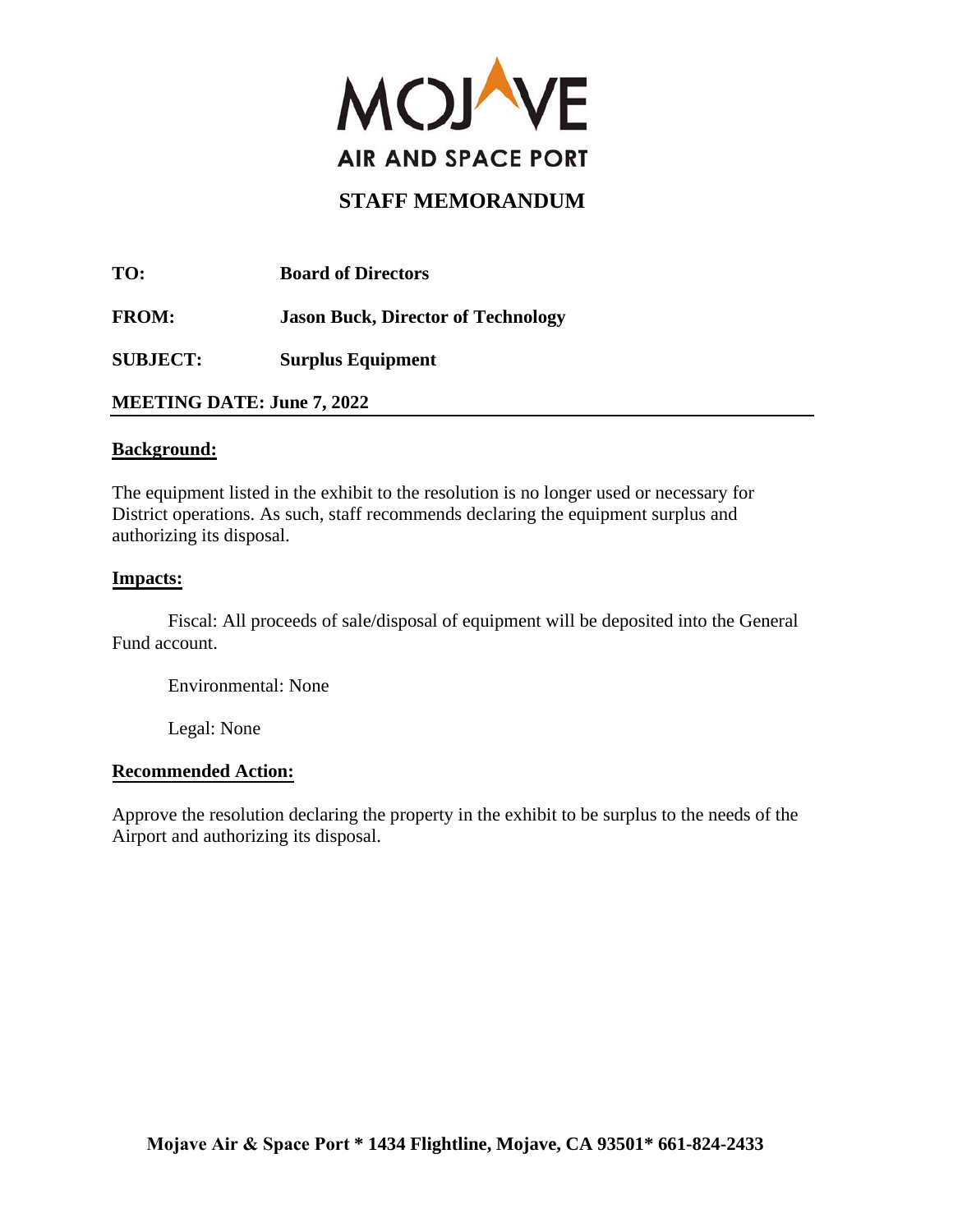#### **RESOLUTION NO.**

#### **A RESOLUTION OF THE BOARD OF DIRECTORS OF MOJAVE AIR AND SPACE PORT DECLARING CERTAIN PROPERTY SURPLUS TO THE NEEDS OF THE DISTRICT AND AUTHORIZING DISPOSITION OF THE PROPERTY**

#### **BE IT RESOLVED BY THE BOARD OF DIRECTORS OF MOJAVE AIR AND SPACE PORT** as follows:

#### **1. Purpose.**

This resolution declares certain property surplus to the needs of the District and authorizes the Chief Executive Officer to dispose of such property.

#### **2. Disposition of Property.**

The Board finds and declares:

 (a) The property identified in Exhibit 1 (the "Surplus Property"), attached hereto and incorporated herein by reference, is surplus to and no longer suitable for the District's needs.

 (b) The District's Chief Executive Officer is directed to dispose of the Surplus Property in a manner in the best interests of the District.

 (c) The Chief Executive Officer is authorized to determine which offer to acquire the Surplus Property is in the best interests of the District.

(d) If no offers are received the Chief Executive Officer is authorized to dispose of the Surplus Property in a manner that is in the best interests of the District and in accordance with law.

(e) The District's Chief Executive Officer shall report the results of the disposal of the property to the Board of Directors.

**PASSED, APPROVED AND ADOPTED** on .

President

\_\_\_\_\_\_\_\_\_\_\_\_\_\_\_\_\_\_\_\_\_\_\_\_\_

ATTEST:

Secretary

\_\_\_\_\_\_\_\_\_\_\_\_\_\_\_\_\_\_\_\_\_\_\_\_\_\_\_\_\_\_\_

(SEAL)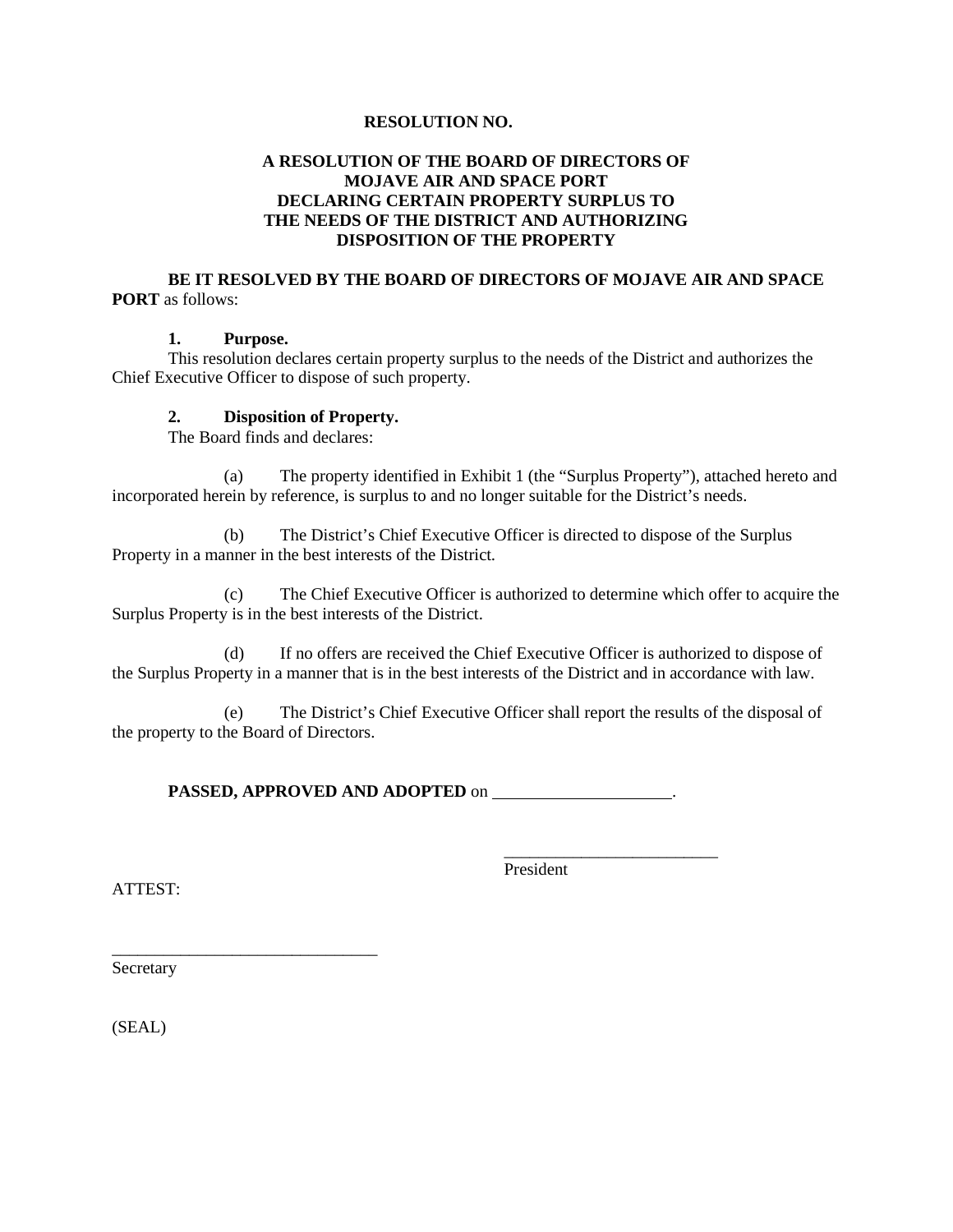|                                  | 6.7.22 BOD              |                                |
|----------------------------------|-------------------------|--------------------------------|
|                                  | Exhibit 1               |                                |
|                                  | <b>Surplus Property</b> |                                |
| <b>Item</b>                      | <b>Serial Number</b>    | <b>Notes</b>                   |
| iPhone 6s                        | FFNTP1ZCHFLR            | <b>Bad Battery</b>             |
| iPhone 7                         | C6KT7R5MHG6W            | Obsolete                       |
| iPad 6                           | DMPYPEBTJF88            | Won't Charge (GYM)             |
| iPad Pro 1 Mini                  | DMPVCH3CJ2D1            | Obsolete (Bill Deaver)         |
| Western Digital Backup Appliance | Arkeia RA4300T          | Obsolete                       |
| <b>WinDSX Gate System</b>        | Multiple                | Obsolete                       |
| Pelco Camera System              | Multiple                | Obsolete                       |
| Sans Digital Storage             | ER316UTI6G190615001     | Obsolete                       |
| <b>Promise Storage</b>           | M35H13101100061         | Obsolete                       |
| <b>iPhone SE</b>                 | F18D6D3CPLJM            | Broken (Unable to place calls) |
|                                  |                         |                                |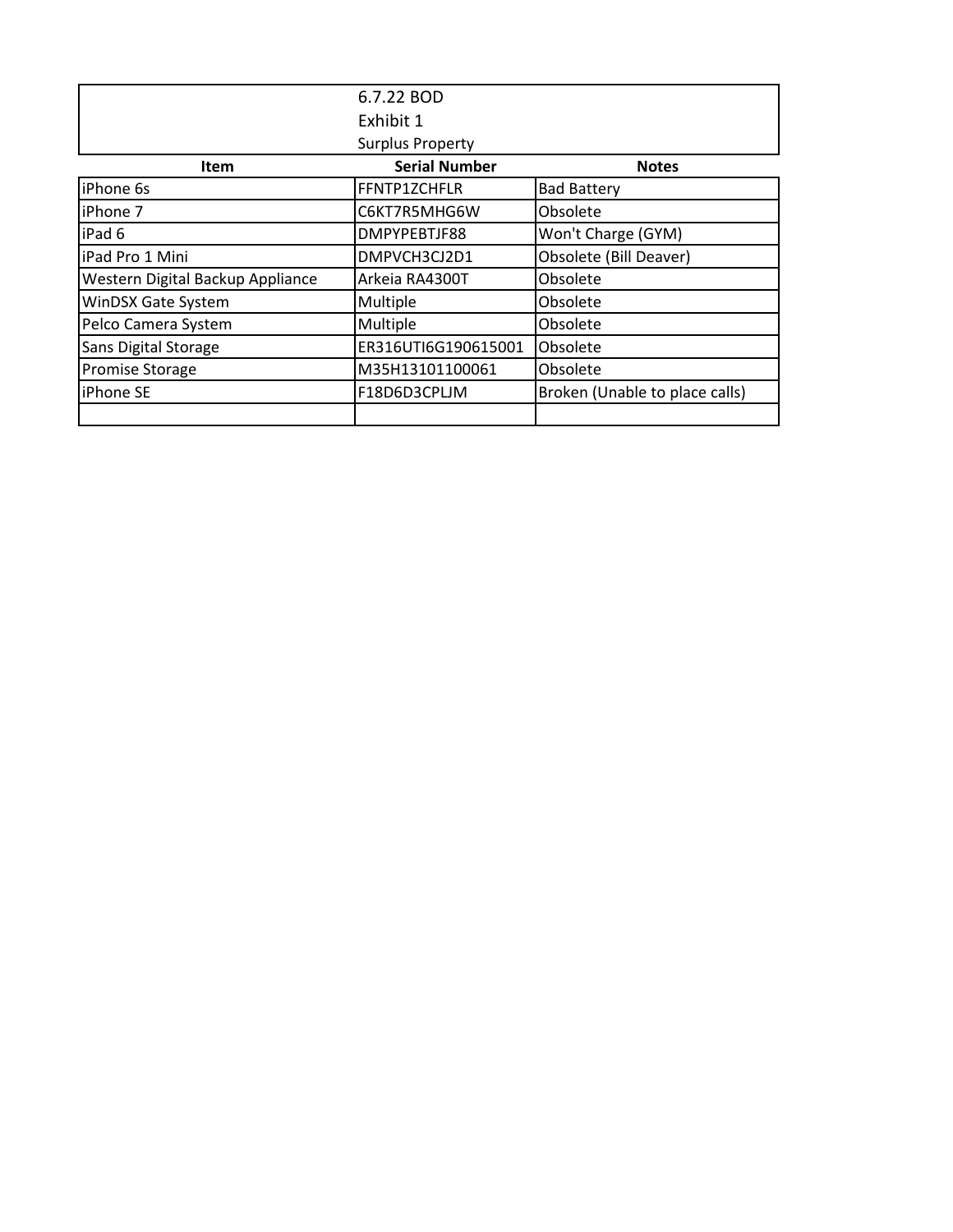

**TO:** Board of Directors **FROM:** Scott Nave **SUBJECT:** AB 361 Remote Meeting Resolution **MEETING DATE:** June 6, 2022

## **Background:**

The Governor's executive order suspending certain requirements of the Brown Act regarding board meetings has expired, but the proclamation of a state of emergency is still in place. The Legislature has amended Govt Code 54953 to include provisions allowing remote meetings during a state of emergency under certain conditions. The attached resolution allows the Board to continue meeting remotely until the state of emergency is lifted and social distancing is no longer recommended or required. If the Board adopts the resolution, it will have to renew the resolution every 30 days.

#### **Impacts:**

Fiscal: None

Environmental: This action does not constitute a project and is not subject to CEQA

Legal: None

#### **Recommended Action:**

The Board has two options:

- 1. The Board may adopt the resolution and continue with remote meetings during the month of June through July 6, 2022 or until the state of emergency is lifted; or
- 2. The Board may not adopt the resolution and resume holding meetings in compliance with the requirements of the Brown Act.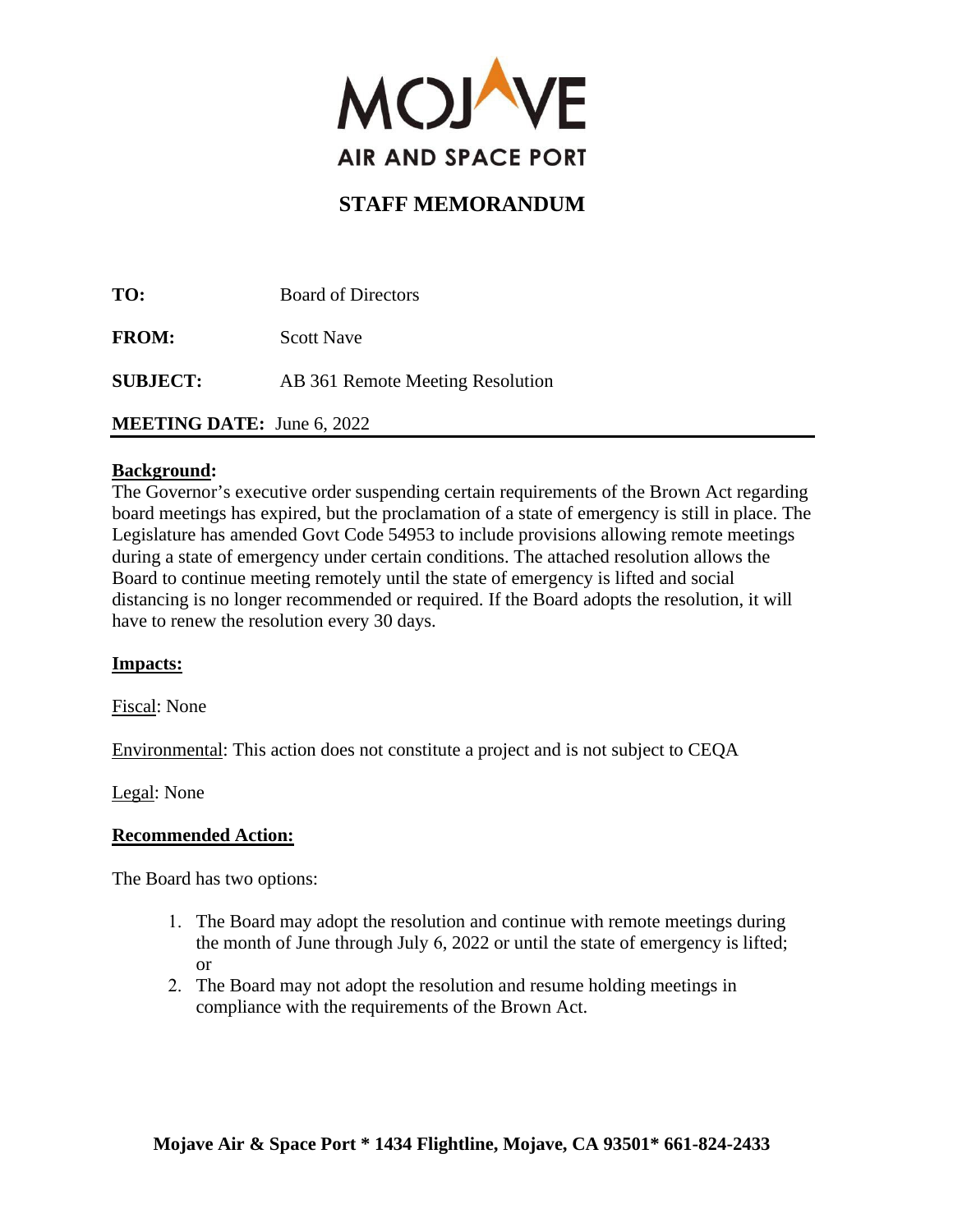### RESOLUTION NO.

### A RESOLUTION OF THE BOARD OF DIRECTORS OF MOJAVE AIR AND SPACE PORT PROCLAIMING A LOCAL EMERGENCY, RATIFYING THE PROCLAMATION OF A STATE OF EMERGENCY, AND AUTHORIZING REMOTE TELECONFERENCE MEETINGS FOR THE MONTH OF JUNE 2022

WHEREAS, Mojave Air and Space Port (the "District") is committed to encouraging and preserving public access and participation in meetings of the Board of Directors; and

WHEREAS, Government Code section 54953, as amended by AB 361, makes provisions for remote teleconferencing participation in meetings by members of a legislative body, without compliance with the requirements of Government Code section 54953, subject to the existence of certain conditions; and

WHEREAS, a required condition is that there is a proclaimed state of emergency, and state or local officials have imposed or recommended measures to promote social distancing; and

WHEREAS, Governor Newsom declared a State-wide state of emergency due to the Covid-19 pandemic on March 4, 2020, which declaration is still in effect, and state and local health officials continue to recommend social distancing; and

WHEREAS, the Board of Directors does hereby find that the resurgence of the Covid-19 pandemic, particularly through the Delta variant, has caused, and will continue to cause, conditions of peril to the safety of persons within the District that are likely to be beyond the control of services, personnel, equipment, and facilities of the District, and desires to proclaim a local emergency and ratify both the proclamation of state of emergency by the Governor of the State of California and the Kern County Health Department guidance regarding social distancing; and

WHEREAS, based on the above the Board of Directors of the District finds that inperson public meetings of the Board would further increase the risk of exposure to the Covid-19 virus to the residents of the District, staff, and Directors; and

WHEREAS, as a consequence of the local emergency, the Board of Directors does hereby find that it shall conduct Board meetings without compliance with paragraph (3) of subdivision (b) of Government Code section 54953, as authorized by subdivision (e) of section 54953, in compliance with the requirements to provide the public with access to the meetings as prescribed in paragraph (2) of subdivision (e) of section 54953; and

WHEREAS, all meetings of Board of Directors will be available to the public for participation and comments through virtual measures, which shall be fully explained on each posted agenda.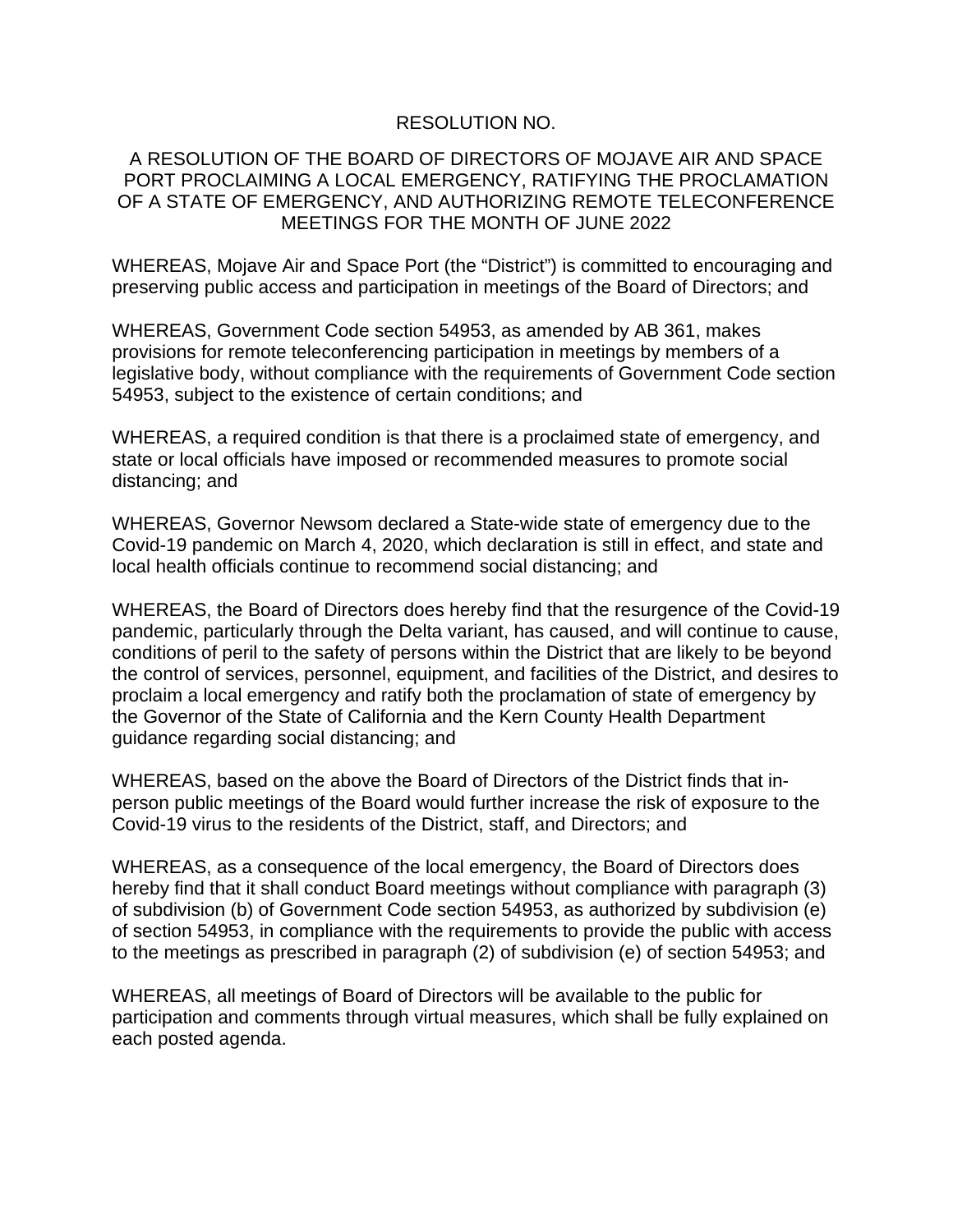NOW, THEREFORE, THE BOARD OF DIRECTORS OF MOJAVE AIR AND SPACE PORT DOES HEREBY RESOLVE AS FOLLOWS:

Section 1. Recitals. The Recitals set forth above are true and correct and are incorporated into this Resolution by this reference.

Section 2. Proclamation of Local Emergency. The Board hereby proclaims that a local emergency now exists throughout the District, as set forth in the recitals.

Section 3. Ratification of Governor's Proclamation of a State of Emergency. The Board hereby ratifies the Governor's Proclamation of State of Emergency, effective as of its issuance date of March 4, 2021.

Section 4. Remote Teleconference Meetings. The General Manager, staff, and Board of Directors are hereby authorized and directed to take all actions necessary to carry out the intent and purpose of this Resolution including conducting open and public meetings in accordance with Government Code section 54953(e) and other applicable provisions of the Brown Act.

Section 5. Effective Date of Resolution. This Resolution shall take effect on June 7, 2022 and shall be effective until the earlier of (i) July 6, 2022, or such time the Board of Directors adopts a subsequent resolution in accordance with Government Code section 54953(e)(3) to extend the time during which the legislative bodies of WBMWD may continue to teleconference without compliance with paragraph (3) of subdivision (b) of section 54953.

Section 6. Termination of this Resolution. This Resolution will automatically terminate on the day that both the Governor's Declaration of Emergency and any local agency guideline for social distancing are no longer in effect.

PASSED AND ADOPTED by the Board of Directors of Mojave Air and Space Port, this 7<sup>th</sup> day of June 2022, by the following vote:

AYES: NOES: ABSENT: ABSTAIN:

President

**Secretary**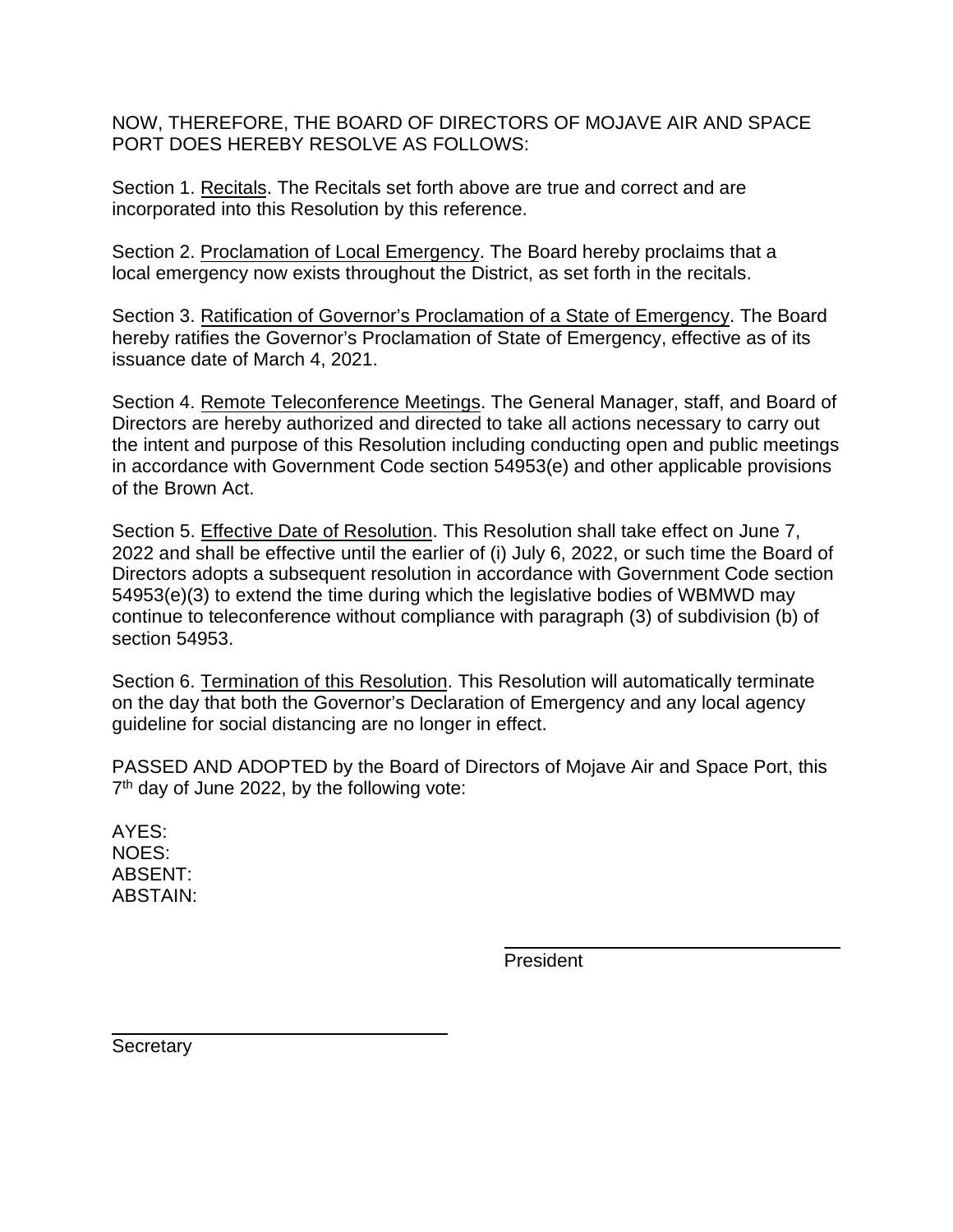

| TO:                               | <b>Board of Directors</b> |
|-----------------------------------|---------------------------|
| <b>FROM:</b>                      | Todd Lindner, CEO         |
| <b>SUBJECT:</b>                   | Amending Board Policy 400 |
| <b>MEETING DATE:</b> June 7, 2022 |                           |

### **Background:**

The airport insurance requirements were changed in February 2018 to a 1 Million each occurrence with a 3 Million aggregate to mitigate the risk and costs for tenant involved incidents for all airport owned facilities. The staff discussed the airport insurance needs with our insurance broker and we also contacted seven other local General Aviation Airports and inquired about their insurance requirements and airport activities. Based on the information gathered, MASP would like to modify our insurance requirement to be more in line with the airport's needs, while having a common and easily obtainable policy for our tenants.

Our current requirement means a claim on a tenant's insurance policy is split between the policy holder and all additional named insured up to 1 Million for each occurrence with a total of 3 Million paid for the policy year.

MASP would like to change this policy to:

2 Million each occurrence for all MASP owned facilities under 10,000,00 square feet. 2 Million each occurrence, 4 Million aggregate for all other MASP owned facilities. The District reserves the right to require different policy limits based on particular uses and operations at the airport.

## **Impacts:**

| Fiscal:        | None |
|----------------|------|
| Environmental: | None |
| Legal:         | None |

## **Recommended Action:**

Staff recommends approval of the change to Board Policy 400 as it relates to insurance requirements.

**Mojave Air and Space Port \* 1434 Flightline, Mojave, CA 93501\* 661-824-2433**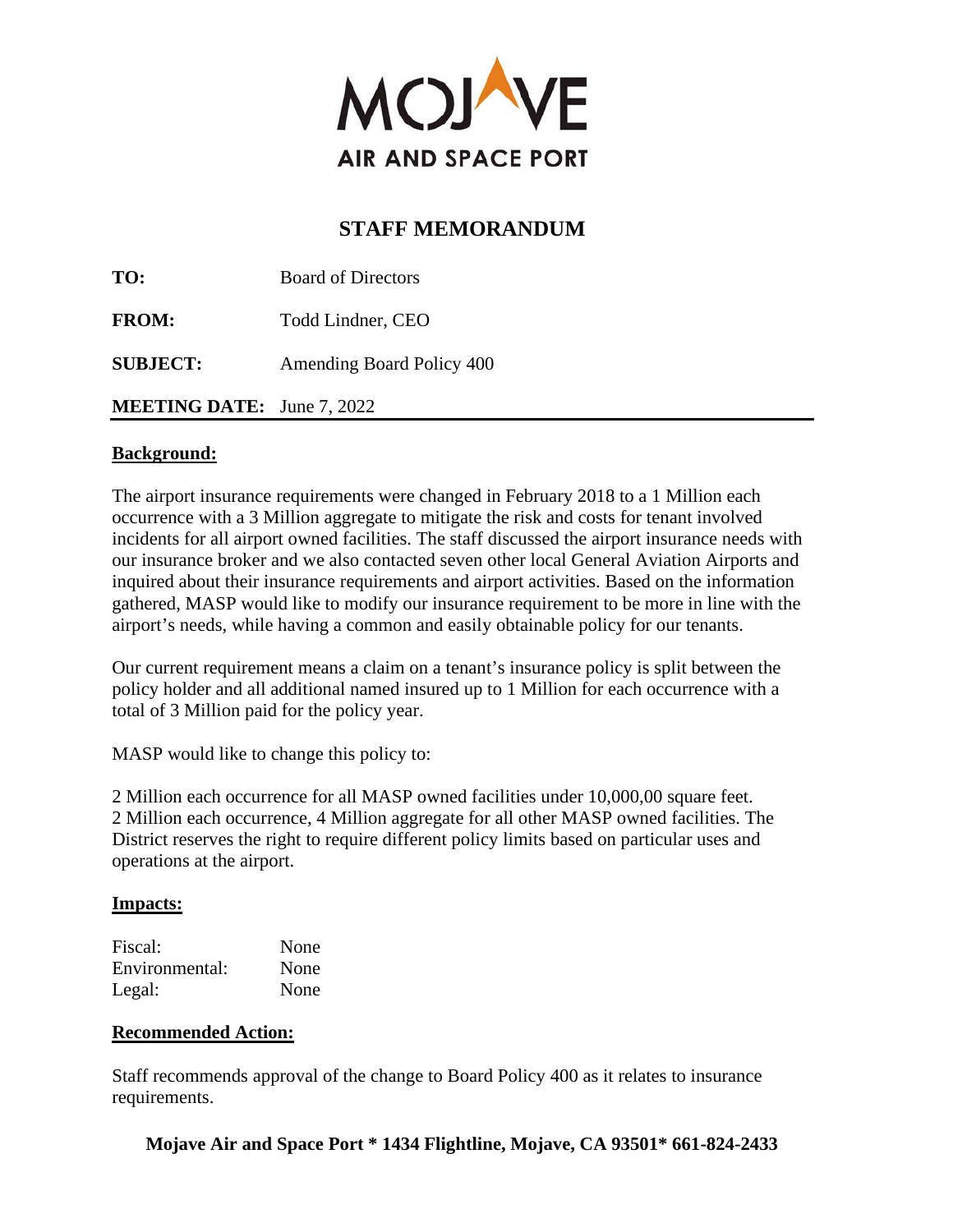#### RESOLUTION NO.

### A RESOLUTION OF THE BOARD OF DIRECTORS OF MOJAVE AIR AND SPACE PORT AMENDING BOARD POLICY 400, AIRPORT USES POLICY

Whereas, Mojave Air and Space Port (the "District"), a public entity, owns and operates an airport and spaceport that support a variety of uses;

Whereas, the District adopted a policy governing uses of its facilities, including leases, licenses, and contracts ("Airport Uses Policy);

Whereas, the Board desires to amend the Airport Uses Policy regarding Insurance and Indemnification on District Property Section 4-1.12 Paragraph 2;

 Now, therefore, be it resolved that the Board of Directors of Mojave Air and Space Port as follows:

1. Board Policy 400, "Airport Uses," is amended as specified in Exhibit 1, attached hereto and incorporated herein by reference.

2. Except as expressly amended herein, the Airport Uses Policy is reaffirmed and readopted.

**PASSED, APPROVED AND ADOPTED** on June 7, 2022.

Diane Barney, President

\_\_\_\_\_\_\_\_\_\_\_\_\_\_\_\_\_\_\_\_\_\_\_\_\_\_\_\_\_\_\_

ATTEST:

\_\_\_\_\_\_\_\_\_\_\_\_\_\_\_\_\_\_\_\_\_\_\_\_\_\_\_ Jim Balentine, Secretary

(SEAL)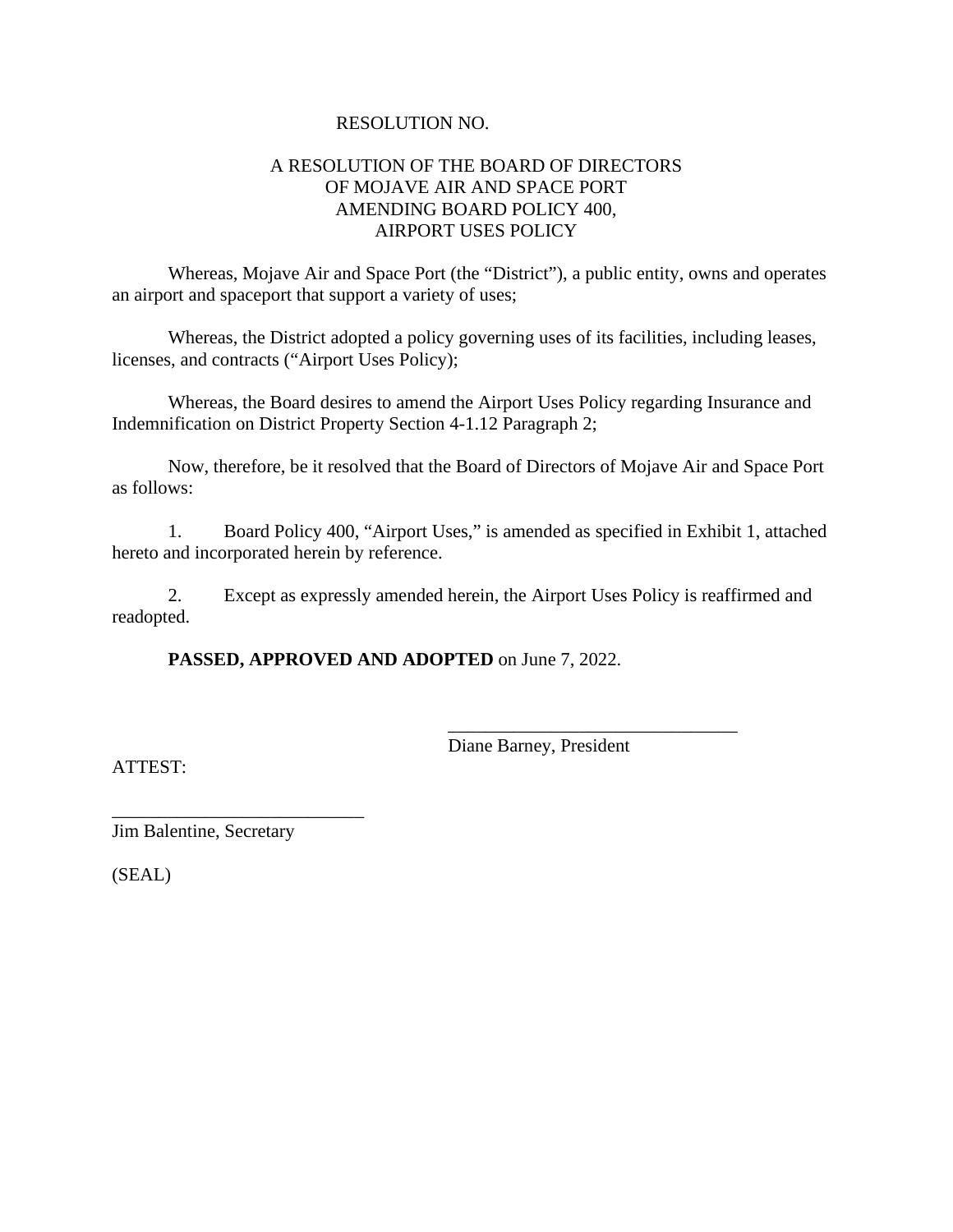#### EXHIBIT 1

#### Section **4-1.12** Insurance and Indemnification

Agreements entered into by the District for use of District property shall contain | provisions for naming the District as an additional or co-insured, as determined, on a policy or policies of insurance procured by the user of District property and indemnifying the District from costs, liability, and damages resulting from the user's activities; provided, when the user of District property is a California public agency, such agency shall not be required to provide a certificate of insurance.

Required insurance amounts are based on the activities conducted on District property, but with a minimum of  $$21,000,000$  per occurrence,  $$3,000,000$  aggregate for properties under 10,000 square feet, and \$2,000,000 per occurrence. \$4,000,000 aggregate for all other District Owned properties-unless otherwise expressly authorized by the District. The District reserves the right to require different policy limits based on particular uses and operations at the Airport.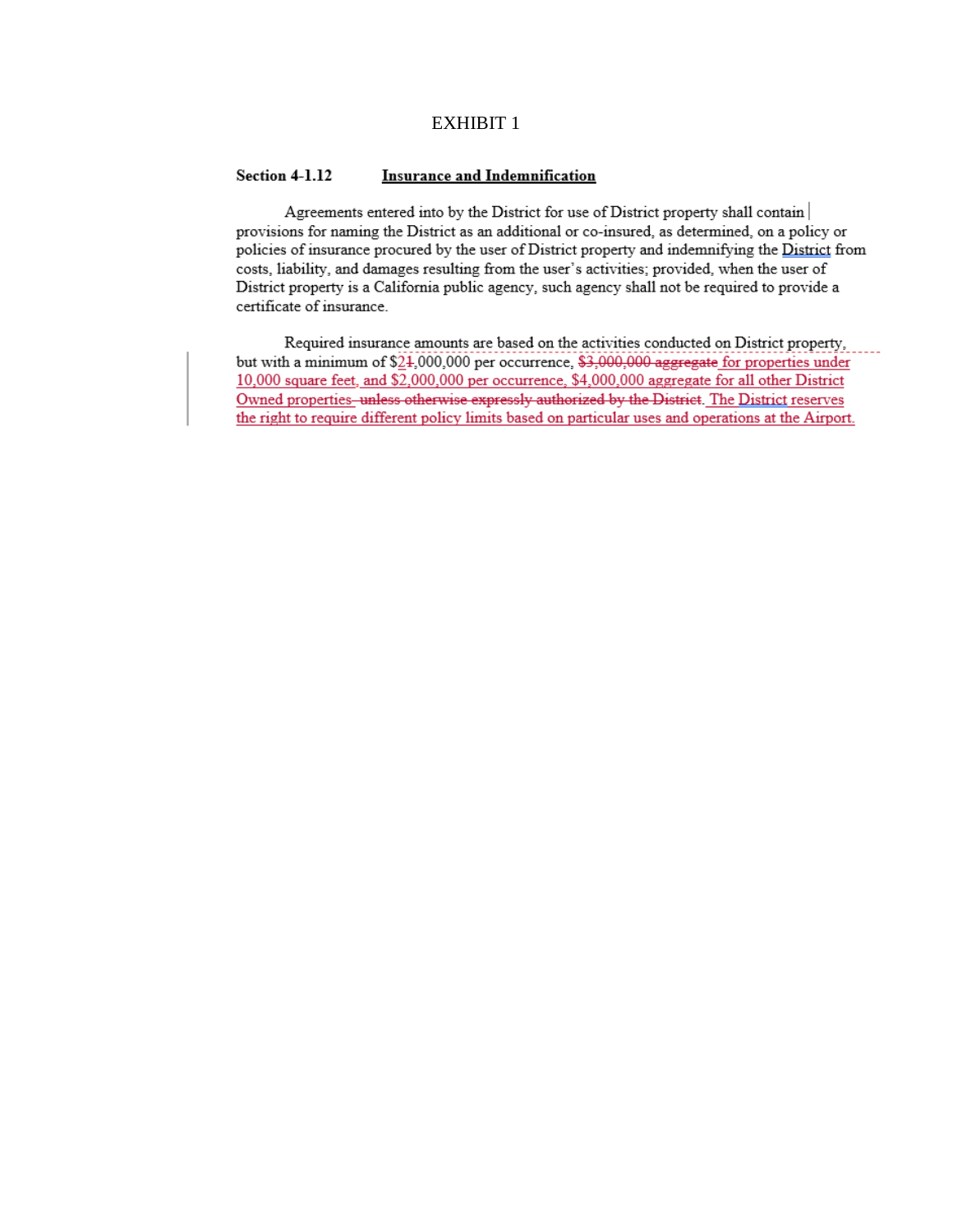not interfere with airport operations.

#### **Section 4-1.08 Sublease Agreements**

 The General Manager may approve sublease agreements for tenants in good standing, up to the length of the lease term.

#### **Section 4-1.09 Operations Permit**

 Any work conducted on District property by someone not under lease or license will require an operations permit. The General Manager may approve Operations Permits in a form adopted by the Board.

#### **Section 4-1.10 Right of First Refusal**

 The General Manager may approve Right of First Refusal (ROFR) agreements with customers. The customer shall pay a non-refundable fee equivalent to one-month rent for the property. Should the customer choose to execute a lease agreement prior to the end of the ROFR expiration date, the ROFR payment shall be applied to rent. Should the customer not execute a lease agreement prior to the end of the ROFR, the payment is forfeited.

#### **Section 4-1.11 Lease Option**

 The General Manager may approve option agreements with a term of up to six (6) months. The customer shall pay a non-refundable fee equivalent to one month's rent for the property. Should the customer choose to execute a lease prior to the end of the option period, the payment shall be applied to rent. Should the customer not execute a lease agreement prior to the end of the option period, the fee is forfeited.

#### **Section 4-1.12 Insurance and Indemnification**

Agreements entered into by the District for use of District property shall contain provisions for naming the District as an additional or co-insured, as determined, on a policy or policies of insurance procured by the user of District property and indemnifying the District from costs, liability, and damages resulting from the user's activities; provided, when the user of District property is a California public agency, such agency shall not be required to provide a certificate of insurance.

Required insurance amounts are based on the activities conducted on District property, but with a minimum of \$2,000,000 per occurrence, for properties under 10,000 square feet, and \$2,000,000 per occurrence, \$4,000,000 aggregate for all other District Owned properties. The District reserves the right to require different policy limits based on particular uses and operations at the Airport.

#### **Section 4-1.13 Assignment of Leases**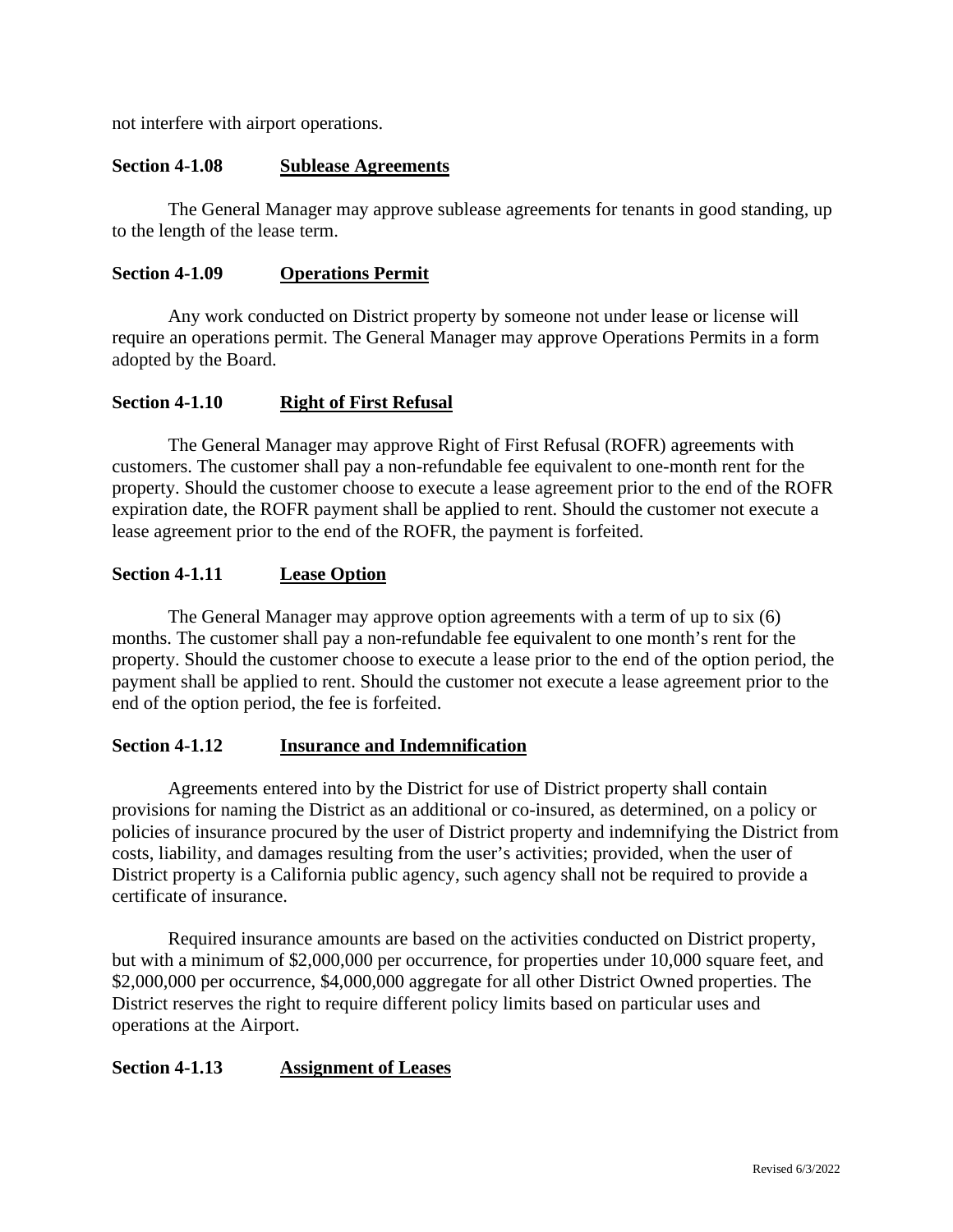# **Mojave Air & Space Port Treasurer's Report For the month ended April 30, 2022**

|                                     |                  | County          |                |                    |
|-------------------------------------|------------------|-----------------|----------------|--------------------|
|                                     | General          | <b>Treasury</b> | <b>LAIF</b>    | <b>Total</b>       |
| <b>Beginning Balance</b>            | \$3,237,636.01   | \$1,499,706.89  | \$4,184,941.77 | 8,922,284.67<br>S. |
| Receipts:                           |                  |                 |                |                    |
| <b>Operating Revenues</b>           | 1,401,193.45     |                 |                | 1,401,193.45       |
| Interest Income                     | 142.37           | 3,568.80        |                | 3,711.17           |
| <b>Tax Proceeds</b>                 |                  | 254,660.86      |                | 254,660.86         |
| <b>Total Receipts</b>               | 1,401,335.82     | 258,229.66      |                | 1,659,565.48       |
| Expenditures:                       |                  |                 |                |                    |
| <b>Operating Expenses</b>           | (1, 128, 283.10) |                 |                | (1, 128, 283.10)   |
| <b>Project Expenses</b>             |                  |                 |                |                    |
| <b>Total Expenditures</b>           | (1, 128, 283.10) |                 |                | (1, 128, 283.10)   |
| Transfers:                          |                  |                 |                |                    |
| Between General and County Treasury |                  |                 |                |                    |
| <b>Between General and LAIF</b>     |                  |                 |                |                    |
| <b>Total Transfers</b>              |                  |                 |                |                    |
| <b>Ending Balance</b>               | \$3,510,688.73   | \$1,757,936.55  | \$4,184,941.77 | 9,453,567.05<br>S  |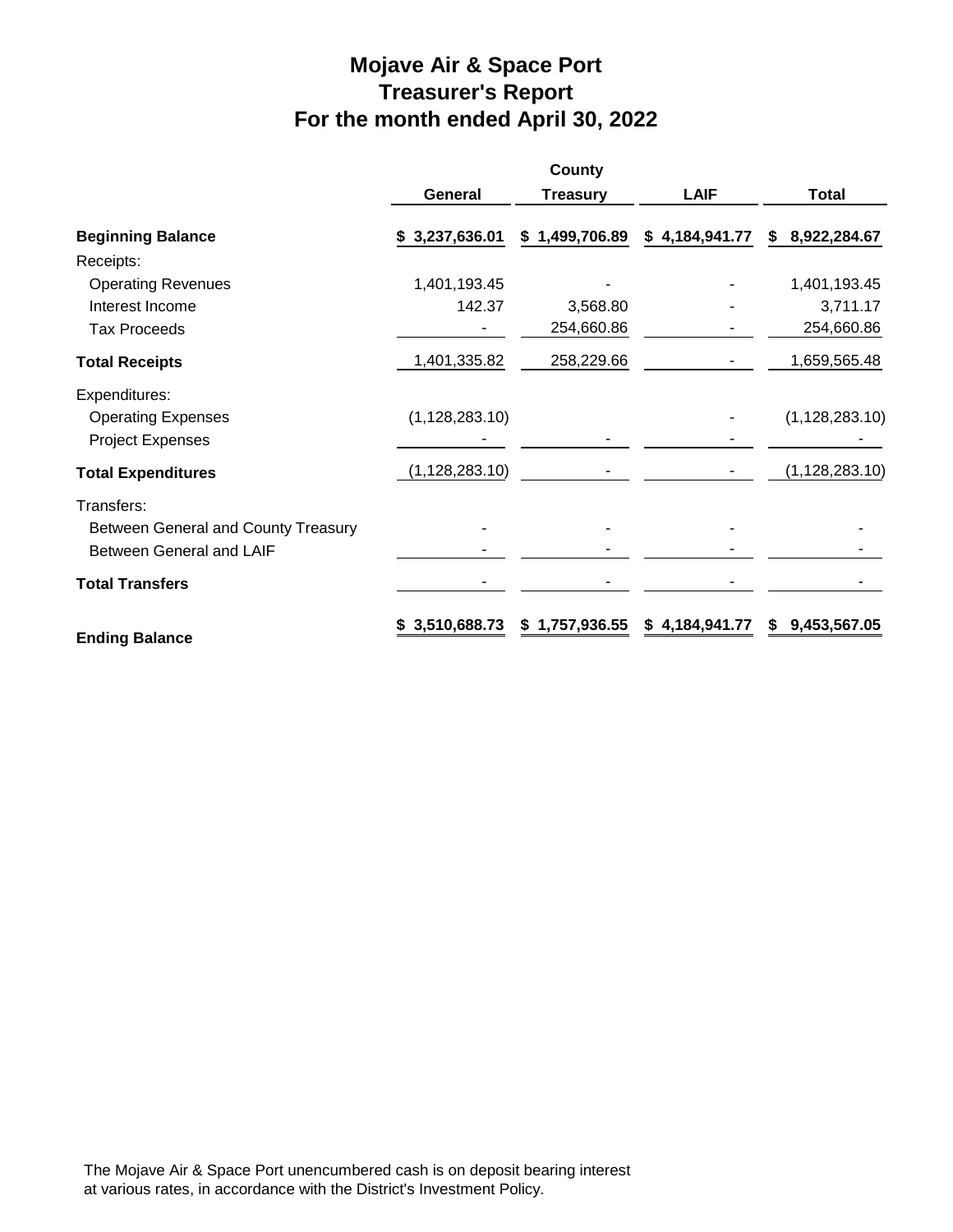#### **MOJAVE AIR & SPACE PORT**

# **Revenue and Expense by Function**

# **For the Ten Months Ending Saturday, April 30, 2022**

|                                                                         | Rents &<br>Leases<br>Aviation | Rents &<br>Leases<br>Non-aviation | <b>Flight</b><br>Related<br><b>Activities</b> | Non-flight<br>Related<br><b>Activities</b> | <b>Total</b> |
|-------------------------------------------------------------------------|-------------------------------|-----------------------------------|-----------------------------------------------|--------------------------------------------|--------------|
| <b>Description</b><br><b>Operating Revenue</b>                          |                               |                                   |                                               |                                            |              |
| Fuel Sales & Services                                                   |                               |                                   | 3,190,520                                     |                                            | 3,190,520    |
| Cost of Fuel & Lubricants Sold                                          |                               |                                   | 2,147,699                                     |                                            | 2,147,699    |
| <b>Gross Profit on Fuel Sales &amp;</b>                                 |                               |                                   |                                               |                                            |              |
| <b>Services</b>                                                         |                               |                                   | 1,042,821                                     |                                            | 1,042,821    |
| Rents & Leases                                                          | 4,390,085                     | 1,507,525                         | 7,142                                         | 57,612                                     | 5,962,365    |
| <b>Other Revenue</b>                                                    |                               |                                   | 62,807                                        | 116,701                                    | 179,508      |
| <b>Total Operating Revenue</b>                                          | 4,390,085                     | 1,507,525                         | 1,112,771                                     | 174,313                                    | 7,184,694    |
| <b>Operating Expense</b>                                                |                               |                                   |                                               |                                            |              |
| Salaries & Benefits                                                     | 976,703                       | 667,214                           | 907,349                                       | 428,101                                    | 2,979,367    |
| Noncapitalized Equipment                                                | 48,704                        | 27,032                            | 17,070                                        | 7,263                                      | 100,069      |
| Supplies                                                                | 49,974                        | 26,530                            | 46,800                                        | 17,049                                     | 140,353      |
| Licensing & Software                                                    | 29,750                        | 19,516                            | 10,807                                        | 12,575                                     | 72,648       |
| Communications                                                          | 50,545                        | 9,976                             | 7,920                                         | 4,951                                      | 73,392       |
| Training & Travel                                                       | 5,508                         | 5,185                             | 5,062                                         | 15,220                                     | 30,975       |
| Permits & Fees                                                          | 3,394                         | 3,777                             | 2,551                                         |                                            | 9,722        |
| Repairs & Maintenance                                                   | 271,095                       | 149,126                           | 78,153                                        | 4,657                                      | 503,031      |
| <b>Engineering Services</b>                                             | 70,523                        | 41,135                            | 24,817                                        | 16,104                                     | 152,579      |
| Legal & Accounting Services                                             | 74,460                        |                                   |                                               | 101,090                                    | 175,550      |
| <b>Operating Services</b>                                               | 241,746                       | 58,251                            | 71,979                                        | 33,345                                     | 405,322      |
| Dues & Subscriptions                                                    | 11,703                        | 7,088                             | 8,363                                         | 24,750                                     | 51,903       |
| Insurance                                                               | 50,485                        | 50,485                            | 50,485                                        | 166,773                                    | 318,227      |
| Marketing                                                               | 3,737                         | 1,633                             | 1,670                                         | 37,893                                     | 44,932       |
| Rent Expense                                                            | 10,318                        | 4,442                             | 38,461                                        | 660                                        | 53,882       |
| <b>Utilities</b>                                                        | 111,521                       | 169,532                           | 36,025                                        | 31,107                                     | 348,185      |
| <b>Tenant Retention</b>                                                 | 10,534                        | 10,534                            |                                               |                                            | 21,069       |
| Miscellaneous                                                           | 2,525                         | 771                               | 17,285                                        | 24,091                                     | 44,672       |
| Depreciation                                                            | 706,923                       | 2,449                             | 1,441,254                                     |                                            | 2,150,625    |
| <b>Expense Reimbursements</b>                                           |                               | 6,109                             | (19, 570)                                     | (81, 137)                                  | (94, 597)    |
| <b>Total Operating Expense</b>                                          | 2,730,148                     | 1,260,785                         | 2,746,481                                     | 844,492                                    | 7,581,906    |
| <b>Excess (Deficit) of Operating</b>                                    |                               |                                   |                                               |                                            |              |
| <b>Revenue over Operating</b>                                           |                               |                                   |                                               |                                            |              |
| <b>Expense</b>                                                          | 1,659,937                     | 246,740                           | (1,633,710)                                   | (670, 180)                                 | (397, 212)   |
| <b>Nonoperating Revenue</b>                                             |                               |                                   |                                               |                                            |              |
| <b>Property Taxes</b>                                                   | 547,537                       | 181,937                           |                                               |                                            | 729,474      |
| Interest Income                                                         |                               |                                   |                                               | 33,886                                     | 33,886       |
| <b>Total Nonoperating Revenue</b><br><b>Excess (Deficit) of Revenue</b> | 547,537                       | 181,937                           |                                               | 33,886                                     | 763,360      |
| over Expense                                                            | 2,207,474                     | 428,677                           | (1,633,710)                                   | (636, 293)                                 | 366,148      |
| <b>FAA Projects</b>                                                     |                               |                                   |                                               |                                            |              |
| Grants In Aid-Federal/State                                             |                               |                                   | 799,127                                       |                                            | 799,127      |
| <b>FAA Projects Expense</b>                                             |                               |                                   |                                               | 1,051,599                                  | 1,051,599    |
| <b>Excess (Deficit) of FAA</b>                                          |                               |                                   |                                               |                                            |              |
| <b>Projects Revenue over FAA</b>                                        |                               |                                   |                                               |                                            |              |
| <b>Projects Expense</b>                                                 |                               |                                   | 799,127                                       | (1,051,599)                                | (252,473)    |
| <b>Reserve Designations</b>                                             |                               |                                   |                                               |                                            |              |
| Infrastructure Projects                                                 |                               |                                   |                                               | 569,218                                    | 569,218      |
| Property Investments                                                    |                               |                                   |                                               | 206,318                                    | 206,318      |
| <b>Building Improvements</b>                                            |                               |                                   |                                               | 126,672                                    | 126,672      |
| Equipment                                                               |                               |                                   |                                               | 124,525                                    | 124,525      |
| <b>Employee Benefits</b>                                                |                               |                                   |                                               | 250,000                                    | 250,000      |
| <b>Total Reserve Designations</b>                                       |                               | $\overline{a}$                    |                                               | 1,276,733                                  | 1,276,733    |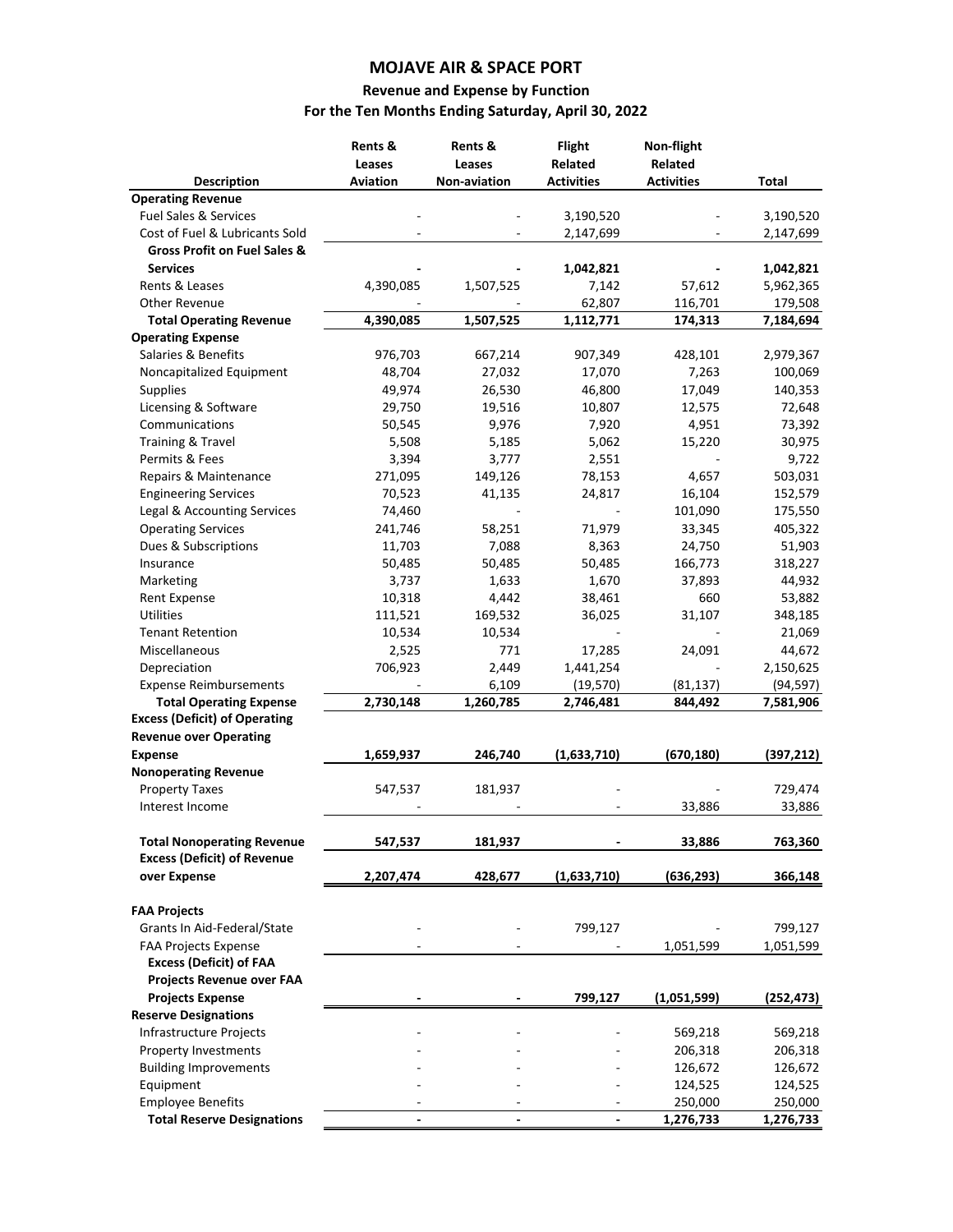# **Mojave Air & Space Port**

# **Fuel Inventory Report**

**APRIL 2022**

| <b>Beginning Inventory</b><br><b>Gallons Delivered</b><br>86,414<br><b>Gallons Pumped</b><br><b>Ending Inventory</b><br><b>Physical Check</b> | <b>Gallons Purchased</b><br>Gallons Sold<br>Tank farm/Line truck sumps<br><b>Delivery Samples</b><br><b>Total Gallons Pumped</b>                                        |                                            | 14,854<br>1,795<br>5<br>1,800<br>13,054<br>12,993 |
|-----------------------------------------------------------------------------------------------------------------------------------------------|-------------------------------------------------------------------------------------------------------------------------------------------------------------------------|--------------------------------------------|---------------------------------------------------|
|                                                                                                                                               |                                                                                                                                                                         |                                            |                                                   |
|                                                                                                                                               |                                                                                                                                                                         |                                            |                                                   |
|                                                                                                                                               |                                                                                                                                                                         |                                            |                                                   |
|                                                                                                                                               |                                                                                                                                                                         |                                            |                                                   |
|                                                                                                                                               |                                                                                                                                                                         |                                            |                                                   |
|                                                                                                                                               |                                                                                                                                                                         |                                            |                                                   |
|                                                                                                                                               |                                                                                                                                                                         |                                            |                                                   |
|                                                                                                                                               |                                                                                                                                                                         |                                            |                                                   |
|                                                                                                                                               |                                                                                                                                                                         |                                            |                                                   |
|                                                                                                                                               |                                                                                                                                                                         |                                            |                                                   |
|                                                                                                                                               |                                                                                                                                                                         |                                            |                                                   |
|                                                                                                                                               |                                                                                                                                                                         |                                            |                                                   |
|                                                                                                                                               |                                                                                                                                                                         |                                            |                                                   |
| \$358,941.66<br><b>Inventory Value at</b>                                                                                                     |                                                                                                                                                                         | 5.15                                       | \$66,913.95                                       |
|                                                                                                                                               | <b>PRIST</b>                                                                                                                                                            |                                            |                                                   |
|                                                                                                                                               |                                                                                                                                                                         |                                            | 117                                               |
|                                                                                                                                               |                                                                                                                                                                         |                                            | 0                                                 |
|                                                                                                                                               |                                                                                                                                                                         |                                            | 0                                                 |
|                                                                                                                                               |                                                                                                                                                                         |                                            | 117                                               |
|                                                                                                                                               |                                                                                                                                                                         |                                            | 117                                               |
|                                                                                                                                               |                                                                                                                                                                         |                                            | 11                                                |
|                                                                                                                                               |                                                                                                                                                                         |                                            |                                                   |
|                                                                                                                                               |                                                                                                                                                                         |                                            | \$1,448.85                                        |
| \$1,634.93                                                                                                                                    | 208<br><b>Beginning Inventory</b><br>Cans Purchased<br>$\Omega$<br>Cans Sold<br>208<br><b>Ending Inventory</b><br>190<br>Physical Check - Cans<br>Physical Check - Bulk | 117 CANS @ \$7.40; 11(2.3) Gallons @ 48.75 |                                                   |

|                                  | <b>UNLEADED FUEL</b> |              |                            |                                                  |                   |
|----------------------------------|----------------------|--------------|----------------------------|--------------------------------------------------|-------------------|
| Beginning Inventory              |                      | 915.2        | <b>Beginning Inventory</b> |                                                  | 884.0             |
| Gallons Purchased                |                      | 435.0        | Gallons Purchased          |                                                  | 239.0             |
| <b>Gallons Used</b>              |                      | 493.1        | Gallons Used               |                                                  | 266.2             |
| <b>Ending Inventory</b>          |                      | 857.1        | <b>Ending Inventory</b>    |                                                  | 856.8             |
| <b>Physical Check</b>            |                      | 832.0        | <b>Physical Check</b>      |                                                  | 863.2             |
| Inventory Value at               | \$5.25               | \$4,368.00   | Inventory Value at         | \$5.31                                           | \$4,582.73        |
| <b>APRIL 2022 Fuel Inventory</b> |                      | \$437,890.12 |                            | <b>April Gallons Sold</b><br><b>Year to Date</b> | 74.459<br>797.971 |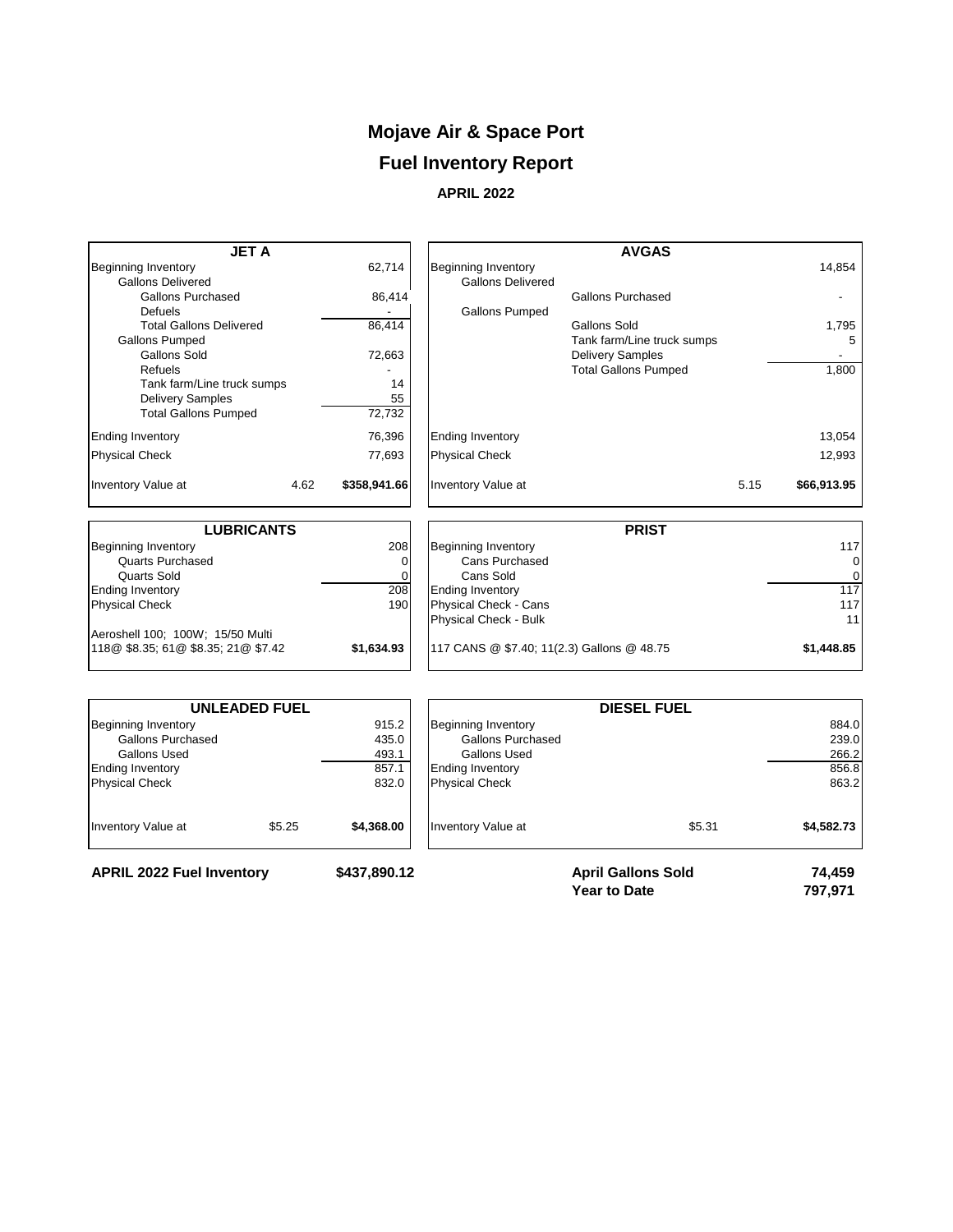#### **Mojave Air & Space Port**

#### **Customers Over 90 Days Past Due**

|                             | <b>1-30 Davs</b> |           | 31-60 Days 61-90 Days | 90+ Davs  | <b>TOTAL</b> | <b>Comments</b>                                           |
|-----------------------------|------------------|-----------|-----------------------|-----------|--------------|-----------------------------------------------------------|
| Department of General Svs   | 0.00             | 2.147.10  | 1.610.33              | 2.147.10  | 5.904.53     | Payment is in process                                     |
| <b>Granite Construction</b> | 0.00             | 0.00      | 0.00                  | 8.484.20  | 8.484.20     | Working with insurance company on payment for gate repair |
| Dean Soest                  | 0.00             | 478.17    | 8.88                  | 2.854.13  | 3.341.18     | Working with tenant on payment plan                       |
| Aged AR as of 5/31/2022     | 76.393.85        | 68.712.54 | .439.36               | 13.485.43 | 160.031.18   |                                                           |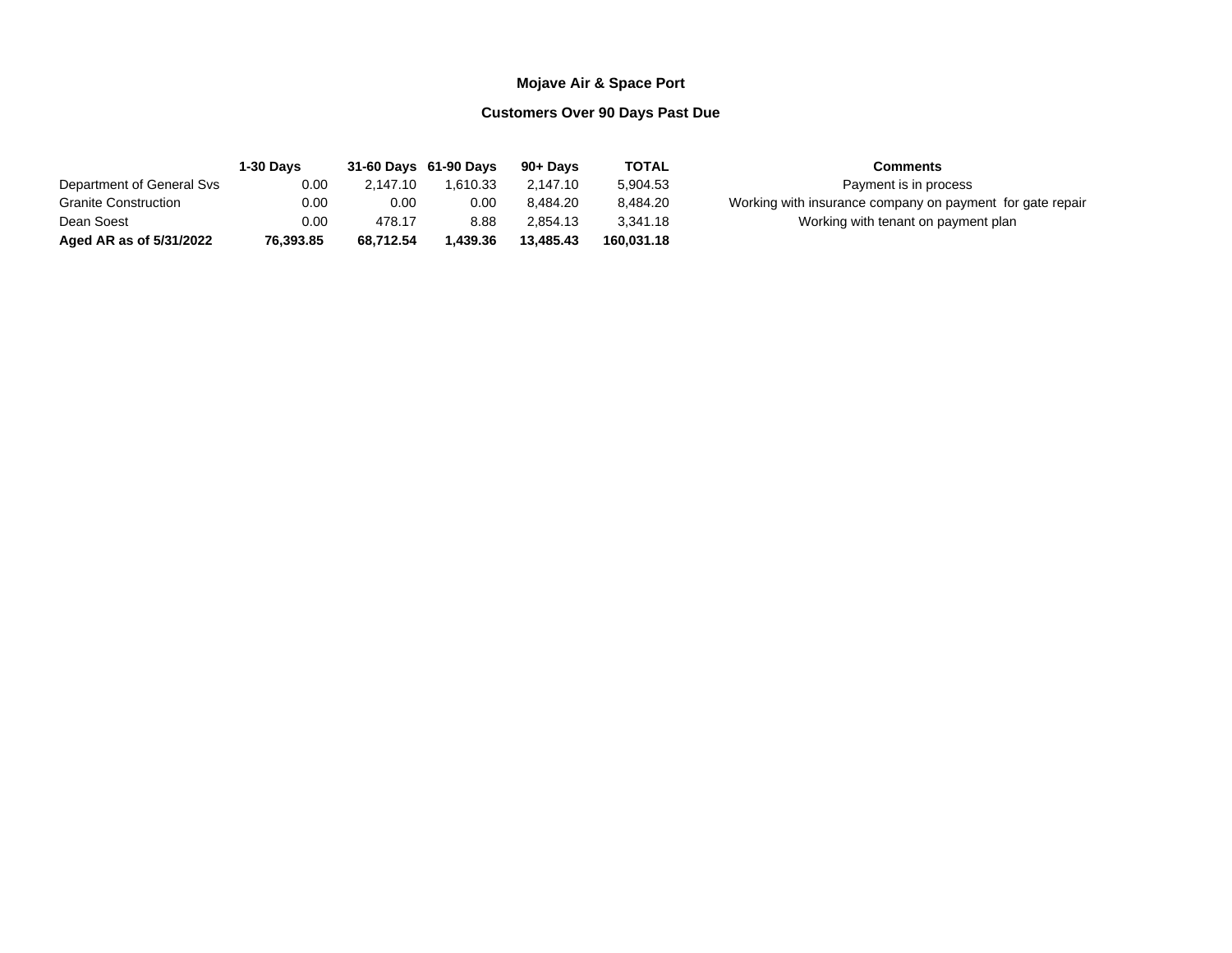|                          |           | January    | February                     | March            | April                                                                                                                                                                                                                         | May       | June             | July            | August    | September      | October                                                                                                                                                                                                                                                                                                                                                                                                                                                                        | November  | December             |  |  |  |  |  |  |
|--------------------------|-----------|------------|------------------------------|------------------|-------------------------------------------------------------------------------------------------------------------------------------------------------------------------------------------------------------------------------|-----------|------------------|-----------------|-----------|----------------|--------------------------------------------------------------------------------------------------------------------------------------------------------------------------------------------------------------------------------------------------------------------------------------------------------------------------------------------------------------------------------------------------------------------------------------------------------------------------------|-----------|----------------------|--|--|--|--|--|--|
|                          |           |            |                              |                  |                                                                                                                                                                                                                               |           |                  |                 |           |                |                                                                                                                                                                                                                                                                                                                                                                                                                                                                                |           |                      |  |  |  |  |  |  |
| <b>Total Income</b>      |           |            | 14.393.35   \$ 14.162.96     | $$16,587.75$ \$  | 13.722.36                                                                                                                                                                                                                     |           | $\mathsf{S}$ -   | $\mathsf{S}$ -  | $\sim$    | $\mathsf{S}$ - |                                                                                                                                                                                                                                                                                                                                                                                                                                                                                |           | $\mathsf{\hat{S}}$ - |  |  |  |  |  |  |
| <b>Total Expenses</b>    |           | 17.749.37  | 16.397.68<br>I <             | \$16,489.07      | 19.430.07                                                                                                                                                                                                                     |           |                  | $\zeta$ .       |           | $\mathsf{S}$ . |                                                                                                                                                                                                                                                                                                                                                                                                                                                                                |           | $\zeta$ .            |  |  |  |  |  |  |
|                          |           | =========  | =========                    | <b>CONSIGNER</b> | =========                                                                                                                                                                                                                     | 222222222 | <b>CONSIGNER</b> | <b>BEREERED</b> | ========= | ==========     | $\begin{array}{cccccccccc} \multicolumn{2}{c}{{\color{red}x}} & \multicolumn{2}{c}{{\color{red}x}} & \multicolumn{2}{c}{{\color{red}x}} & \multicolumn{2}{c}{{\color{red}x}} & \multicolumn{2}{c}{{\color{red}x}} & \multicolumn{2}{c}{{\color{red}x}} & \multicolumn{2}{c}{{\color{red}x}} & \multicolumn{2}{c}{{\color{red}x}} & \multicolumn{2}{c}{{\color{red}x}} & \multicolumn{2}{c}{{\color{red}x}} & \multicolumn{2}{c}{{\color{red}x}} & \multicolumn{2}{c}{{\color{$ | ========= | =========            |  |  |  |  |  |  |
| <b>Net Income</b>        |           | (3,356.02) | $\frac{1}{2}$ (2.234.72)     | 98.68            | $(5,707.71)$ \$                                                                                                                                                                                                               |           | $\mathsf{S}$ -   |                 |           | $\mathsf{S}$ - |                                                                                                                                                                                                                                                                                                                                                                                                                                                                                |           |                      |  |  |  |  |  |  |
|                          |           |            |                              |                  |                                                                                                                                                                                                                               |           |                  |                 |           |                |                                                                                                                                                                                                                                                                                                                                                                                                                                                                                |           |                      |  |  |  |  |  |  |
|                          |           |            |                              |                  |                                                                                                                                                                                                                               |           |                  |                 |           |                |                                                                                                                                                                                                                                                                                                                                                                                                                                                                                |           |                      |  |  |  |  |  |  |
|                          |           |            |                              |                  |                                                                                                                                                                                                                               |           |                  |                 |           |                |                                                                                                                                                                                                                                                                                                                                                                                                                                                                                |           |                      |  |  |  |  |  |  |
|                          |           |            |                              |                  |                                                                                                                                                                                                                               |           |                  |                 |           |                |                                                                                                                                                                                                                                                                                                                                                                                                                                                                                |           |                      |  |  |  |  |  |  |
| <b>MEMBERSHIPS</b>       |           | 571        | 583                          | 566              | 581                                                                                                                                                                                                                           | $\Omega$  |                  | $\Omega$        | $\Omega$  | $\Omega$       | $\Omega$                                                                                                                                                                                                                                                                                                                                                                                                                                                                       | $\Omega$  | $\Omega$             |  |  |  |  |  |  |
|                          |           |            |                              |                  |                                                                                                                                                                                                                               |           |                  |                 |           |                |                                                                                                                                                                                                                                                                                                                                                                                                                                                                                |           |                      |  |  |  |  |  |  |
| <b>New Members</b>       |           | 90         | 103                          | 95               | 85                                                                                                                                                                                                                            | $\Omega$  |                  | $\Omega$        | $\Omega$  |                |                                                                                                                                                                                                                                                                                                                                                                                                                                                                                | $\Omega$  | $\Omega$             |  |  |  |  |  |  |
| <b>Cancelled Members</b> |           | $-110$     | $-91$                        | $-112$           | $-60$                                                                                                                                                                                                                         |           |                  | $\Omega$        | $\Omega$  |                |                                                                                                                                                                                                                                                                                                                                                                                                                                                                                | $\Omega$  | $\Omega$             |  |  |  |  |  |  |
| <b>Net Change</b>        |           | $-20$      | 12                           | $-17$            | 25                                                                                                                                                                                                                            | $\Omega$  |                  | $\Omega$        |           |                |                                                                                                                                                                                                                                                                                                                                                                                                                                                                                | $\Omega$  | $\Omega$             |  |  |  |  |  |  |
|                          |           |            |                              |                  |                                                                                                                                                                                                                               |           |                  |                 |           |                |                                                                                                                                                                                                                                                                                                                                                                                                                                                                                |           |                      |  |  |  |  |  |  |
| Notes for board:         | JANUARY:  |            |                              |                  | Of the 110 cancels, 36 were switched to the new system, 15 went into collections, 11 moved, 5 had no time, 4 had job transfers, 4 joined other gyms, refusing to pay, medical &                                               |           |                  |                 |           |                |                                                                                                                                                                                                                                                                                                                                                                                                                                                                                |           |                      |  |  |  |  |  |  |
|                          |           |            |                              |                  | No reason had 2, and reasons of COVID concerns, equipment @home, and previously cancelled had 1. All other cancels were for other reasons.                                                                                    |           |                  |                 |           |                |                                                                                                                                                                                                                                                                                                                                                                                                                                                                                |           |                      |  |  |  |  |  |  |
|                          |           |            |                              |                  |                                                                                                                                                                                                                               |           |                  |                 |           |                |                                                                                                                                                                                                                                                                                                                                                                                                                                                                                |           |                      |  |  |  |  |  |  |
|                          | February: |            |                              |                  | Of the cancels, 42 were switched to the new system, 15 were for returned to collections status, 6 moved, 4 joined other gyms, 3 were previously cancelled, 4 had no time,                                                     |           |                  |                 |           |                |                                                                                                                                                                                                                                                                                                                                                                                                                                                                                |           |                      |  |  |  |  |  |  |
|                          |           |            |                              |                  | and reasons of medica, too far, job providing gym and other all had 1. All other reasons are unknown.                                                                                                                         |           |                  |                 |           |                |                                                                                                                                                                                                                                                                                                                                                                                                                                                                                |           |                      |  |  |  |  |  |  |
|                          |           |            |                              |                  |                                                                                                                                                                                                                               |           |                  |                 |           |                |                                                                                                                                                                                                                                                                                                                                                                                                                                                                                |           |                      |  |  |  |  |  |  |
|                          | March:    |            |                              |                  | Of the cancels, 32 were switched to the new system, 16 went into collections, 7 moved, 6 refuse to pay, 5 refused to switch to portal, 4 joined other gyms, Equipment @home                                                   |           |                  |                 |           |                |                                                                                                                                                                                                                                                                                                                                                                                                                                                                                |           |                      |  |  |  |  |  |  |
|                          |           |            |                              |                  | and job transfers had 3, too far, trial membership and indifinite freeze had 2, and reason of no longer employee & can't afford had 1                                                                                         |           |                  |                 |           |                |                                                                                                                                                                                                                                                                                                                                                                                                                                                                                |           |                      |  |  |  |  |  |  |
|                          |           |            |                              |                  |                                                                                                                                                                                                                               |           |                  |                 |           |                |                                                                                                                                                                                                                                                                                                                                                                                                                                                                                |           |                      |  |  |  |  |  |  |
|                          | April:    |            |                              |                  | Of the 55 cancels, 17 were switched to the new system, 5 were returned for collections, 15 moved, 5 had no time, 1 stated it was too far, 1 joined another gym. Discrepancy in income statement is due to 10 duplicates. Also |           |                  |                 |           |                |                                                                                                                                                                                                                                                                                                                                                                                                                                                                                |           |                      |  |  |  |  |  |  |
|                          |           |            |                              |                  | 1 did not want to transfer to portal (ABC), the remaining either were cancelled due to delinguency or did not complete their cancellation forms                                                                               |           |                  |                 |           |                |                                                                                                                                                                                                                                                                                                                                                                                                                                                                                |           |                      |  |  |  |  |  |  |
|                          |           |            |                              |                  |                                                                                                                                                                                                                               |           |                  |                 |           |                |                                                                                                                                                                                                                                                                                                                                                                                                                                                                                |           |                      |  |  |  |  |  |  |
|                          |           |            | that switched to the portal. |                  |                                                                                                                                                                                                                               |           |                  |                 |           |                |                                                                                                                                                                                                                                                                                                                                                                                                                                                                                |           |                      |  |  |  |  |  |  |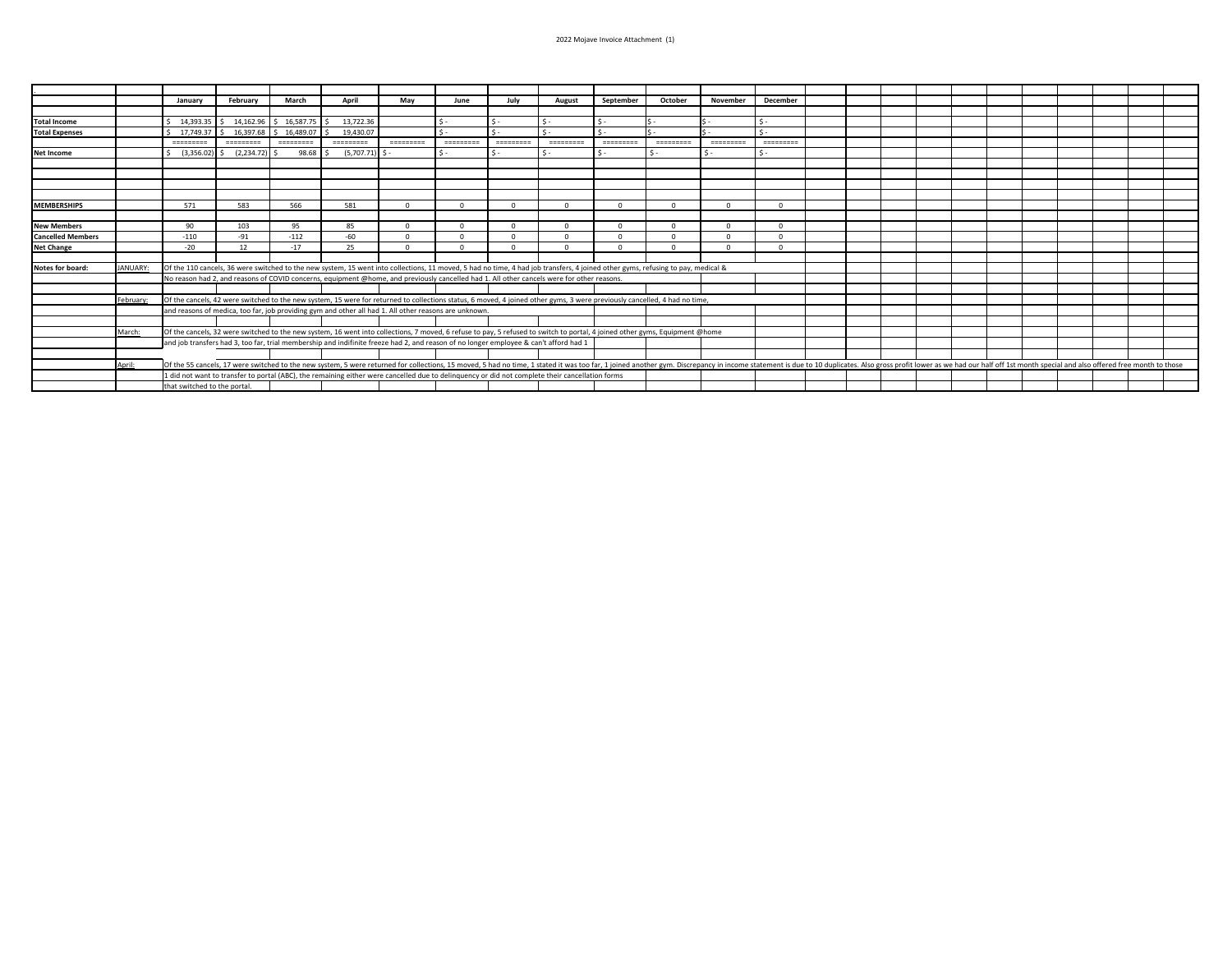

**TO: Board of Directors** 

**FROM: Damian Farrar, Fire Chief** 

**SUBJECT: ARFF**

**MEETING DATE:** June 7, 2022

**The Fire Department reports:**

#### **Monthly statistics period**: 1 May 2022 – 31 May 2022

FOD checks – 29 Fire Safety Inspections – 6 Fire Extinguisher training – 16 Virgin Galactic Responses – 24 total • Hot refuels - 24 Public education – 2 events (Group safety people, Stratolaunch family day static display and demo), 2 individual groups at fire station, 2 fire extinguisher familiarization (on spot training) Burn permits  $-1$ Aircraft checkouts – 1 M401 familiarization Exercises  $-0$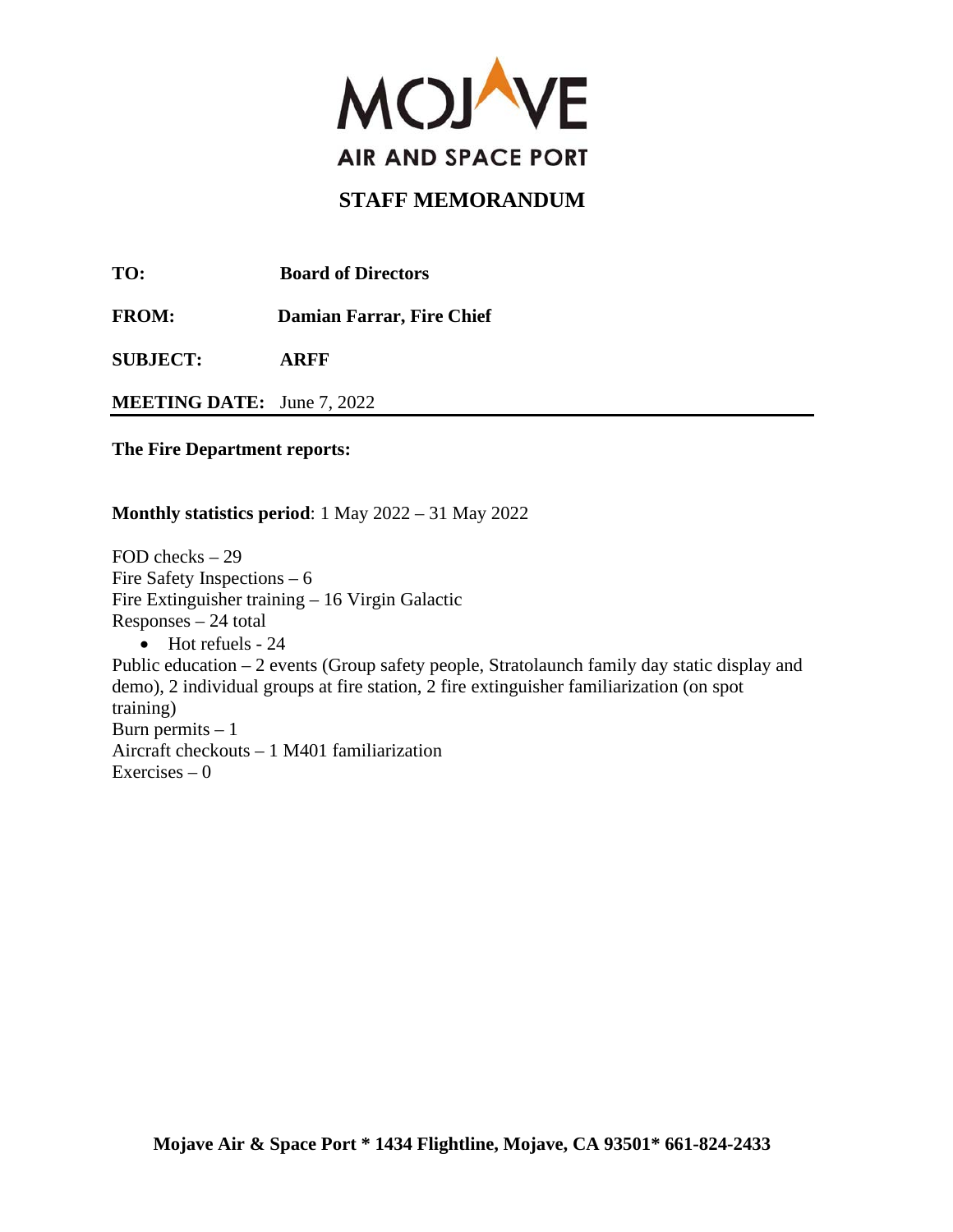

**TO: Board of Directors** 

**FROM: Floyd VanWey, Director of Facilities** 

**SUBJECT: DOF Report** 

# **MEETING DATE: June 7, 2022**

- Facilities Staff have completed 149 work orders for the month of May. There are currently 146 open work orders as of last week.
- Repair of the roof of building 5 is approximately 75% complete.
- Refurbishment of the five diesel fire booster pumps is now complete, plans are in place to replace pump number 6, the electric pump, next fiscal year.
- The new gym main entrance door and upgraded access control have been installed.
- Additional GA area exterior lighting has been installed in the north-west hangar area; more will be scheduled in the near future. Staff are in the process of upgrading gate entrance lighting to LED.
- Approximately 450' (23 tons) of asphalt was recently replaced along the east shoulder of Taxiway A.
- Approximately 3,500' of new landscape irrigation line has been installed along Airport Bld.
- Rejuvenating cutbacks of the oleanders around Legacy Park are currently underway, Belshaw St. will be scheduled after completion.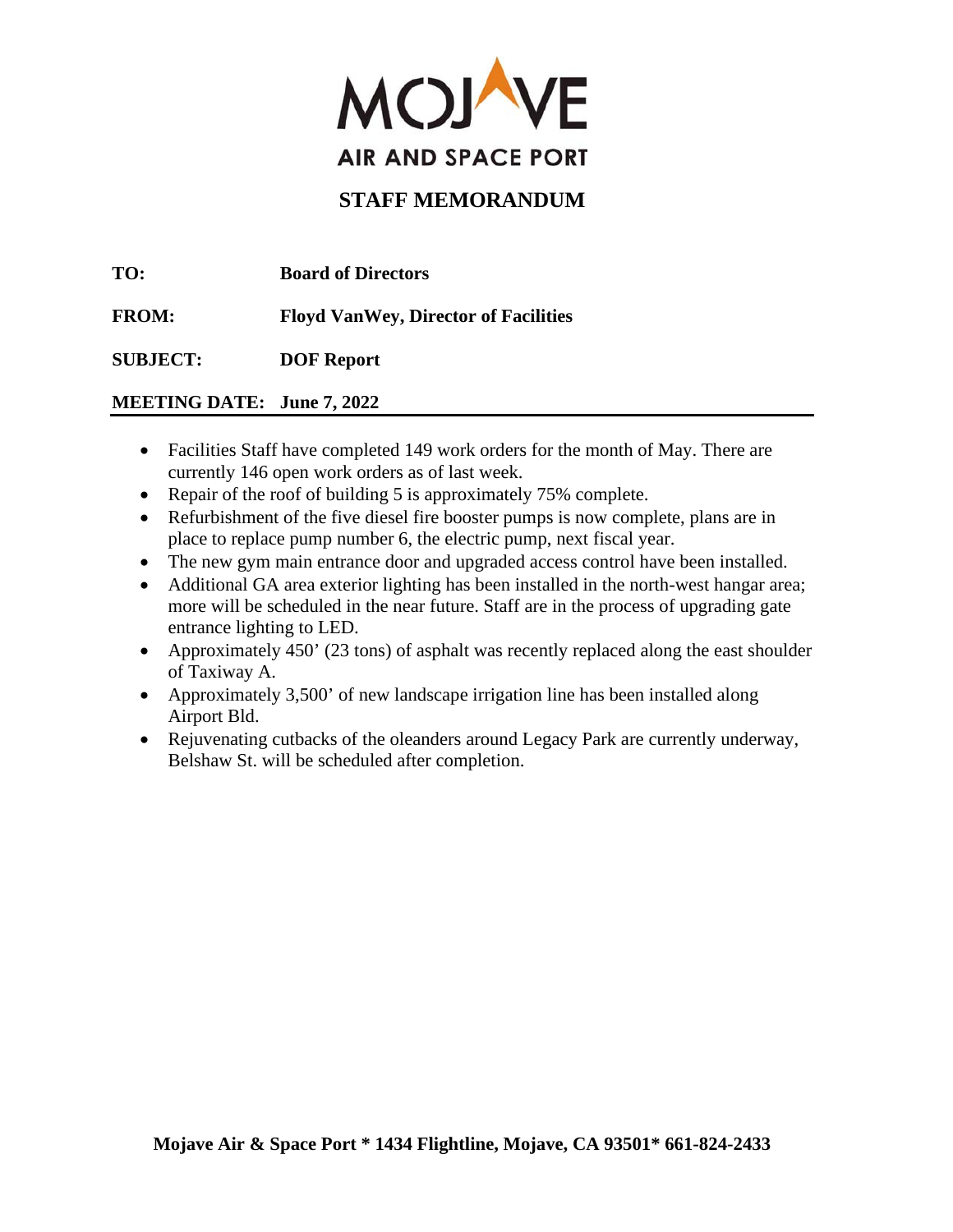

**TO: Board of Directors** 

**FROM: Tim Reid, Director of Operations** 

**SUBJECT: DOO Report**

**MEETING DATE: June 7, 2022**

- Stratolaunch Testing Mission F-06 This Week
- Changes to Access Control Program to include the use of Authorizing Agents for leaseholds and companies on the Airport
- Cosmic Girl to return to MHV this week in prep for July launch
- Tour of CSUB
- New Air Traffic Control Manager
- New Security Officer
- AF/D Update to change name on FAA publications to Mojave Air & Space Port/Rutan Field
- Working with FAAST Team to schedule a Pilot/Controller Meeting in June prior to scheduled RSAT meeting in July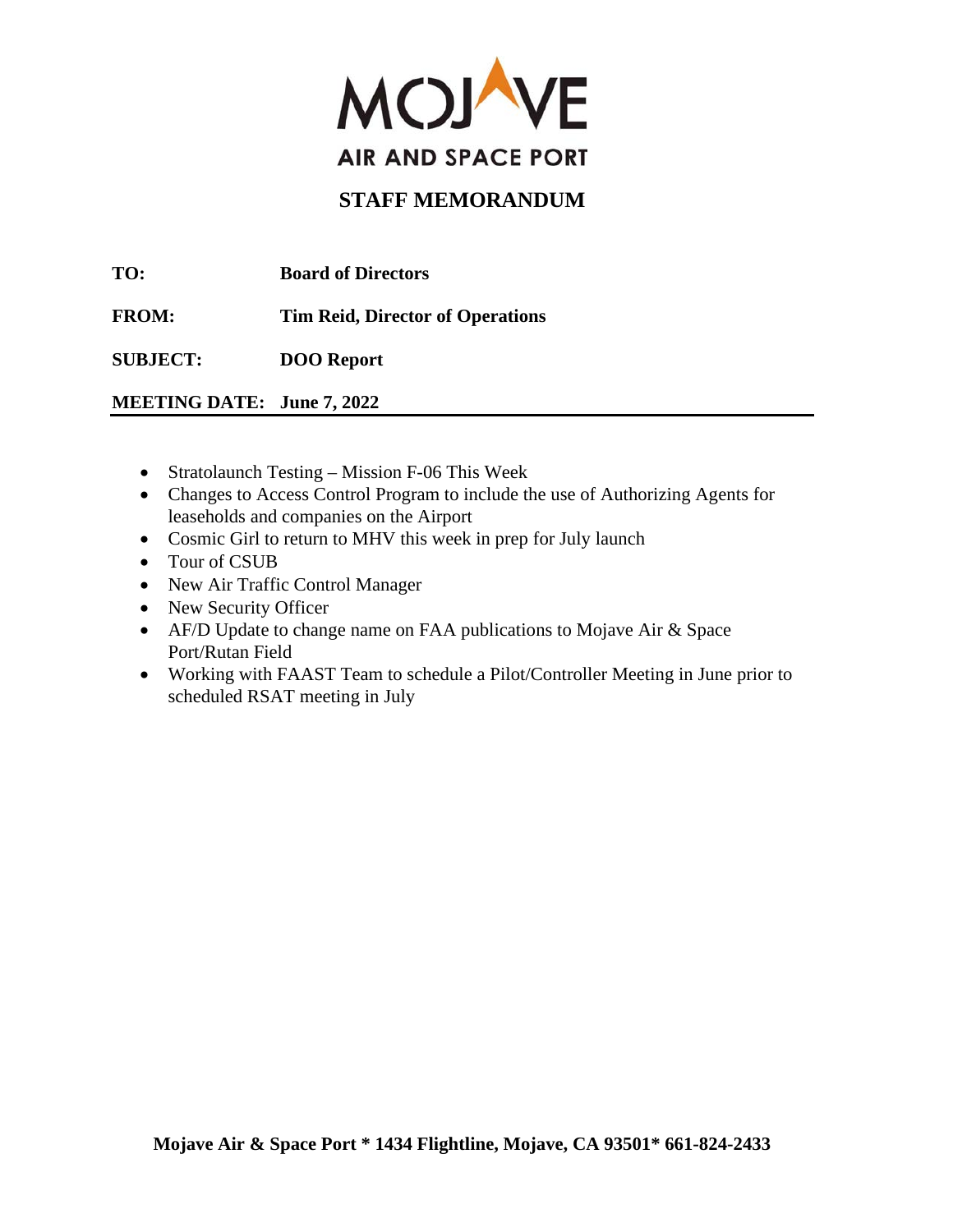

## **CEO REPORT**

**TO:** MASP Board of Directors

FROM: Todd Lindner

**MEETING DATE:** June 7, 2022

#### **Updates**

- $\rightarrow$  Security
- Legislative Affairs Meetings
- Mishap Plan
- $\rightarrow$  Explosive Siting
- GA Development
- Economic Development Corporation Board Opening
- → Payload Processing
- Threat & Vulnerability Audit
- Road Names
- $\rightarrow$  Steve Irving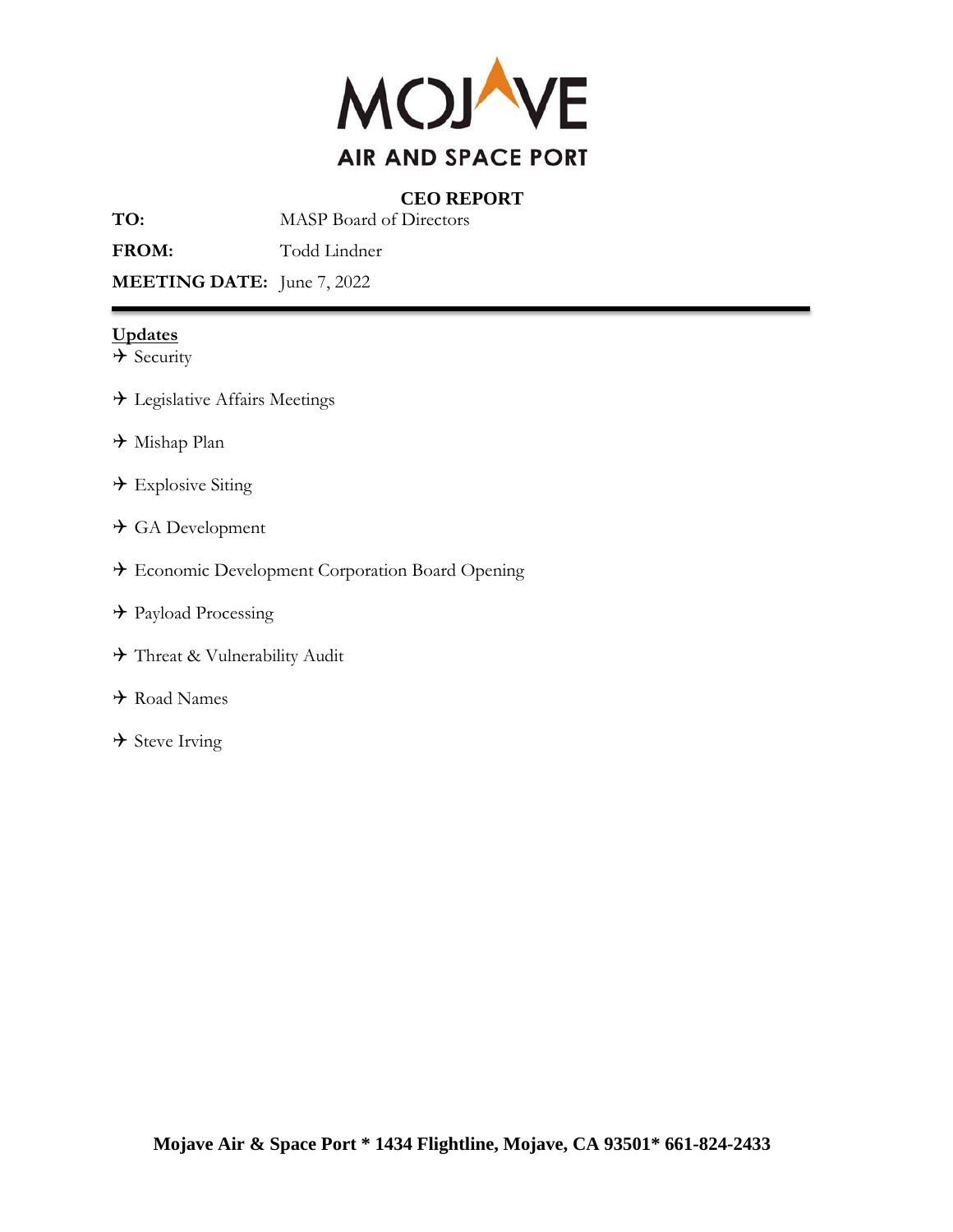

#### **CEO REPORT**

| Authorized Payments       |             |                          |              |              |  |  |
|---------------------------|-------------|--------------------------|--------------|--------------|--|--|
| BOARD MEETING: 6/7/2022   | <b>DATE</b> | <b>AMOUNT</b>            | EFT'S        | <b>TOTAL</b> |  |  |
|                           |             |                          |              |              |  |  |
|                           |             |                          |              |              |  |  |
| <b>CEO CHECK REGISTER</b> | 5/18/2022   | 75,860.90                |              | 75,860.90    |  |  |
|                           |             |                          |              |              |  |  |
|                           | 5/25/2022   | 20,487.86                |              | 20,487.86    |  |  |
|                           |             |                          |              |              |  |  |
|                           | 6/1/2022    | 89,058.78                |              | 89,058.78    |  |  |
|                           |             |                          |              |              |  |  |
| EFT'S                     | 5/31/2022   | $\overline{\phantom{a}}$ | \$488,051.62 | 488,051.62   |  |  |
|                           |             | 185,407.54               | 488,051.62   | 673,459.16   |  |  |
|                           |             |                          |              |              |  |  |
|                           |             |                          |              |              |  |  |
| <b>BOD CHECK</b>          | 6/7/2022    | 28,396.12                |              |              |  |  |
|                           |             |                          |              |              |  |  |
|                           |             | 28,488.76                |              |              |  |  |
|                           |             | 12,907.82                |              |              |  |  |
|                           |             |                          |              |              |  |  |
|                           |             | 55,753.73                |              |              |  |  |
|                           |             | 125,546.43               |              | 125,546.43   |  |  |
|                           |             |                          |              |              |  |  |
| <b>VOID CHECK</b>         | 62241       |                          |              |              |  |  |
|                           | 59720       |                          |              |              |  |  |
|                           | 62226       |                          |              |              |  |  |
|                           | 62227       |                          |              |              |  |  |
|                           | 62232       |                          |              |              |  |  |
|                           | 62237       |                          |              |              |  |  |
|                           |             |                          |              |              |  |  |
|                           |             |                          |              |              |  |  |
| TOTAL ALL CHECKS & EFT'S  |             |                          |              | 799,005.59   |  |  |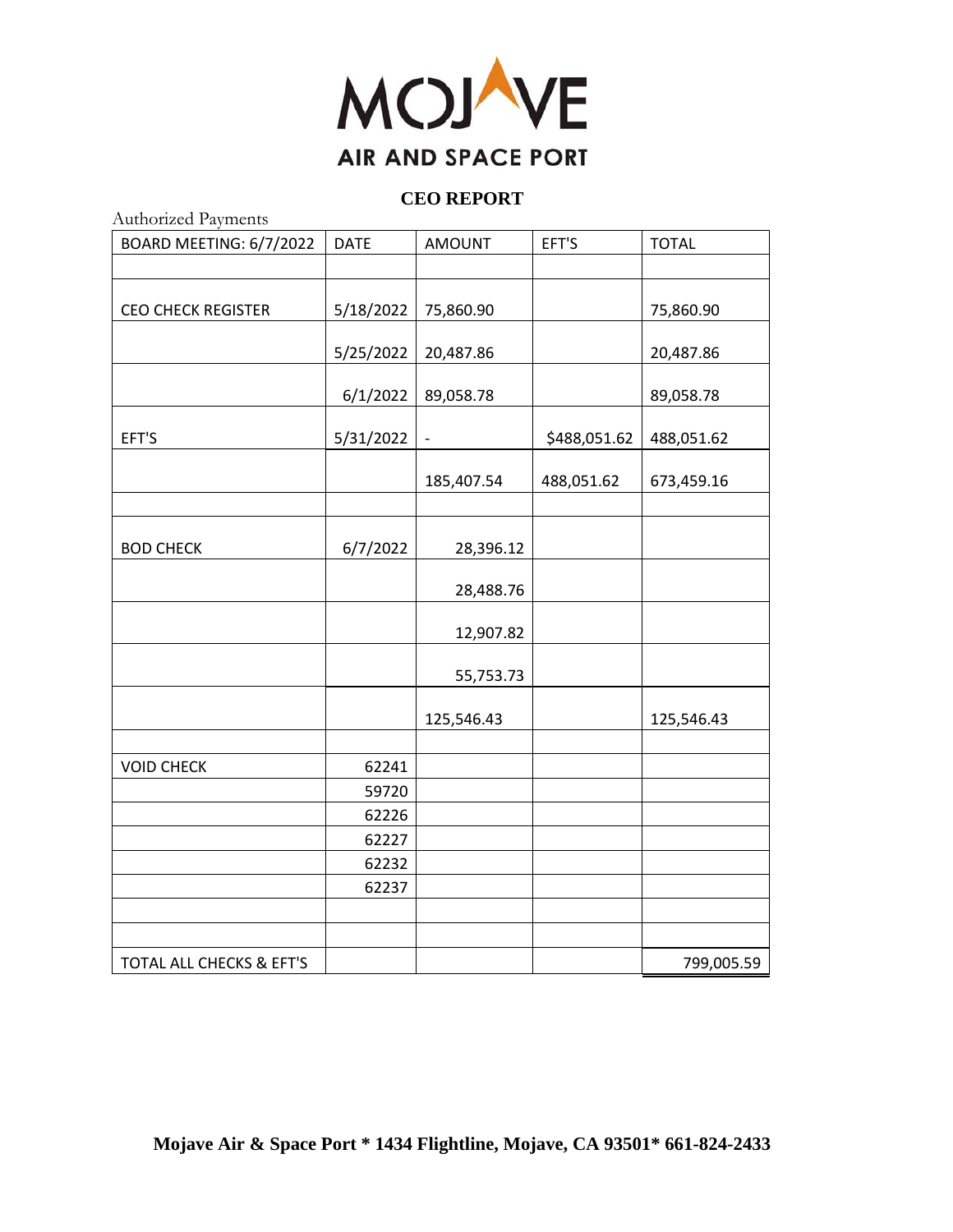| Date:<br>Time:<br>User: | Thursday, May 19, 2022<br><b>Mojave Air &amp; Space Port</b><br>10:10AM<br><b>Check Register - Standard</b><br>CPANKO<br>Period: 11-22 As of: 5/19/2022 |                     |                                              |                          |            |                           |                   |                                | Page:<br>Report:<br>Company:    | 1 of 3<br>03630.rpt<br><b>MASP</b> |  |
|-------------------------|---------------------------------------------------------------------------------------------------------------------------------------------------------|---------------------|----------------------------------------------|--------------------------|------------|---------------------------|-------------------|--------------------------------|---------------------------------|------------------------------------|--|
| <b>Check</b><br>Nbr     | Type                                                                                                                                                    | Check Check<br>Date | Vendor ID<br><b>Vendor Name</b>              | Period<br>To Post Closed | Ref<br>Nbr | <b>Doc</b><br><b>Type</b> | Invoice<br>Number | Invoice<br>Date                | <b>Discount</b><br><b>Taken</b> | Amount<br>Paid                     |  |
| Company:                | <b>MASP</b>                                                                                                                                             |                     |                                              |                          |            |                           |                   |                                |                                 |                                    |  |
| Acct / Sub:             | 101000                                                                                                                                                  |                     | 1200                                         |                          |            |                           |                   |                                |                                 |                                    |  |
| 062244                  | СK                                                                                                                                                      | 5/18/2022           | 0365<br><b>Consolidated Electrical Dist.</b> | $11 - 22$                | 050837     | VO                        | 3978-1026161      | 5/13/2022                      | 0.00                            | 526.57                             |  |
| 062244                  | СK                                                                                                                                                      | 5/18/2022           | 0365<br>Consolidated Electrical Dist.        | $11 - 22$                | 050838     | VO                        | 3978-1026135      | 5/13/2022                      | 0.00                            | 1,226.94                           |  |
| 062245                  | СK                                                                                                                                                      | 5/18/2022           | 0467<br><b>Coastline Equipment</b>           | $11 - 22$                | 050840     | VO                        | 906345            | <b>Check Total</b><br>5/2/2022 | 0.00                            | 1,753.51<br>5,170.93               |  |
| 062246                  | СK                                                                                                                                                      | 5/18/2022           | 0479<br>Aramark                              | $11 - 22$                | 050853     | VO                        | 260000054176      | 5/13/2022                      | 0.00                            | 103.62                             |  |
| 062247                  | СK                                                                                                                                                      | 5/18/2022           | 0514<br>E. Michael Louden, P. E.             | $11 - 22$                | 050835     | VO                        | 2205-08           | 5/6/2022                       | 0.00                            | 1,450.00                           |  |
| 062248                  | СK                                                                                                                                                      | 5/18/2022           | 0518<br>Elevation Corp. Health, LLC          | $11 - 22$                | 050825     | VO                        | 9078              | 4/30/2022                      | 0.00                            | 509.23                             |  |
| 062249                  | СK                                                                                                                                                      | 5/18/2022           | 0527<br>E. H. Wachs                          | $11 - 22$                | 050844     | VO                        | RS07952           | 4/21/2022                      | 0.00                            | 943.41                             |  |
| 062250                  | СK                                                                                                                                                      | 5/18/2022           | 0717<br>Geographic Data and                  | $11 - 22$                | 050818     | VO                        | GD109617          | 2/28/2022                      | 0.00                            | 6,105.00                           |  |
| 062250                  | СK                                                                                                                                                      | 5/18/2022           | 0717<br>Geographic Data and                  | $11 - 22$                | 050822     | VO                        | GD109619          | 3/31/2022                      | 0.00                            | 8,525.00                           |  |
| 062251                  | СK                                                                                                                                                      | 5/18/2022           | 0733<br>FedEx Freight                        | $11 - 22$                | 050843     | VO                        | 776391056271      | <b>Check Total</b><br>4/4/2022 | 0.00                            | 14,630.00<br>448.25                |  |
| 062252                  | СK                                                                                                                                                      | 5/18/2022           | 0773<br>Grainger                             | $11 - 22$                | 050830     | VO                        | 9292712479        | 4/26/2022                      | 0.00                            | 709.23                             |  |
| 062253                  | СK                                                                                                                                                      | 5/18/2022           | 1103<br>KERN COUNTY DEPT.                    | $11 - 22$                | 050824     | VO                        | 170660941         | 4/1/2022                       | 0.00                            | 71.55                              |  |
| 062254                  | СK                                                                                                                                                      | 5/18/2022           | 1161<br>Kern Auto Parts Inc                  | $11 - 22$                | 050836     | VO                        | 965684            | 5/12/2022                      | 0.00                            | 233.65                             |  |
| 062255                  | <b>CK</b>                                                                                                                                               | 5/18/2022           | 1254<br>Lincoln Nat'l Life Ins. Co.          | $11 - 22$                | 050850     | VO                        | 4407300512/0622   | 6/1/2022                       | 0.00                            | 1,068.66                           |  |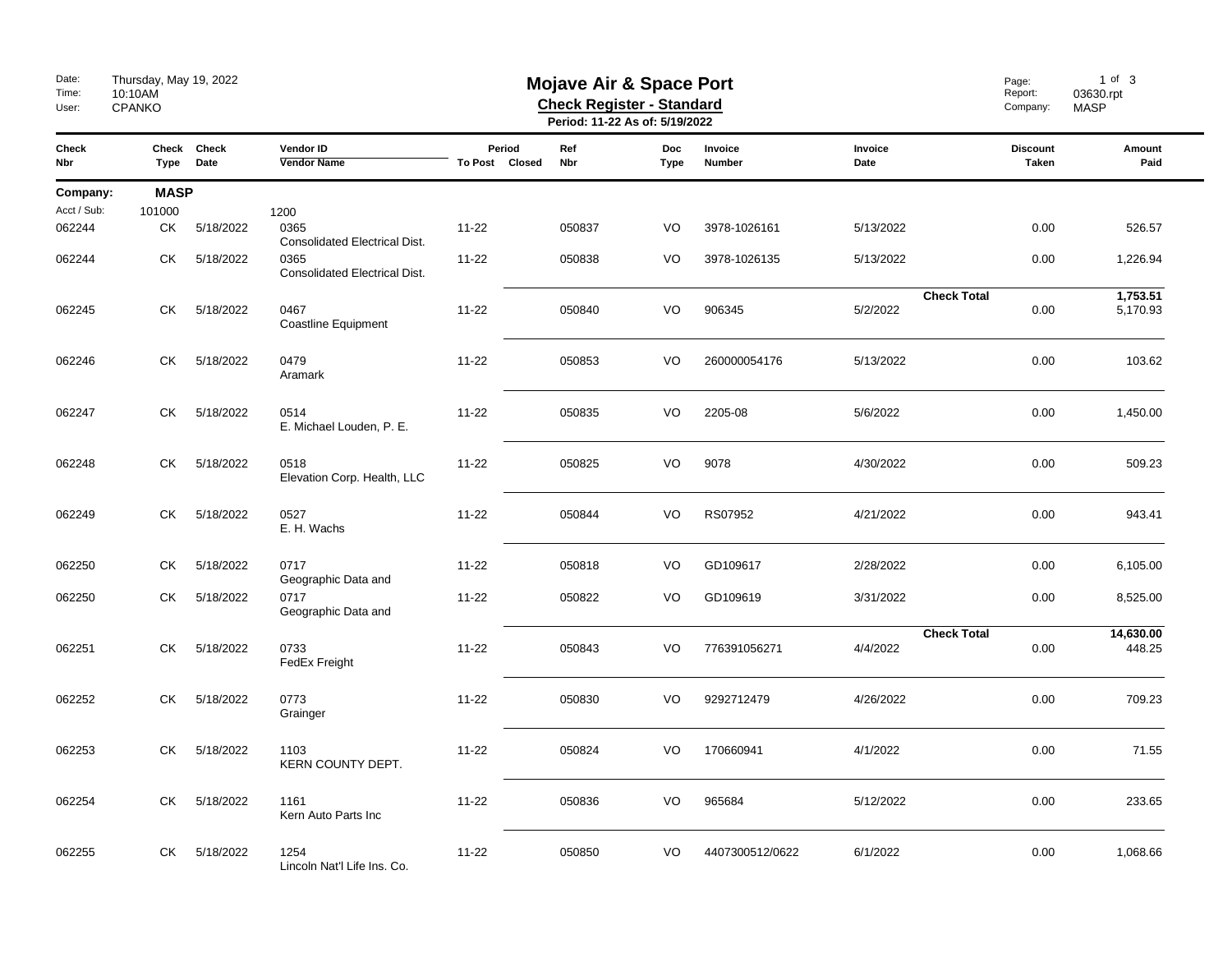| Date:<br>Time:<br>User: | Thursday, May 19, 2022<br>10:10AM<br><b>CPANKO</b> |                     | <b>Mojave Air &amp; Space Port</b><br><b>Check Register - Standard</b><br>Period: 11-22 As of: 5/19/2022 |                          |            |                    |                   |                 |                    | Page:<br>Report:<br>Company: | $2$ of $3$<br>03630.rpt<br><b>MASP</b> |
|-------------------------|----------------------------------------------------|---------------------|----------------------------------------------------------------------------------------------------------|--------------------------|------------|--------------------|-------------------|-----------------|--------------------|------------------------------|----------------------------------------|
| <b>Check</b><br>Nbr     | Type                                               | Check Check<br>Date | Vendor ID<br><b>Vendor Name</b>                                                                          | Period<br>To Post Closed | Ref<br>Nbr | <b>Doc</b><br>Type | Invoice<br>Number | Invoice<br>Date |                    | <b>Discount</b><br>Taken     | Amount<br>Paid                         |
| 062255                  | СK                                                 | 5/18/2022           | 1254<br>Lincoln Nat'l Life Ins. Co.                                                                      | $11 - 22$                | 050851     | VO                 | 4395280213/0522   | 5/1/2022        |                    | 0.00                         | 1,004.86                               |
| 062256                  | СK                                                 | 5/18/2022           | 1347<br><b>Miller Equipment Company</b>                                                                  | $11 - 22$                | 050819     | VO                 | 1942              | 2/28/2022       | <b>Check Total</b> | 0.00                         | 2,073.52<br>3,185.00                   |
| 062256                  | CK.                                                | 5/18/2022           | 1347<br>Miller Equipment Company                                                                         | $11 - 22$                | 050820     | VO                 | 2122              | 3/31/2022       |                    | 0.00                         | 2,112.00                               |
| 062257                  | СK                                                 | 5/18/2022           | 1364<br>Karl's Hardware Mojave                                                                           | $11 - 22$                | 050849     | VO                 | 042822            | 4/28/2022       | <b>Check Total</b> | 0.00                         | 5,297.00<br>3,460.02                   |
| 062258                  | СK                                                 | 5/18/2022           | 1369<br>Mojave Desert News                                                                               | $11 - 22$                | 050821     | VO                 | 55348             | 3/24/2022       |                    | 0.00                         | 75.50                                  |
| 062258                  | СK                                                 | 5/18/2022           | 1369<br>Mojave Desert News                                                                               | $11 - 22$                | 050831     | VO                 | 55548             | 4/28/2022       |                    | 0.00                         | 100.70                                 |
| 062258                  | СK                                                 | 5/18/2022           | 1369<br>Mojave Desert News                                                                               | $11 - 22$                | 050832     | VO                 | 55509             | 4/21/2022       |                    | 0.00                         | 170.50                                 |
| 062259                  | СK                                                 | 5/18/2022           | 1429<br>Northern Digital, Inc.                                                                           | $11 - 22$                | 050826     | VO                 | 056791            | 4/30/2022       | <b>Check Total</b> | 0.00                         | 346.70<br>6,109.24                     |
| 062260                  | <b>CK</b>                                          | 5/18/2022           | 1436<br>Porter Concrete Construction                                                                     | $11 - 22$                | 050829     | VO                 | 4761              | 4/19/2022       |                    | 0.00                         | 4,512.00                               |
| 062261                  | СK                                                 | 5/18/2022           | 1705<br>QT Petroleum on Demand                                                                           | $11 - 22$                | 050827     | VO                 | 2868-SP2022       | 4/11/2022       |                    | 0.00                         | 1,425.00                               |
| 062262                  | CK.                                                | 5/18/2022           | 1800<br>Ramos Strong Inc                                                                                 | $11 - 22$                | 050852     | VO                 | 0373918           | 5/10/2022       |                    | 0.00                         | 3,797.92                               |
| 062263                  | СK                                                 | 5/18/2022           | 1925<br>Sparkletts                                                                                       | $11 - 22$                | 050828     | VO                 | 13703338041422    | 4/14/2022       |                    | 0.00                         | 468.74                                 |
| 062263                  | СK                                                 | 5/18/2022           | 1925<br><b>Sparkletts</b>                                                                                | $11 - 22$                | 050833     | VO                 | 13703338051222    | 5/12/2022       |                    | 0.00                         | 1,523.13                               |
| 062264                  | СK                                                 | 5/18/2022           | 1944<br><b>Scaled Composites</b>                                                                         | $11 - 22$                | 050834     | VO                 | 0221903/AR        | 5/16/2022       | <b>Check Total</b> | 0.00                         | 1,991.87<br>1,181.58                   |
| 062265                  | CK.                                                | 5/18/2022           | 2136<br>UNUM Life Ins. Co.                                                                               | $11 - 22$                | 050857     | VO                 | 0622              | 6/1/2022        |                    | 0.00                         | 2,929.61                               |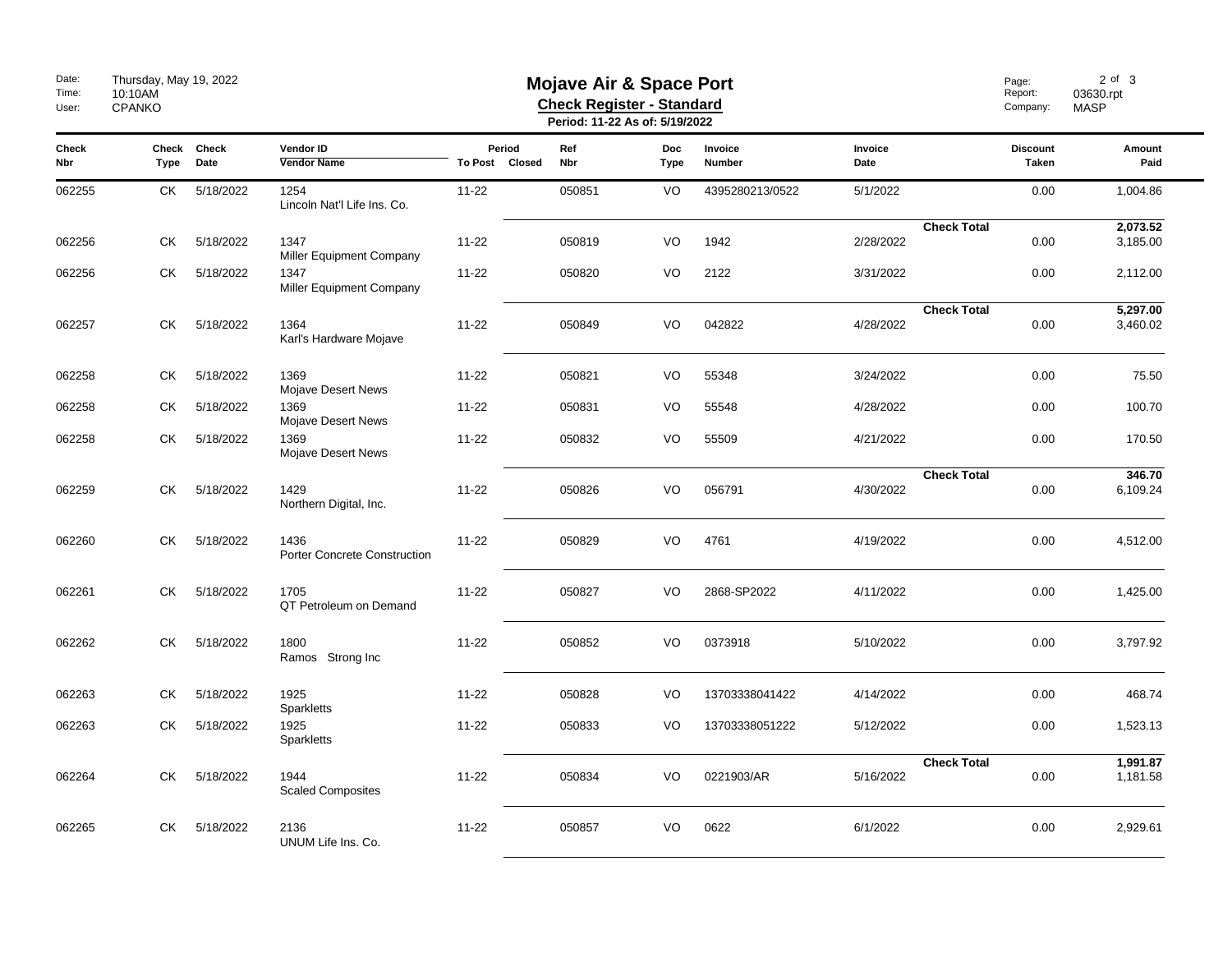| Date:<br>Time:<br>User: | Thursday, May 19, 2022<br><b>Mojave Air &amp; Space Port</b><br>10:10AM<br><b>Check Register - Standard</b><br>CPANKO<br>Period: 11-22 As of: 5/19/2022 |                     |                                      |                           |                          |                           |                    |                     |                        |                    | Page:<br>Report:<br>Company: | 3 of 3<br>03630.rpt<br><b>MASP</b> |
|-------------------------|---------------------------------------------------------------------------------------------------------------------------------------------------------|---------------------|--------------------------------------|---------------------------|--------------------------|---------------------------|--------------------|---------------------|------------------------|--------------------|------------------------------|------------------------------------|
| Check<br>Nbr            | Type                                                                                                                                                    | Check Check<br>Date | Vendor ID<br>Vendor Name             |                           | Period<br>To Post Closed | Ref<br>Nbr                | Doc<br><b>Type</b> | Invoice<br>Number   | Invoice<br>Date        |                    | <b>Discount</b><br>Taken     | Amount<br>Paid                     |
| 062266                  | СK                                                                                                                                                      | 5/18/2022           | 2236<br>Wasson Roofing and General   | $11 - 22$                 |                          | 050839                    | VO                 | #1                  | 5/3/2022               |                    | 0.00                         | 15,000.00                          |
| 062267                  | CK                                                                                                                                                      | 5/18/2022           | 3039<br>Adriana Huerta               | $11 - 22$                 |                          | 050854                    | VO                 | 050922              | 5/16/2022              |                    | 0.00                         | 284.00                             |
| 062268                  | CK                                                                                                                                                      | 5/18/2022           | 3630<br>Roth~Deborah                 | $11 - 22$                 |                          | 050845                    | VO                 | <b>MARC HUH MED</b> | 4/16/2022              |                    | 0.00                         | 262.12                             |
| 062269                  | CK                                                                                                                                                      | 5/18/2022           | 4014<br>Jason, Buck                  | $11 - 22$                 |                          | 050841                    | VO                 | 050622              | 5/12/2022              |                    | 0.00                         | 113.95                             |
| 062269                  | CK                                                                                                                                                      | 5/18/2022           | 4014<br>Jason, Buck                  | $11 - 22$                 |                          | 050842                    | VO                 | 050622              | 5/12/2022              |                    | 0.00                         | 394.99                             |
| 062270                  | CK.                                                                                                                                                     | 5/18/2022           | 4215<br>Gentle Family Denistry, P.C. | $11 - 22$                 |                          | 050745                    | VO                 | 042022              | 4/20/2022              | <b>Check Total</b> | 0.00                         | 508.94<br>116.00                   |
| 062270                  | CK                                                                                                                                                      | 5/18/2022           | 4215<br>Gentle Family Denistry, P.C. | $11 - 22$                 |                          | 050817                    | VO                 | 042022              | 4/20/2022              |                    | 0.00                         | 542.00                             |
|                         |                                                                                                                                                         |                     |                                      |                           |                          |                           |                    |                     |                        | <b>Check Total</b> |                              | 658.00                             |
| Check Count:            |                                                                                                                                                         | 27                  |                                      |                           |                          |                           |                    |                     | <b>Acct Sub Total:</b> |                    |                              | 75,860.90                          |
|                         |                                                                                                                                                         |                     |                                      | <b>Check Type</b>         |                          |                           | Count              | <b>Amount Paid</b>  |                        |                    |                              |                                    |
|                         |                                                                                                                                                         |                     |                                      | Regular                   |                          |                           | 27                 | 75,860.90           |                        |                    |                              |                                    |
|                         |                                                                                                                                                         |                     |                                      | Hand                      |                          |                           | $\mathbf 0$        | 0.00                |                        |                    |                              |                                    |
|                         |                                                                                                                                                         |                     |                                      | <b>Electronic Payment</b> |                          |                           | $\mathbf 0$        | 0.00                |                        |                    |                              |                                    |
|                         |                                                                                                                                                         |                     |                                      | Void                      |                          |                           | $\mathbf 0$        | 0.00                |                        |                    |                              |                                    |
|                         |                                                                                                                                                         |                     |                                      | Stub<br>Zero              |                          |                           | $\mathbf 0$        | 0.00<br>0.00        |                        |                    |                              |                                    |
|                         |                                                                                                                                                         |                     |                                      | Mask                      |                          |                           | 0<br>$\mathbf 0$   | 0.00                |                        |                    |                              |                                    |
|                         |                                                                                                                                                         |                     |                                      | Total:                    |                          |                           | $\overline{27}$    | 75,860.90           |                        |                    |                              |                                    |
|                         |                                                                                                                                                         |                     |                                      |                           |                          | <b>Company Disc Total</b> |                    | 0.00                | <b>Company Total</b>   |                    |                              | 75,860.90                          |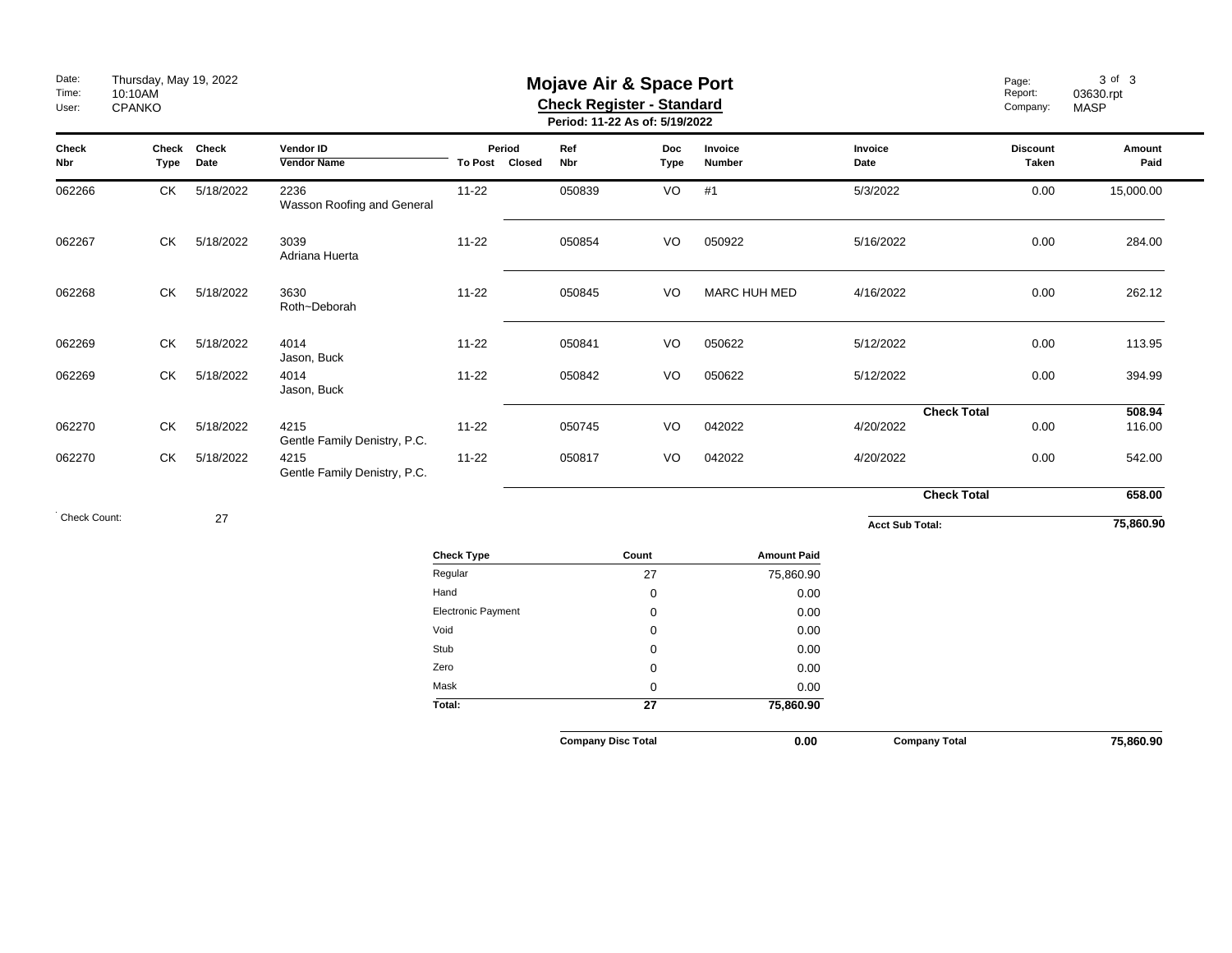| Date:<br>Time:<br>User: | Wednesday, June 1, 2022<br><b>Mojave Air &amp; Space Port</b><br>10:39AM<br><b>Check Register - Standard</b><br>CPANKO<br>Period: 12-22 As of: 6/1/2022 |                     |                                              |                          |            |                           |                          |                 | Page:<br>Report:<br>Company:    | $1$ of $4$<br>03630.rpt<br><b>MASP</b> |
|-------------------------|---------------------------------------------------------------------------------------------------------------------------------------------------------|---------------------|----------------------------------------------|--------------------------|------------|---------------------------|--------------------------|-----------------|---------------------------------|----------------------------------------|
| Check<br>Nbr            | Type                                                                                                                                                    | Check Check<br>Date | <b>Vendor ID</b><br><b>Vendor Name</b>       | Period<br>To Post Closed | Ref<br>Nbr | <b>Doc</b><br><b>Type</b> | Invoice<br><b>Number</b> | Invoice<br>Date | <b>Discount</b><br><b>Taken</b> | Amount<br>Paid                         |
| Company:                | <b>MASP</b>                                                                                                                                             |                     |                                              |                          |            |                           |                          |                 |                                 |                                        |
| Acct / Sub:             | 101000                                                                                                                                                  |                     | 1200                                         |                          |            |                           |                          |                 |                                 |                                        |
| 062287                  | СK                                                                                                                                                      | 6/1/2022            | 0195<br><b>Aviation Week</b>                 | 12-22                    | 050948     | VO                        | 071822                   | 5/3/2022        | 0.00                            | 129.00                                 |
| 062288                  | СK                                                                                                                                                      | 6/1/2022            | 0216<br>Arrow Engineering Services, Inc.     | $12 - 22$                | 050946     | VO                        | 226993 042922            | 4/29/2022       | 0.00                            | 11,045.00                              |
| 062289                  | СK                                                                                                                                                      | 6/1/2022            | 0365<br><b>Consolidated Electrical Dist.</b> | $12 - 22$                | 050956     | VO                        | 3978-1026603             | 5/26/2022       | 0.00                            | 1,956.24                               |
| 062290                  | СK                                                                                                                                                      | 6/1/2022            | 0459<br><b>Dell Business Credit</b>          | $12 - 22$                | 050929     | VO                        | 416995775                | 4/13/2022       | 0.00                            | 25.19                                  |
| 062290                  | СK                                                                                                                                                      | 6/1/2022            | 0459<br><b>Dell Business Credit</b>          | $12 - 22$                | 050930     | VO                        | 420286112                | 4/19/2022       | 0.00                            | 423.26                                 |
| 062290                  | СK                                                                                                                                                      | 6/1/2022            | 0459<br><b>Dell Business Credit</b>          | $12 - 22$                | 050933     | VO                        | 418052948                | 4/15/2022       | 0.00                            | 892.04                                 |
|                         |                                                                                                                                                         |                     |                                              |                          |            |                           |                          |                 | <b>Check Total</b>              | 1,340.49                               |
| 062291                  | СK                                                                                                                                                      | 6/1/2022            | 0479<br>Aramark                              | 12-22                    | 050949     | VO                        | 260000054213             | 5/13/2022       | 0.00                            | 56.95                                  |
| 062291                  | СK                                                                                                                                                      | 6/1/2022            | 0479<br>Aramark                              | 12-22                    | 050950     | VO                        | 260000054211             | 5/13/2022       | 0.00                            | 161.65                                 |
| 062291                  | СK                                                                                                                                                      | 6/1/2022            | 0479<br>Aramark                              | 12-22                    | 050951     | VO                        | 2600003398               | 5/27/2022       | 0.00                            | 84.02                                  |
| 062291                  | СK                                                                                                                                                      | 6/1/2022            | 0479<br>Aramark                              | $12 - 22$                | 050952     | VO                        | 2600003438               | 5/27/2022       | 0.00                            | 157.37                                 |
| 062291                  | СK                                                                                                                                                      | 6/1/2022            | 0479<br>Aramark                              | 12-22                    | 050953     | VO                        | 2600003443               | 5/27/2022       | 0.00                            | 56.95                                  |
| 062292                  | СK                                                                                                                                                      | 6/1/2022            | 0712<br>FRANCOTYP POSTALIA, INC              | $12 - 22$                | 050919     | VO                        | RI105322159              | 5/9/2022        | <b>Check Total</b><br>0.00      | 516.94<br>134.62                       |
| 062293                  | СK                                                                                                                                                      | 6/1/2022            | 0751<br>The Gibbons Family LLC               | 12-22                    | 050912     | VO                        | <b>INVST PMT/0522</b>    | 5/1/2022        | 0.00                            | 6,311.14                               |
| 062294                  | СK                                                                                                                                                      | 6/1/2022            | 0773<br>Grainger                             | 12-22                    | 050924     | VO                        | 9305363419               | 5/9/2022        | 0.00                            | 74.73                                  |
| 062295                  | СK                                                                                                                                                      | 6/1/2022            | 0842<br>J. Hitchcock Riverwest               | $12 - 22$                | 050911     | VO                        | <b>INVST PMT 0522</b>    | 5/30/2022       | 0.00                            | 4,207.43                               |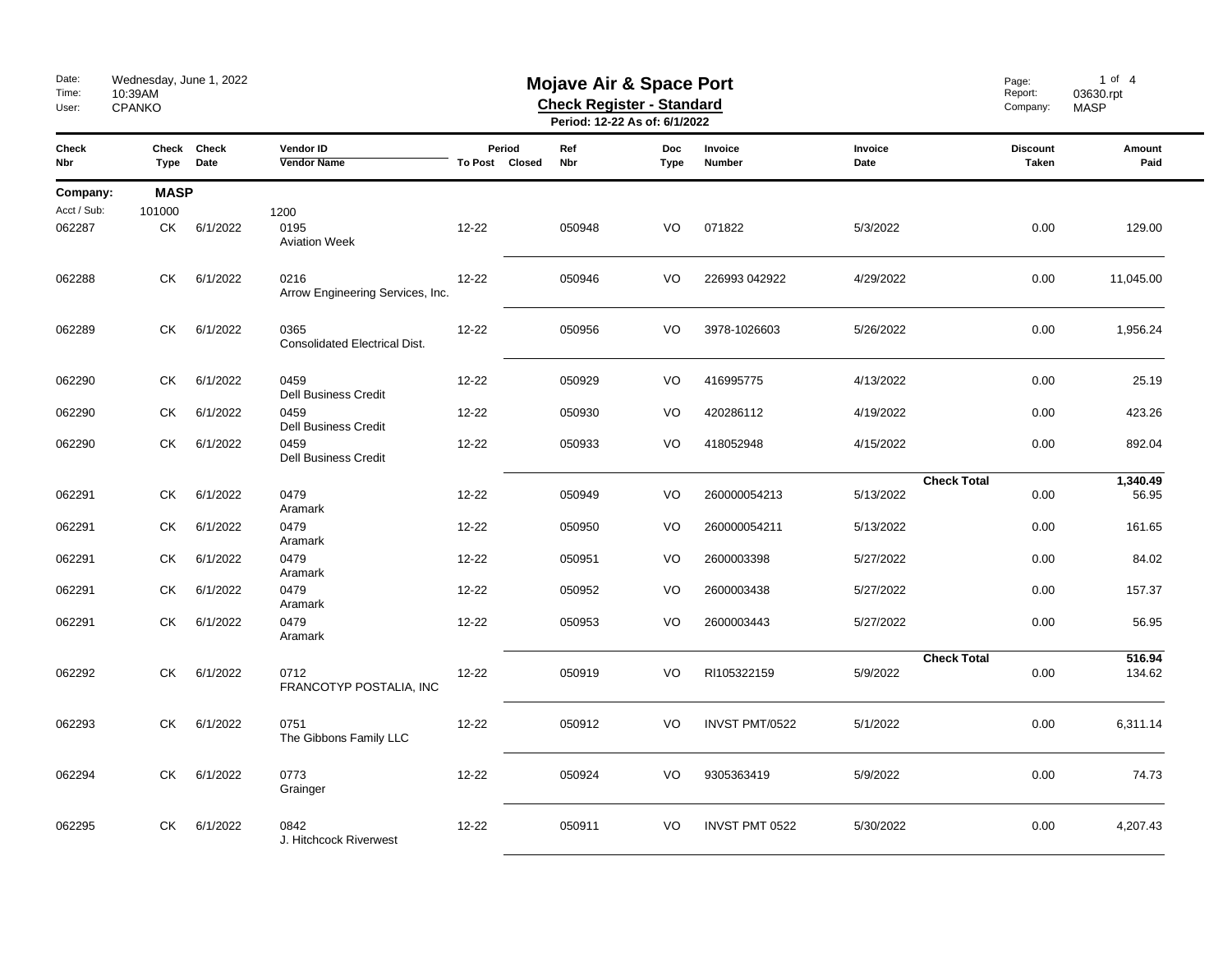| Date:<br>Time:<br>User: | Wednesday, June 1, 2022<br>10:39AM<br><b>CPANKO</b> |                     |                                             | Page:<br>Report:<br>Company: | $2$ of $4$<br>03630.rpt<br><b>MASP</b> |                    |                        |                 |                                 |                      |
|-------------------------|-----------------------------------------------------|---------------------|---------------------------------------------|------------------------------|----------------------------------------|--------------------|------------------------|-----------------|---------------------------------|----------------------|
| <b>Check</b><br>Nbr     | Type                                                | Check Check<br>Date | Vendor ID<br><b>Vendor Name</b>             | Period<br>To Post Closed     | Ref<br>Nbr                             | <b>Doc</b><br>Type | Invoice<br>Number      | Invoice<br>Date | <b>Discount</b><br><b>Taken</b> | Amount<br>Paid       |
| 062296                  | СK                                                  | 6/1/2022            | 1106<br>Elmer F. Karpe, Inc.                | $12 - 22$                    | 050913                                 | VO                 | INVST PMT/0522         | 5/1/2022        | 0.00                            | 10,518.56            |
| 062297                  | СK                                                  | 6/1/2022            | 1112<br>Kern County Public Works            | $12 - 22$                    | 050972                                 | VO                 | <b>ELECTRIC PERMIT</b> | 6/1/2022        | 0.00                            | 540.50               |
| 062298                  | СK                                                  | 6/1/2022            | 1200<br>L & L Construction                  | 12-22                        | 050931                                 | VO                 | WE 05.22.22            | 5/22/2022       | 0.00                            | 975.00               |
| 062298                  | СK                                                  | 6/1/2022            | 1200<br>L & L Construction                  | 12-22                        | 050932                                 | VO                 | WE 5.15.22             | 5/15/2022       | 0.00                            | 1,125.00             |
| 062299                  | СK                                                  | 6/1/2022            | 1315<br>McMaster-Carr                       | $12 - 22$                    | 050957                                 | VO                 | 78078756               | 5/12/2022       | <b>Check Total</b><br>0.00      | 2,100.00<br>1,727.39 |
| 062300                  | СK                                                  | 6/1/2022            | 1373<br>Mojave Public Utility District      | $12 - 22$                    | 050798                                 | VO                 | 04222/0422             | 5/9/2022        | 0.00                            | 157.50               |
| 062301                  | СK                                                  | 6/1/2022            | 1383<br>Madland Toyota Lift Inc             | $12 - 22$                    | 050915                                 | VO                 | 147003303              | 5/5/2022        | 0.00                            | 442.15               |
| 062302                  | СK                                                  | 6/1/2022            | 1436<br><b>Porter Concrete Construction</b> | 12-22                        | 050958                                 | VO                 | 4767                   | 5/19/2022       | 0.00                            | 12,228.00            |
| 062302                  | СK                                                  | 6/1/2022            | 1436<br>Porter Concrete Construction        | 12-22                        | 050959                                 | VO                 | 4768                   | 5/25/2022       | 0.00                            | 4,826.00             |
| 062303                  | СK                                                  | 6/1/2022            | 1501<br>Office Depot                        | $12 - 22$                    | 050928                                 | VO                 | 0522                   | 5/17/2022       | <b>Check Total</b><br>0.00      | 17,054.00<br>313.93  |
| 062304                  | СK                                                  | 6/1/2022            | 1551<br>OnSolve, LLC                        | 12-22                        | 050917                                 | VO                 | 15235653               | 5/20/2022       | 0.00                            | 3,675.00             |
| 062305                  | СK                                                  | 6/1/2022            | 1670<br>Linde Gas & Equipment Inc.          | $12 - 22$                    | 050918                                 | VO                 | 10521551               | 5/23/2022       | 0.00                            | 61.91                |
| 062306                  | СK                                                  | 6/1/2022            | 1800<br>Ramos Strong Inc                    | $12 - 22$                    | 050960                                 | VO                 | 0374505                | 5/25/2022       | 0.00                            | 1,674.47             |
| 062307                  | СK                                                  | 6/1/2022            | 1896<br>Speedy Car Wash                     | 12-22                        | 050907                                 | VO                 | 4050                   | 5/4/2022        | 0.00                            | 240.00               |
| 062307                  | СK                                                  | 6/1/2022            | 1896<br>Speedy Car Wash                     | $12 - 22$                    | 050908                                 | VO                 | 4051                   | 5/21/2022       | 0.00                            | 180.00               |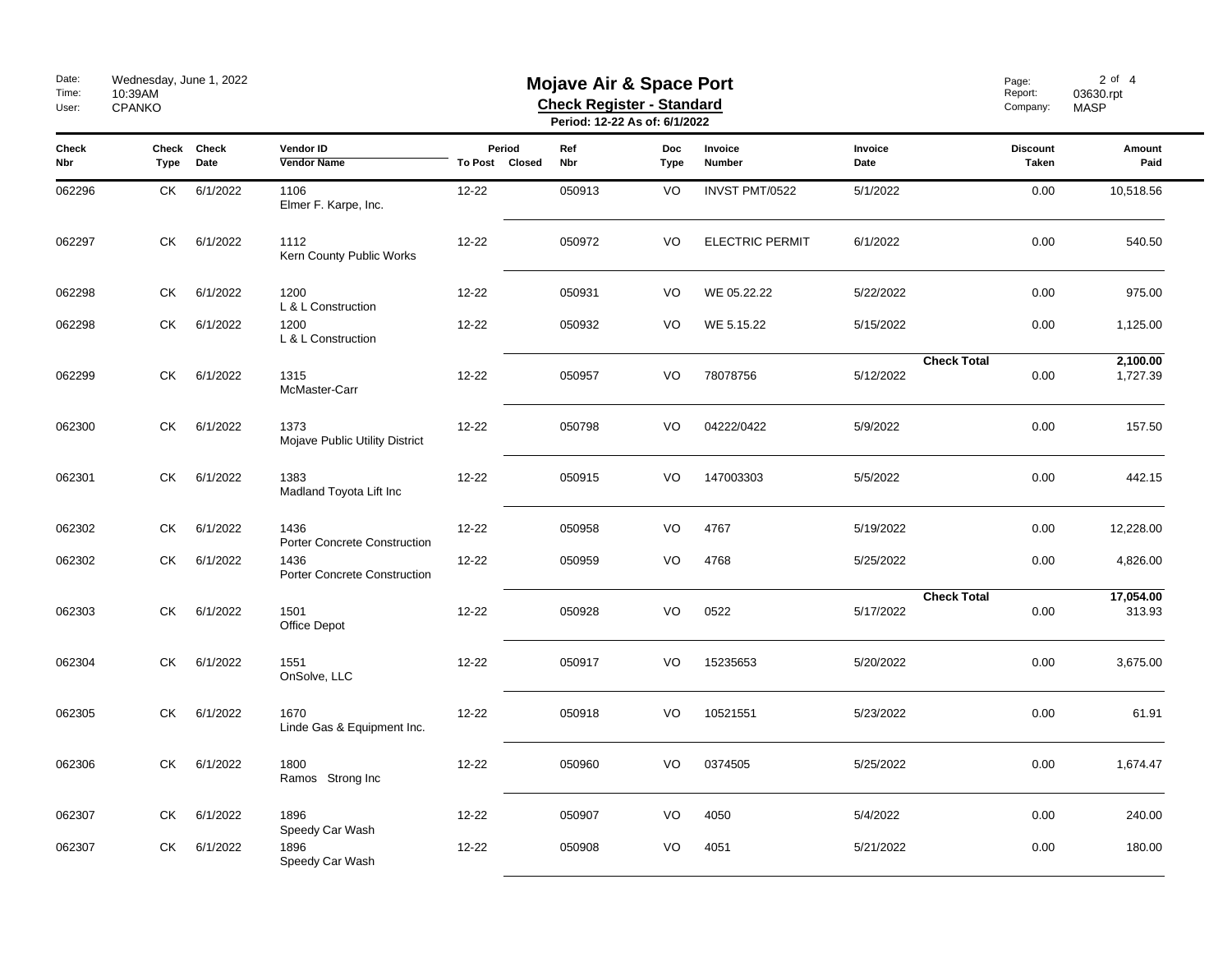| Date:<br>Time:<br>User: | Wednesday, June 1, 2022<br><b>Mojave Air &amp; Space Port</b><br>10:39AM<br><b>Check Register - Standard</b><br><b>CPANKO</b><br>Period: 12-22 As of: 6/1/2022 |                     |                                             |                          |            |                           |                   |                 | Page:<br>Report:<br>Company: | 3 of 4<br>03630.rpt<br><b>MASP</b> |                      |
|-------------------------|----------------------------------------------------------------------------------------------------------------------------------------------------------------|---------------------|---------------------------------------------|--------------------------|------------|---------------------------|-------------------|-----------------|------------------------------|------------------------------------|----------------------|
| <b>Check</b><br>Nbr     | Type                                                                                                                                                           | Check Check<br>Date | Vendor ID<br><b>Vendor Name</b>             | Period<br>To Post Closed | Ref<br>Nbr | <b>Doc</b><br><b>Type</b> | Invoice<br>Number | Invoice<br>Date |                              | <b>Discount</b><br>Taken           | Amount<br>Paid       |
| 062308                  | СK                                                                                                                                                             | 6/1/2022            | 1952<br>Southern California Edison          | 12-22                    | 050749     | VO                        | 12285395/0422     | 5/2/2022        | <b>Check Total</b>           | 0.00                               | 420.00<br>10,467.22  |
| 062308                  | СK                                                                                                                                                             | 6/1/2022            | 1952<br>Southern California Edison          | $12 - 22$                | 050947     | VO                        | 12285395/RCN      | 5/26/2022       |                              | 0.00                               | 6.00                 |
| 062309                  | СK                                                                                                                                                             | 6/1/2022            | 1954<br>Southern California Gas             | $12 - 22$                | 050914     | VO                        | 61545001/0522     | 5/17/2022       | <b>Check Total</b>           | 0.00                               | 10,473.22<br>18.01   |
| 062310                  | СK                                                                                                                                                             | 6/1/2022            | 2014<br><b>Sharper Landscaping Services</b> | 12-22                    | 050965     | VO                        | 6170/0522         | 6/1/2022        |                              | 0.00                               | 2,400.00             |
| 062311                  | <b>CK</b>                                                                                                                                                      | 6/1/2022            | 2071<br>Synchrony Bank                      | $12 - 22$                | 050927     | VO                        | 051022            | 5/10/2022       |                              | 0.00                               | 1,012.27             |
| 062312                  | СK                                                                                                                                                             | 6/1/2022            | 2236<br>Wasson Roofing and General          | 12-22                    | 050971     | VO                        | #2                | 5/26/2022       |                              | 0.00                               | 4,770.00             |
| 062313                  | СK                                                                                                                                                             | 6/1/2022            | 2253<br>Waste Management Kern               | 12-22                    | 050966     | VO                        | 172393-4808-3     | 6/1/2022        |                              | 0.00                               | 186.56               |
| 062313                  | СK                                                                                                                                                             | 6/1/2022            | 2253<br>Waste Management Kern               | 12-22                    | 050967     | VO                        | 171963-4808-4     | 6/1/2022        |                              | 0.00                               | 368.15               |
| 062313                  | СK                                                                                                                                                             | 6/1/2022            | 2253<br>Waste Management Kern               | $12 - 22$                | 050968     | VO                        | 172049-4808-1     | 6/1/2022        |                              | 0.00                               | 731.35               |
| 062314                  | СK                                                                                                                                                             | 6/1/2022            | 2313<br><b>Waxie Sanitary Supply</b>        | 12-22                    | 050969     | VO                        | 80911305          | 5/19/2022       | <b>Check Total</b>           | 0.00                               | 1,286.06<br>1,372.11 |
| 062314                  | СK                                                                                                                                                             | 6/1/2022            | 2313<br>Waxie Sanitary Supply               | 12-22                    | 050973     | VO                        | 80899931          | 5/16/2022       |                              | 0.00                               | 562.73               |
| 062315                  | CK.                                                                                                                                                            | 6/1/2022            | 2450<br>Xerox Corporation                   | $12 - 22$                | 050788     | VO                        | 016142199         | 5/1/2022        | <b>Check Total</b>           | 0.00                               | 1,934.84<br>142.05   |
| 062315                  | СK                                                                                                                                                             | 6/1/2022            | 2450<br>Xerox Corporation                   | 12-22                    | 050789     | VO                        | 016142198         | 5/1/2022        |                              | 0.00                               | 206.10               |
| 062316                  | СK                                                                                                                                                             | 6/1/2022            | 3042<br>Alma Delcid                         | 12-22                    | 050922     | VO                        | 050622            | 5/19/2022       | <b>Check Total</b>           | 0.00                               | 348.15<br>69.25      |
| 062317                  | СK                                                                                                                                                             | 6/1/2022            | 3200<br><b>Timothy Mallon</b>               | 12-22                    | 050923     | VO                        | 051822            | 5/25/2022       |                              | 0.00                               | 410.00               |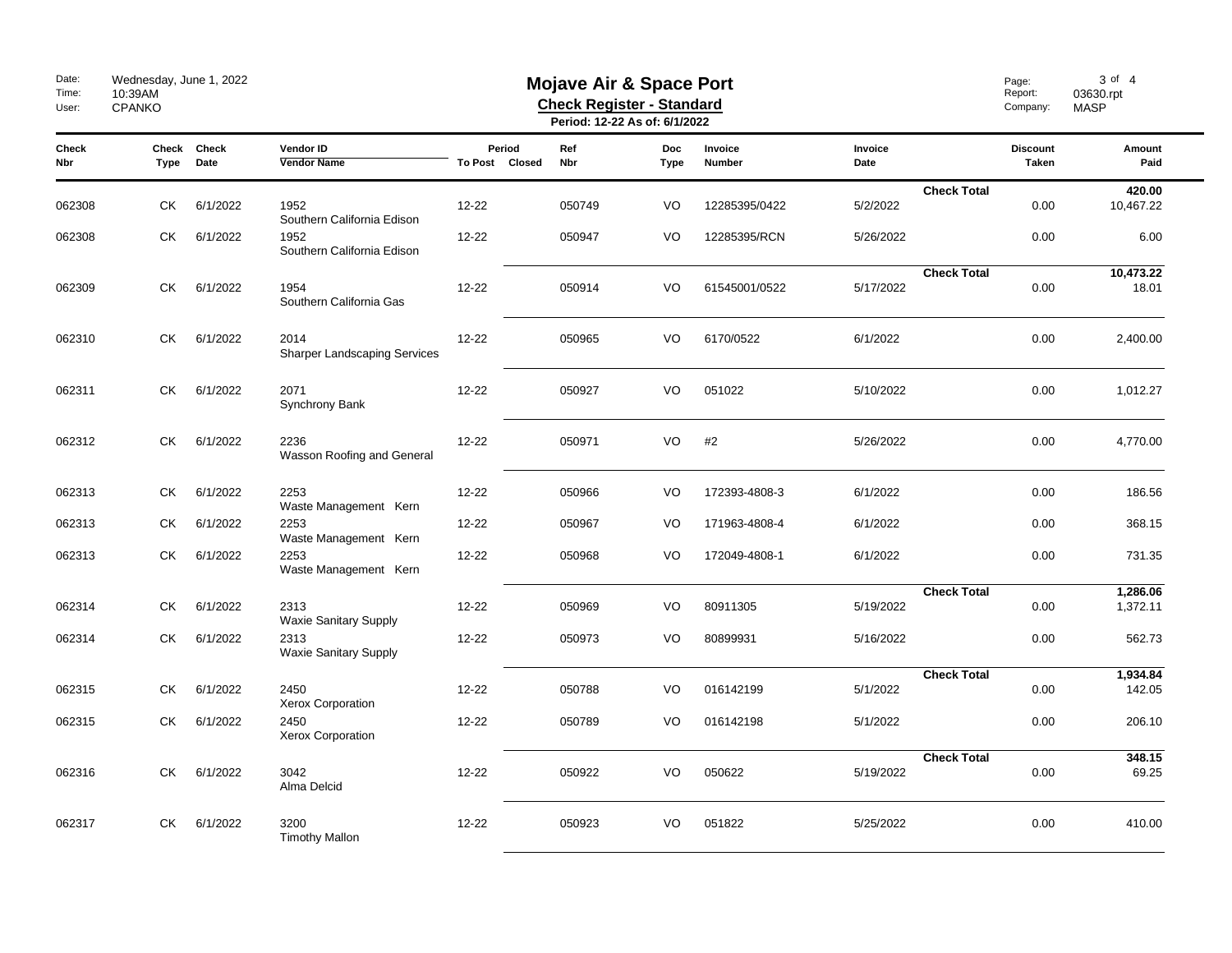| Date:<br>Time:<br>User: | Wednesday, June 1, 2022<br>10:39AM<br><b>CPANKO</b> |                     |                                 |                          |                           | <b>Mojave Air &amp; Space Port</b><br><b>Check Register - Standard</b><br>Period: 12-22 As of: 6/1/2022 | Page:<br>Report:<br>Company: | $4$ of $4$<br>03630.rpt<br><b>MASP</b> |                                 |                |
|-------------------------|-----------------------------------------------------|---------------------|---------------------------------|--------------------------|---------------------------|---------------------------------------------------------------------------------------------------------|------------------------------|----------------------------------------|---------------------------------|----------------|
| Check<br>Nbr            | Type                                                | Check Check<br>Date | Vendor ID<br><b>Vendor Name</b> | Period<br>To Post Closed | Ref<br>Nbr                | <b>Doc</b><br><b>Type</b>                                                                               | Invoice<br>Number            | Invoice<br>Date                        | <b>Discount</b><br><b>Taken</b> | Amount<br>Paid |
| 062318                  | <b>CK</b>                                           | 6/1/2022            | 3556<br>Michael Sterbens        | $12 - 22$                | 050906                    | VO                                                                                                      | 3844348/5.13.22              | 5/13/2022                              | 0.00                            | 219.98         |
| 062319                  | СK                                                  | 6/1/2022            | 3867<br>Everado Venegas         | $12 - 22$                | 050909                    | VO                                                                                                      | 245745/5.16.22               | 5/16/2022                              | 0.00                            | 1,220.00       |
| 062319                  | СK                                                  | 6/1/2022            | 3867<br>Everado Venegas         | $12 - 22$                | 050910                    | VO                                                                                                      | 245770/5.23.22               | 5/23/2022                              | 0.00                            | 150.00         |
|                         |                                                     |                     |                                 |                          |                           |                                                                                                         |                              | <b>Check Total</b>                     |                                 | 1,370.00       |
| 062320                  | СK                                                  | 6/1/2022            | 4523<br>Gerardo Perez           | $12 - 22$                | 050925                    | VO                                                                                                      | 051822                       | 5/23/2022                              | 0.00                            | 229.00         |
| 062320                  | СK                                                  | 6/1/2022            | 4523<br>Gerardo Perez           | $12 - 22$                | 050926                    | VO                                                                                                      | 050622                       | 5/23/2022                              | 0.00                            | 117.00         |
|                         |                                                     |                     |                                 |                          |                           |                                                                                                         |                              | <b>Check Total</b>                     |                                 | 346.00         |
| Check Count:            |                                                     | 34                  |                                 |                          |                           |                                                                                                         |                              | <b>Acct Sub Total:</b>                 |                                 | 89,058.78      |
|                         |                                                     |                     |                                 | <b>Check Type</b>        |                           | Count                                                                                                   | <b>Amount Paid</b>           |                                        |                                 |                |
|                         |                                                     |                     |                                 | Regular                  |                           | 34                                                                                                      | 89,058.78                    |                                        |                                 |                |
|                         |                                                     |                     |                                 | Hand                     |                           | 0                                                                                                       | 0.00                         |                                        |                                 |                |
|                         |                                                     |                     |                                 | Electronic Payment       |                           | 0                                                                                                       | 0.00                         |                                        |                                 |                |
|                         |                                                     |                     |                                 | Void                     |                           | 0                                                                                                       | 0.00                         |                                        |                                 |                |
|                         |                                                     |                     |                                 | Stub                     |                           | 0                                                                                                       | 0.00                         |                                        |                                 |                |
|                         |                                                     |                     |                                 | Zero                     |                           | 0                                                                                                       | 0.00                         |                                        |                                 |                |
|                         |                                                     |                     |                                 | Mask                     |                           | 0                                                                                                       | 0.00                         |                                        |                                 |                |
|                         |                                                     |                     |                                 | Total:                   |                           | 34                                                                                                      | 89,058.78                    |                                        |                                 |                |
|                         |                                                     |                     |                                 |                          | <b>Company Disc Total</b> |                                                                                                         | 0.00                         | <b>Company Total</b>                   |                                 | 89.058.78      |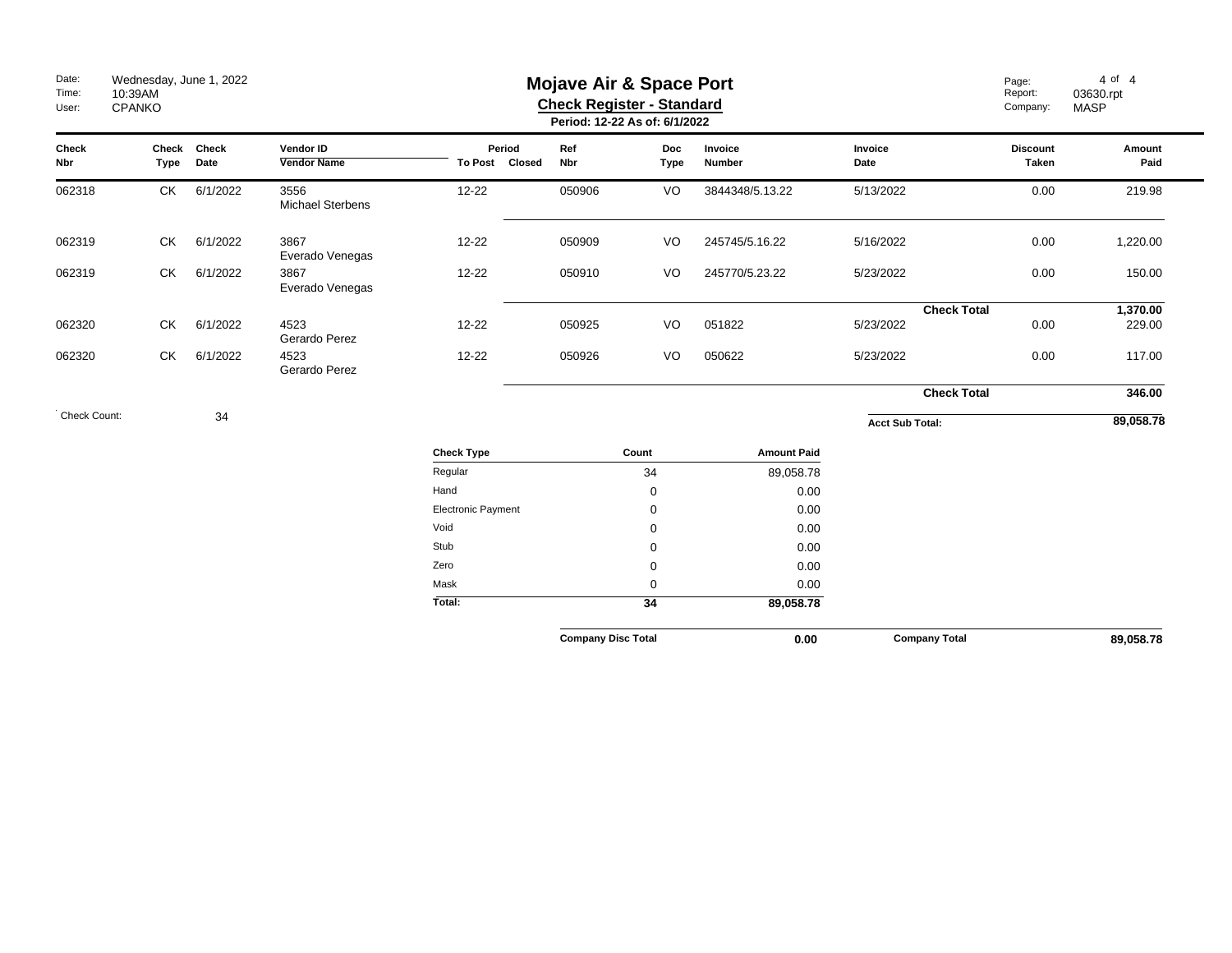

# *Electronic Fund Transfers May 13 through May 31, 2022*

| <b>Date</b> |                                                 | <b>Debit</b> |
|-------------|-------------------------------------------------|--------------|
| 5/13/2022   | ACH DEBIT TAXES<br><b>PAYCHEX TPS</b>           | \$12,719.93  |
| 5/13/2022   | ACH DEBIT ACH PMT<br><b>AMEX EPAYMENT</b>       | \$11,717.92  |
| 5/13/2022   | ACH DEBIT INVOICE PAYCHEX EIB                   | \$247.60     |
| 5/16/2022   | ACH DEBIT ACH PMT<br><b>AMEX EPAYMENT</b>       | \$8,242.00   |
| 5/17/2022   | Mojave Air-Space<br>ACH DEBIT PAYABLES          | \$36,500.00  |
| 5/17/2022   | ACH DEBIT PAYABLES Mojave Air-Space             | \$2,485.00   |
| 5/17/2022   | <b>WIRE TRANSFER FEE</b>                        | \$15.00      |
| 5/17/2022   | ACCOUNT SERVICE FEES, ACH PER BATCH FEE         | \$5.00       |
| 5/17/2022   | ACCOUNT SERVICE FEES, ACH PER BATCH FEE         | \$5.00       |
| 5/18/2022   | ACH DEBIT 3100<br><b>CALPERS</b>                | \$9,040.54   |
| 5/18/2022   | ACH DEBIT 3100<br><b>CALPERS</b>                | \$3,134.03   |
| 5/18/2022   | ACH DEBIT CDTFA EPMT CA DEPT TAX FEE            | \$1.00       |
| 5/19/2022   | ACH DEBIT 3100<br><b>CALPERS</b>                | \$9,193.74   |
| 5/19/2022   | ACH DEBIT 3100<br><b>CALPERS</b>                | \$3,134.03   |
| 5/19/2022   | ACH DEBIT CDTFA EPMT CA DEPT TAX FEE            | \$429.00     |
| 5/19/2022   | ACH DEBIT INVESTMENT DSTRS                      | \$325.00     |
| 5/19/2022   | ACH DEBIT INVESTMENT DSTRS                      | \$325.00     |
| 5/19/2022   | ACH DEBIT INVESTMENT DSTRS                      | \$250.00     |
| 5/19/2022   | ACH DEBIT INVESTMENT DSTRS                      | \$250.00     |
| 5/20/2022   | ACH DEBIT EFTTRANSFE AVFUEL                     | \$43,129.70  |
| 5/20/2022   | ACH DEBIT PAYROLL PAYCHEX                       | \$2,192.77   |
| 5/20/2022   | ACH DEBIT TAXES PAYCHEX TPS                     | \$570.26     |
| 5/20/2022   | ACH DEBIT INVOICE PAYCHEX-OAB                   | \$516.90     |
| 5/23/2022   | ACH DEBIT INVOICE PAYCHEX EIB                   | \$194.00     |
| 5/24/2022   | ACH DEBIT EFTTRANSFE AVFUEL                     | \$38,477.46  |
| 5/24/2022   | ACH DEBIT TAXES<br><b>PAYCHEX TPS</b>           | \$226.90     |
| 5/25/2022   | ACH DEBIT EFTTRANSFE AVFUEL3                    | \$39,196.04  |
| 5/25/2022   | ACH DEBIT INVOICE PAYCHEX EIB                   | \$134.00     |
| 5/25/2022   | ACCOUNT SERVICE FEE TM-ACH OR MULTIPLE SERVICES | \$75.00      |
| 5/25/2022   | ACCOUNT SERVICE FEE RDC MONTHLY FEE             | \$75.00      |
| 5/31/2022   | ACH DEBIT EFTTRANSFE AVFUEL                     | \$36,734.91  |
| 5/27/2022   | ACH DEBIT EFTTRANSFE AVFUEL                     | \$74,798.82  |
| 5/27/2022   | <b>ACH DEBIT TAXES</b><br>PAYCHEX TPS           | \$11,430.63  |
| 5/27/2022   | ACH DEBIT INVOICE<br><b>PAYCHEX</b>             | \$234.40     |
| 5/26/2022   | <b>ACH DEBIT PAYROLL</b><br><b>PAYCHEX</b>      | \$57,347.07  |
| 5/26/2022   | ACH DEBIT EFTTRANSFE AVFUEL                     | \$39,136.97  |
| 5/26/2022   | ACH DEBIT PAYABLES Mojave Air-Space             | \$6,012.00   |
| 5/26/2022   | ACH DEBIT GARNISH<br><b>PAYCHEX</b>             | \$48.96      |
| 5/26/2022   | <b>WIRE TRANSFER FEE</b>                        | \$15.00      |